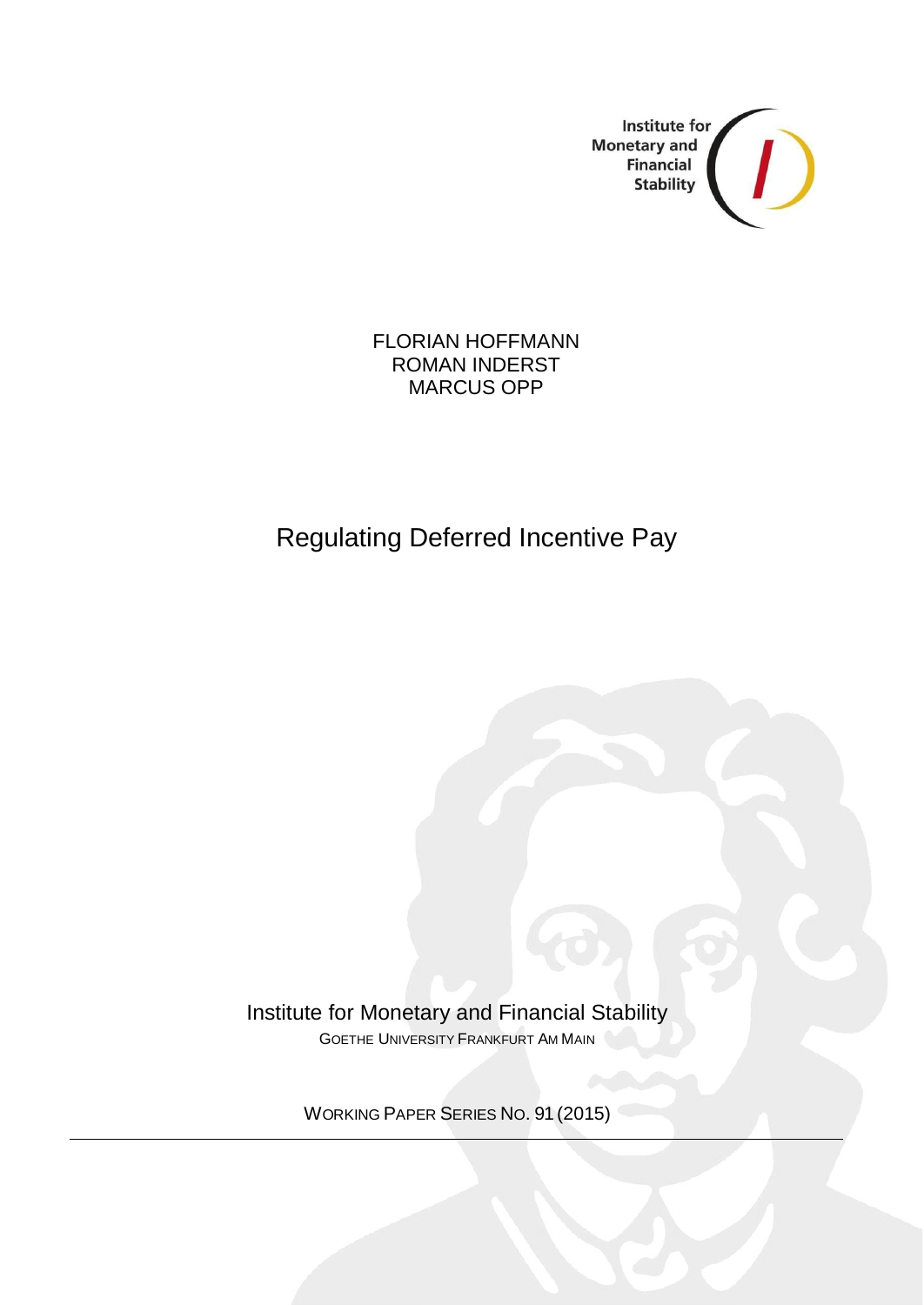This Working Paper is issued under the auspices of the Institute for Monetary and Financial Stability (IMFS). Any opinions expressed here are those of the author(s) and not those of the IMFS. Research disseminated by the IMFS may include views on policy, but the IMFS itself takes no institutional policy positions.

The Institute for Monetary and Financial Stability aims at raising public awareness of the importance of monetary and financial stability. Its main objective is the implementation of the "Project Monetary and Financial Stability" that is supported by the Foundation of Monetary and Financial Stability*.* The foundation was established on January 1, 2002 by federal law. Its endowment funds come from the sale of 1 DM gold coins in 2001 that were issued at the occasion of the euro cash introduction in memory of the D-Mark.

The IMFS Working Papers often represent preliminary or incomplete work, circulated to encourage discussion and comment. Citation and use of such a paper should take account of its provisional character.

Institute for Monetary and Financial Stability Goethe University Frankfurt House of Finance Theodor-W.-Adorno-Platz 3 D-60629 Frankfurt am Main www.imfs-frankfurt.de **|** info@imfs-frankfurt.de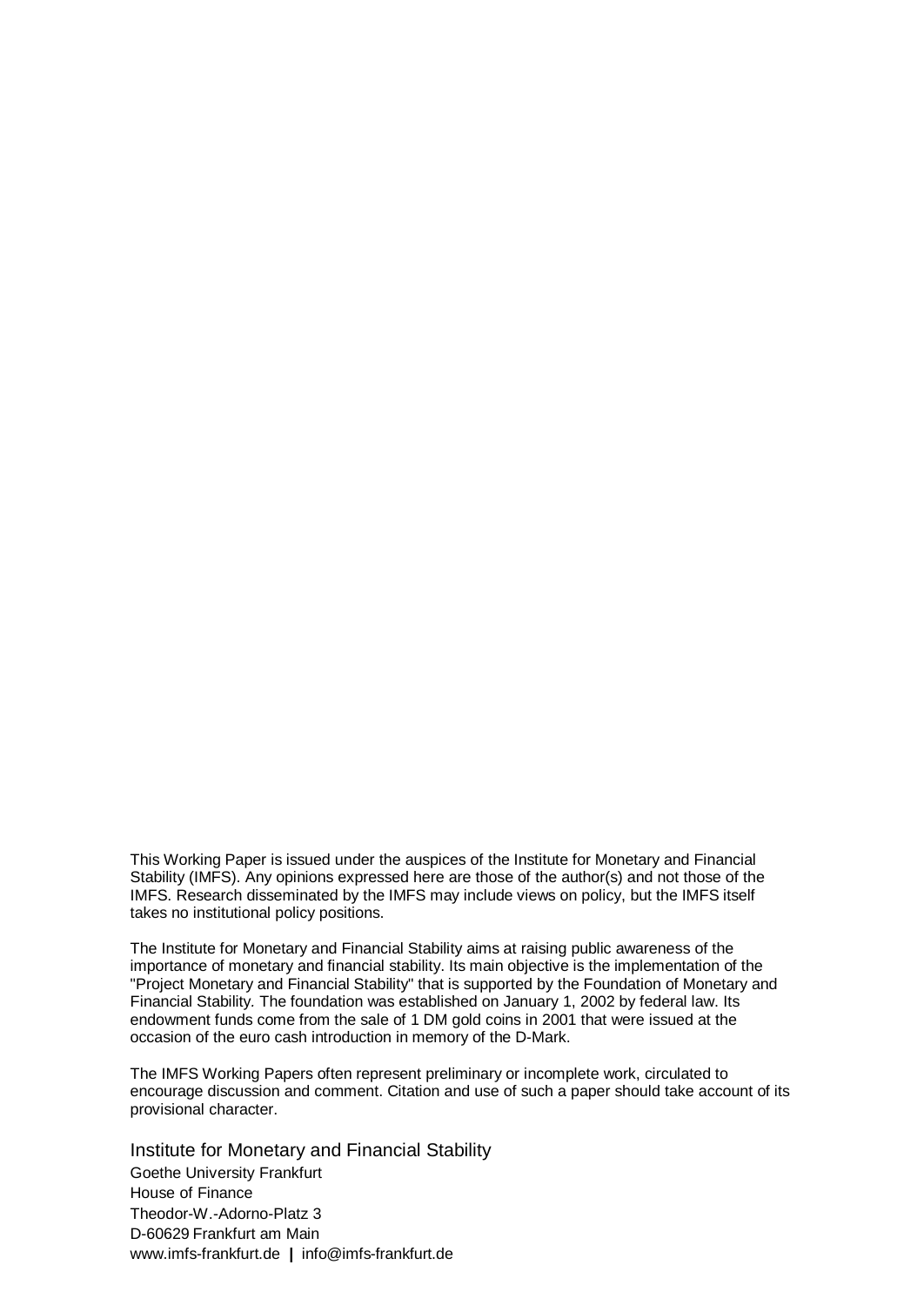# Regulating Deferred Incentive Pay

Florian Hoffmann<sup>†</sup> Roman Inderst<sup>‡</sup> Marcus Opp<sup>§</sup>

March 2014

#### Abstract

Our paper evaluates recent regulatory proposals mandating the deferral of bonus payments and claw-back clauses in the Önancial sector. We study a broadly applicable principal agent setting, in which the agent exerts effort for an immediately observable task (acquisition) and a task for which information is only gradually available over time (diligence). Optimal compensation contracts trade off the cost and benefit of delay resulting from agent impatience and the informational gain. Mandatory deferral may increase or decrease equilibrium diligence depending on the importance of the acquisition task. We provide concrete conditions on economic primitives that make mandatory deferral socially (un)desirable.

Keywords: Financial regulation, compensation design, principal-agent models.

JEL Classification: G28 (Government Policy and Regulation), G21 (Banks, Depository Institutions, Mortgages), D86 (Economics of Contract: Theory).

We thank seminar participants at University of Amsterdam, Berkeley, UPF, the 2013 OxFIN conference, the 2013 INF/Stockholm conference on Finance and IO, and Stanford and, in particular, our discussant Robert Marquez and Jeffrey Zwiebel for valuable insights. Hoffmann and Inderst gratefully acknowledge financial support from the ERC (Advanced Grant "Regulating Retail Finance") and from IMFS (Frankfurt).

<sup>&</sup>lt;sup>†</sup>Johann Wolfgang Goethe University Frankfurt. E-mail: fhoffmann@finance.uni-frankfurt.de.

<sup>z</sup>Johann Wolfgang Goethe University Frankfurt. E-mail: inderst@Önance.uni-frankfurt.de.

<sup>&</sup>lt;sup>§</sup>Haas School of Business, University of California, Berkeley. E-mail: mopp@haas.berkeley.edu.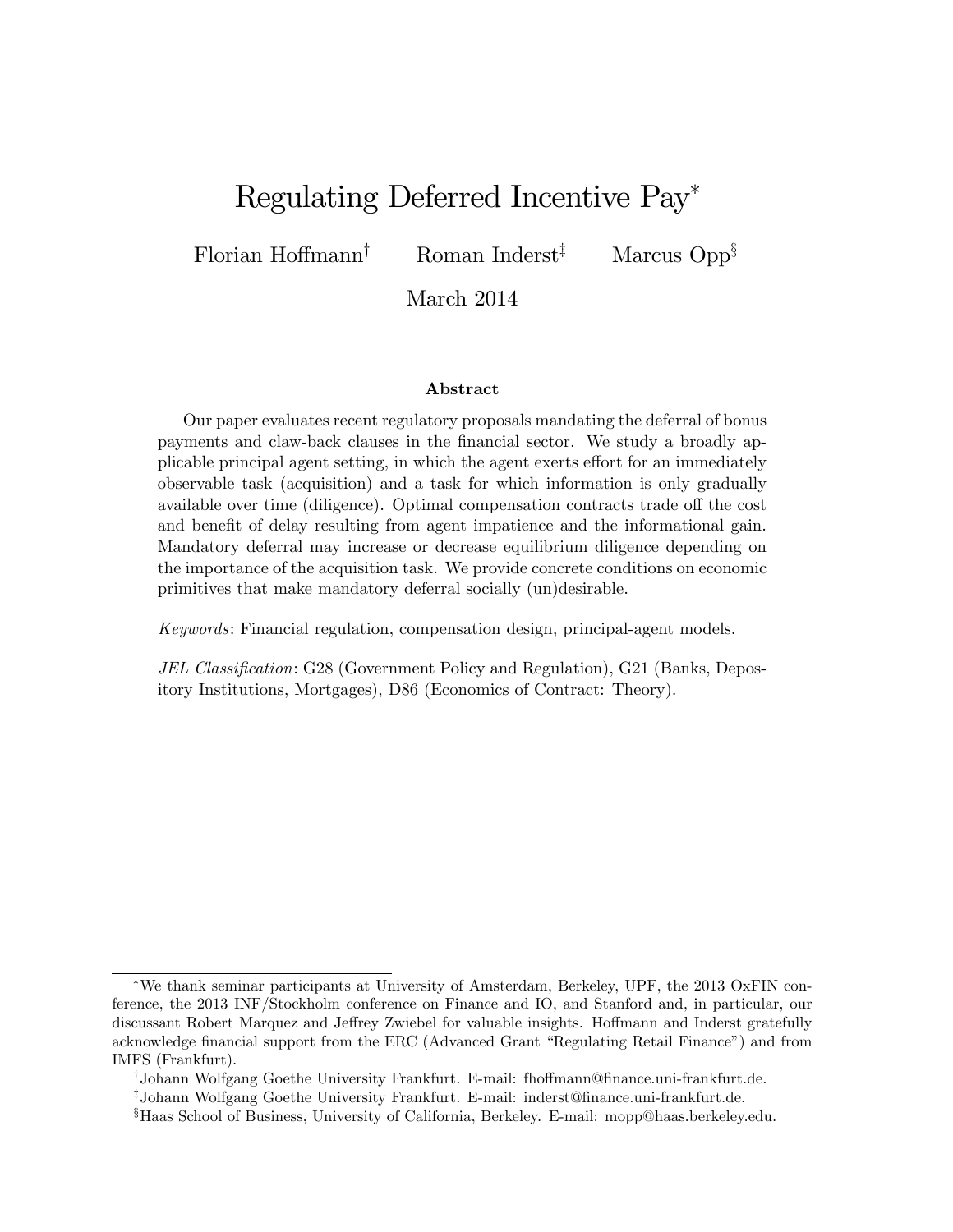# 1 Introduction

Compensation in the financial industry has come under intense regulatory scrutiny. In particular, short-term-oriented bonus payments and commissions are blamed to have contributed both to excessive risk taking in the industry and to egregious cases of misselling of Önancial products to households. A key regulatory proposal is thus to mandate backloading of compensation. Thereby, contingent compensation remains longer "at risk" in case of serious future underperformance such as insolvency of the institution or, at the retail end, default or cancellation of individual products such as mortgages, life insurances, or pension plans.

Our contribution speaks to this proposal, as we show when mandating deferred incentive pay is likely to increase the diligence with which agents conduct their business and when, instead, such regulation will backfire and decrease diligence in equilibrium. We use a model of compensation design that combines three key elements that seem important to address these issues. First, we allow the bank to compensate the respective agent at any point in time, conditional on all available performance-relevant information. Second, the bank must incentivize both the acquisition of deals or growth opportunities, as well as the exercise of diligence. Depending on the application, diligence can be directed to the choice of business strategy or to the provision of good advice and the screening of risky deals or borrowers. Third, diligence reduces the likelihood with which a (possibly rare) negative event occurs that involves a critical loss either for customers or society as a whole and that the bank and its agent do not sufficiently internalize. The last feature generates scope for regulatory interference in the first place.

The topicality of our analysis is evident from numerous regulatory initiatives around the world, all targeted towards changing the structure of compensation in the financial industry. At the level of executive pay, many reports have asserted that current compensation practices in banking are áawed and have thus proposed mandatory deferral of bonuses or mandating clawback clauses.<sup>[1](#page-3-0)</sup> Since the G20 in Pittsburgh endorsed the FSB principles for sound compensation practices in September 2009, several policies have already been adopted. In the EU, a new directive adopted in 2010 includes strict rules

<span id="page-3-0"></span><sup>&</sup>lt;sup>1</sup>See, for instance, the Squam Lake Working Group's 2010 report on Financial Regulation or for a comprehensive list of proposals, the Financial Stability Boardís thematic review on compensation in their 2011 Peer Review Report.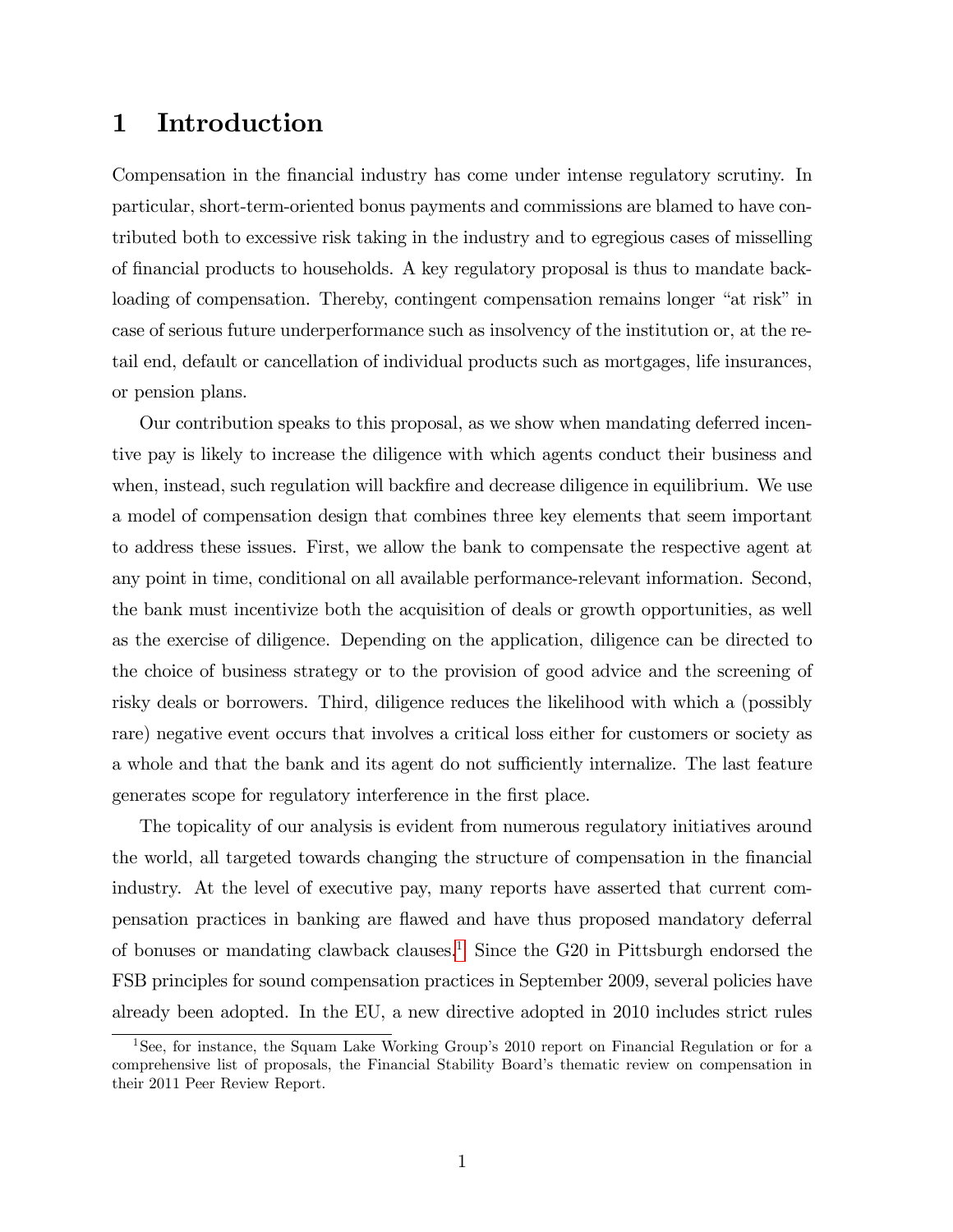for bank executives' bonuses.<sup>[2](#page-4-0)</sup> At the retail end of the financial industry, some coun-tries such as the UK have moved towards banning commissions<sup>[3](#page-4-1)</sup>, while other authorities have taken less drastic steps aimed at altering the balance of incentives through reducing the prevalence of initial commissions.<sup>[4](#page-4-2)</sup> Even outside the financial industry, there is an ongoing debate about whether the present design of executive pay, including its timing, reflects firms' and society's interests.<sup>[5](#page-4-3)</sup> From this perspective, other than speaking to topical issues in financial regulation, our analysis also makes a more general contribution to the theory of incentive compensation.

One of the agent's tasks in our model, next to that of generating deals or acquiring customers, is to exert (more) diligence so as to make the occurrence of a possibly rare but observable (and for the bank, its customers, or society critical) event less likely. This could be the insolvency of the whole institution, the default of an individual loan, or the cancellation of a pension or insurance contract after the customer found it to be unsuitable for his needs. The optimal compensation must address both the acquisition as well as the diligence task, and it must do so while trading-off the benefits and costs of deferred compensation: More information but higher costs of delay, as we assume the agent to be more impatient than the bank. We analyze the determinants of the optimal timing of (long-term) compensation and of the weights that are given to up-front versus long-term bonus pay. Our analysis is then put to deriving the implications of mandating a longer deferral of contingent pay. Under such regulation, a bonus must be postponed until a stipulated minimum time or it must be made with the provision that it can still be clawed back until then. By imposing a minimum period until which such a bonus truly "vests," this regulation ensures that more information about the quality of the respective deal or the business as a whole comes to light before compensation is paid out. Surprisingly, we find that this does not necessarily lead to higher diligence. The reason

<span id="page-4-0"></span> $^{2}$ Directive 2010/76/EU, amending the Capital Requirements Directives, which took effect in January 2011. It has already been fully implemented in a number of countries, including France, Germany, and the UK. Though there are national differences, it has lead to long deferral and retention requirements (e.g., 5 years in the case of Austria).

<span id="page-4-1"></span> $3\,\text{As}$  of January 1st 2013, the new rules of the FSA, the UK's financial regulator, do not allow financial advisers to receive commission offered by product providers, even if they intend to rebate these payments to the consumer.

<span id="page-4-2"></span><sup>&</sup>lt;sup>4</sup>For instance, the Dutch authorities have limited initial commission for insurance companies' life and protection business to 50% of total payment. In Denmark and Finland initial commissions on life and pension sales have been banned, e.g., on pension products as early as in 2005 in Finland and in 2006 in Denmark. For some details see the FSAís review of retail distribution conducted in 2007.

<span id="page-4-3"></span><sup>&</sup>lt;sup>5</sup>Cf. Bebchuck and Fried  $(2010)$ .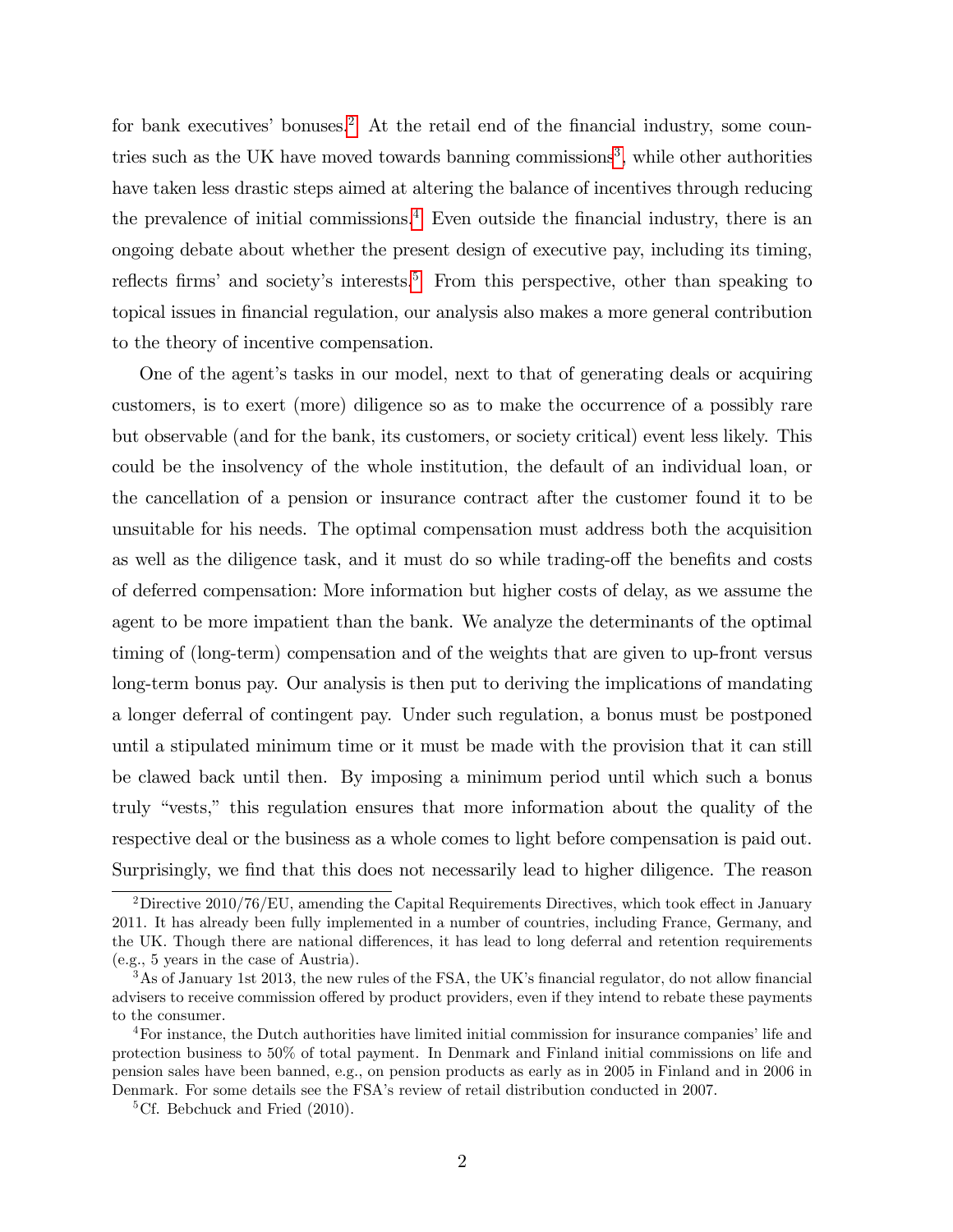is that the implications must be analyzed under the ensuing optimally (re-)structured compensation.

In our model, we identify three effects that a mandatory deferral has on a bank's (principalís) incentives to induce its agents to exert higher or lower diligence. We review these effects next and then show how, taken together, they provide guidance on when such regulation can have the intended positive effect and when it risks backfiring.

The first effect is indeed positive and arises from the fact that in our model it may be optimal without regulation to pay a bonus that is not contingent on future performance of the business and thus only incentivizes the task of acquisition and growth. When regulation forces the bank to delay any bonus, it becomes optimal for the bank to make incentives that previously were targeted exclusively at the acquisition task now also contingent on performance. While this restructuring of incentives increases the level of compensation cost for the bank, it will lower the marginal cost of inducing diligence. Thus, when performance insensitive upfront payments are made, mandatory deferral unambiguously increases equilibrium diligence. A second positive effect arises when regulation is particularly restrictive. We find that in this case regulation may virtually force the bank to induce higher diligence as a lower level of induced diligence and, thereby, a lower agency rent would not be compatible with the additional objective of inducing acquisition effort. Still, there is also a negative effect of regulation, which arises when the acquisition constraint is slack. In this case, the bank would never find it privately optimal to make use of performance-insensitive pay. When the regulator now imposes a further delay of compensation, regulation will not just increase the *level* of compensation cost, but also increase the marginal cost of inducing diligence. In equilibrium, mandatory deferral of the bonus may then lead, via this effect, to lower rather than higher diligence.

Our analysis thus highlights that the effects of mandatory deferral are more subtle than a simple, but misleading argument along the lines of "regulation increases the price" of diligence, so people 'consume' less diligence." This simplistic argument neglects the important difference between overall compensation cost and marginal compensation cost. While overall compensation cost must increase when regulation binds, holding delegation constant, the effect on marginal cost is a priori unclear. Due to this theoretically ambiguous effect of regulation, it is necessary to solve a concrete model analyzing a concrete policy to understand the role of economic primitives in shaping marginal compensation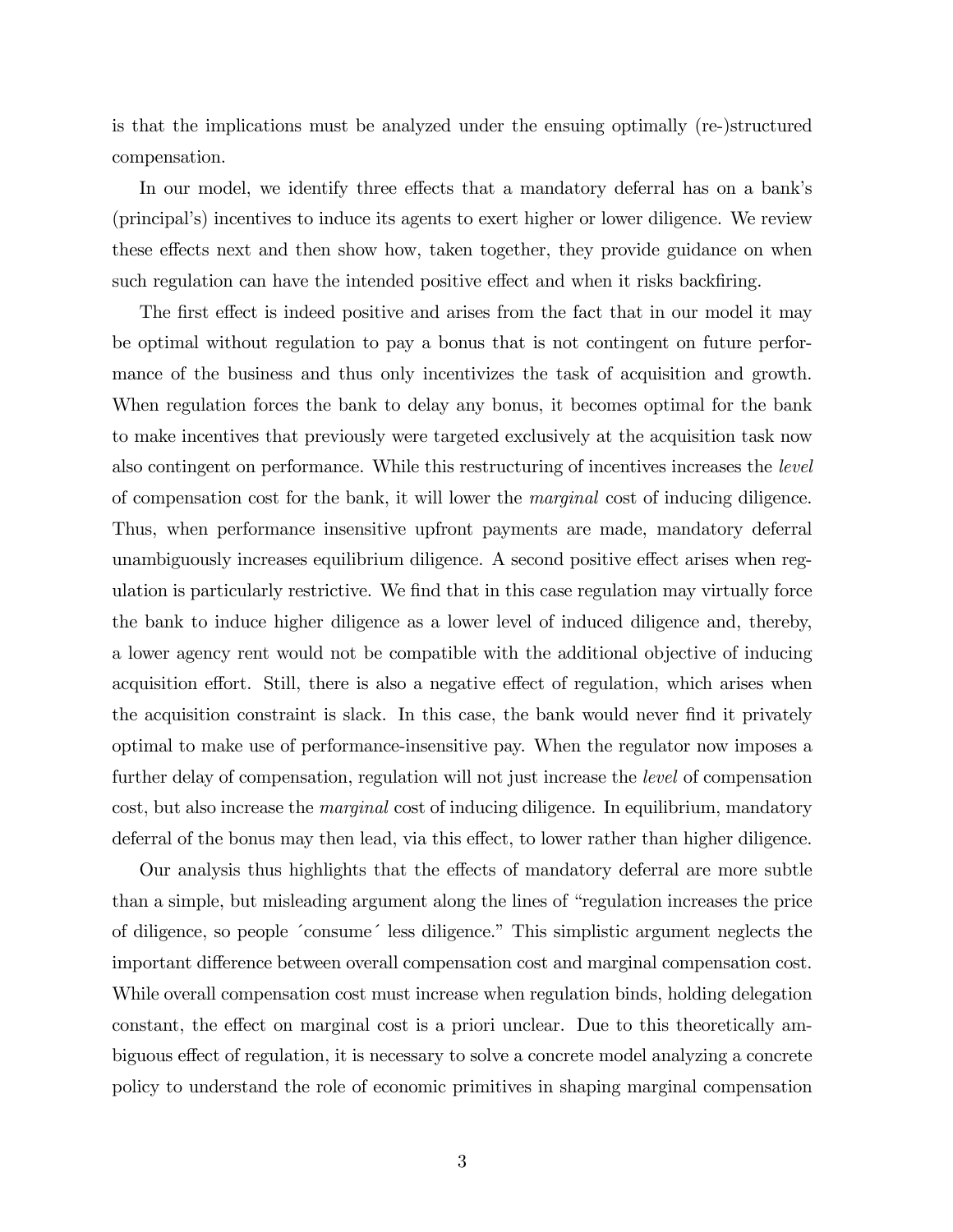cost. One robust insight of our model is the following. We conduct a comparative analysis of the impact of mandating a longer deferral of contingent compensation in terms of the incentives for acquisition (of deals or customers) that are given by the bank to its agents. When these are high, a binding mandatory deferral of incentive pay will lead to higher equilibrium diligence, while such regulation backfires when acquisition incentives that the bank provides are low. In fact, in the latter case we find that it is optimal not to impose any such restrictions. Also, mandatory deferral risks backfiring when the bank has already high incentives to induce diligence, e.g., as the risks are largely borne by the bank itself rather than, for instance, the holders of securities through which it has offloaded these risks. This also applies when the task of acquisition is separated from that of exerting diligence in screening and managing risks, while mandatory deferral should lead to higher equilibrium diligence when the provision of acquisition incentives becomes more onerous for the bank as, for instance, competition intensifies. Finally, our results point to interesting interaction effects between other regulatory policies targeted at improving bank's incentives and mandatory deferral. In particular, if higher capital requirements increase the bank's own incentives for diligence, imposing additional mandatory deferral constraints is more likely to backfire.

Recently, there has been increasing interest in theories, like ours, that analyze and motivate regulatory interference in bankers' pay, even in the absence of internal gover-nance failures.<sup>[6](#page-6-0)</sup> In Thanassoulis (2012) competition for bankers drives up market levels of remuneration and, thereby, increases banks' default risk. In Acharya and Volpin (2010), high pay is a sign of weak governance, which drives up compensation costs at other banks and may induce also their shareholders to implement a weak governance system (cf. also Dicks, 2012). In BÈnabou and Tirole (2013) competition for agents not only changes the size of compensation, but it can inefficiently affect the structure of compen-sation, inducing an excessive reliance on high-powered performance pay.<sup>[7](#page-6-1)</sup> Inderst and Pfeil (2013) consider compensation regulation when there is a tension between the task

<span id="page-6-0"></span> $6$ According to the managerial entrenchment view advanced by Bebchuk and Fried  $(2004)$  executive compensation is set by CEOs themselves rather than boards on behalf of shareholders (see also Kuhnen and Zwiebel, (2009)). Here, regulation would be beneficial to shareholders. Empirically, there seems to be little evidence that those banks where interests of top management were better aligned with shareholders' interests performed better. (For some evidence to the contrary, see, for instance, Fahlenbrach and Stulz  $(2011)$ .

<span id="page-6-1"></span><sup>7</sup>Other papers, such as Bolton et al. (2010), have advanced the idea to incorporate features of debt into bank managers' compensation so as to reduce risk-taking incentives.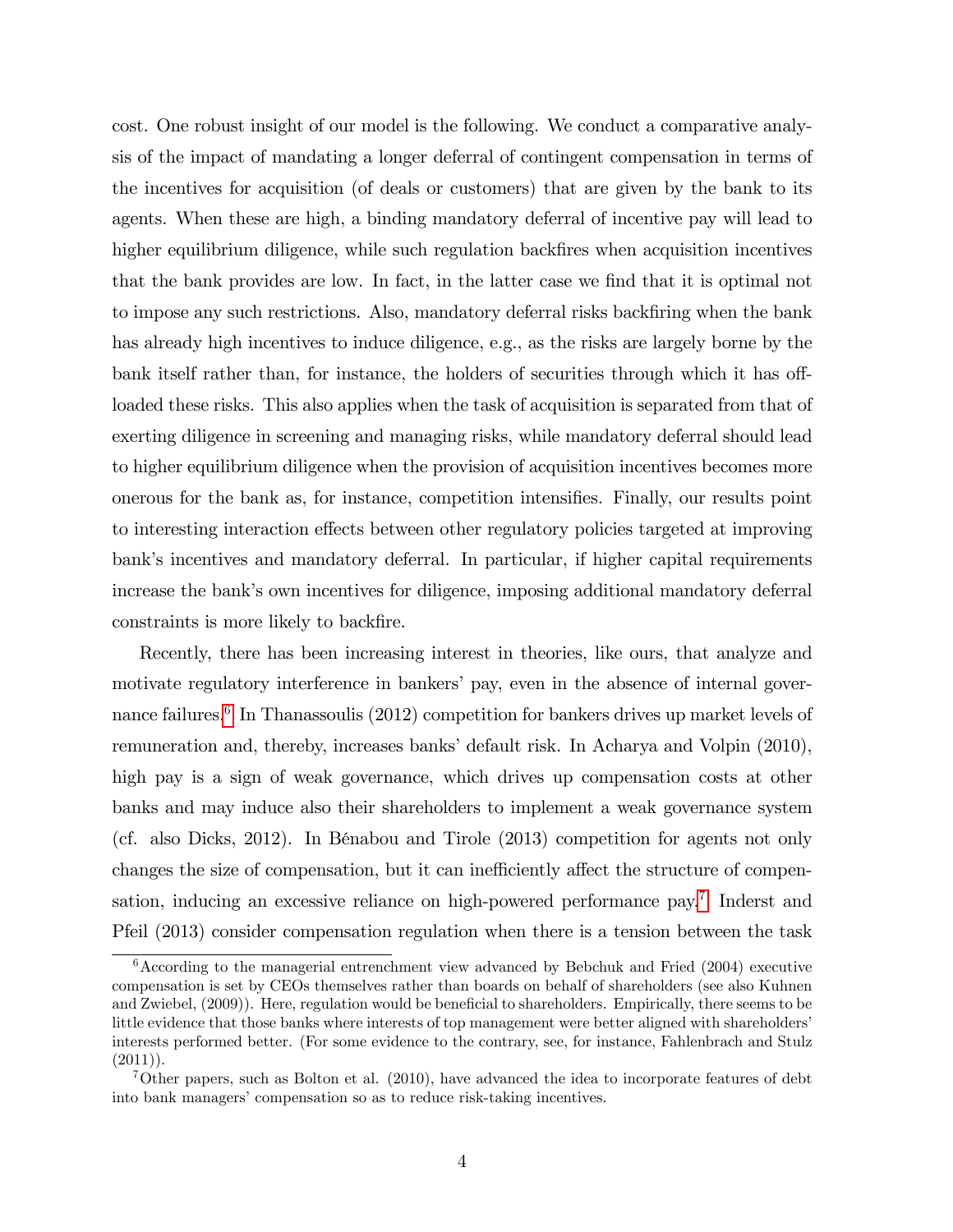of generating loan prospects and that of screening out bad loans. Instead, in our model the considered multiple tasks are, in fact, complementary: When agents are induced to exert more diligence, the resulting higher rent also creates positive incentives to generate more business opportunities.<sup>[8](#page-7-0)</sup> Also, we allow payments at any point of time, thereby endogenizing the timing of bonus payments, rather than restricting compensation to only immediate payments or at most one additional period, respectively. The optimal mix of short- and long-term compensation for corporate executives is analyzed in Peng and Roell (2011), Chaigneau (2012), and Edmans et al. (2012). There, early vesting allows to reduce compensation risk for risk-averse managers or to smooth their consumption over time.<sup>[9](#page-7-1)</sup> In our model, the manager is risk-neutral but (relatively) impatient, while deferral increases the informativeness of the performance measure.<sup>[10](#page-7-2)</sup>

The key task of diligence in our model is aimed at reducing the likelihood with which a possibly rare but observable (and for the bank, its customers, or society critical) event will occur. Our modeling of such a negative event is shared with Biais et al.  $(2010)$  and notably Hartman-Glaser et al. (2012) as well as Malamud et al. (2013). In fact, we can rely on the technical analysis of the latter papers and restrict our optimal contract design problem to the determination of bonus payments made at most at countably many points of time. The focus in this paper is, however, on the implications that regulation has on optimal incentive compensation and, thereby, on the equilibrium provision of diligence. Section [2](#page-7-3) introduces the baseline model. At the end of this section we also lay out the roadmap for the further analysis.

## <span id="page-7-3"></span>2 Model Setup

To evaluate the positive implications of mandatory regulatory deferral of bonus payments, we set up a broadly applicable principal-agent model in which the timing of pay is central to the relationship. The agent has two tasks: that of generating business opportunities, to which for simplicity we refer to as (deal or customer) acquisition, and that of exerting

<span id="page-7-0"></span> $8$ More specifically, while our model interacts two costly tasks, Inderst and Pfeil (2013) combine an ex-ante moral-hazard problem with a problem of interim private information, in the spirit of the larger literature on "delegated expertise" (c.f. e.g., Levitt and Snyder (1997) or, more recently, Gromb and Martimort (2007), as well as the application in Heider and Inderst (2012)).

<span id="page-7-2"></span><span id="page-7-1"></span><sup>9</sup>Early vesting may also enhance project choice, as pointed out in Briseley (2006) and Laux (2012).

 $10$ In the model of Chaigneau (2012) the stock price becomes noisier over time, which limits its informativeness (though the information from the whole history of stock prices is still increasing over time).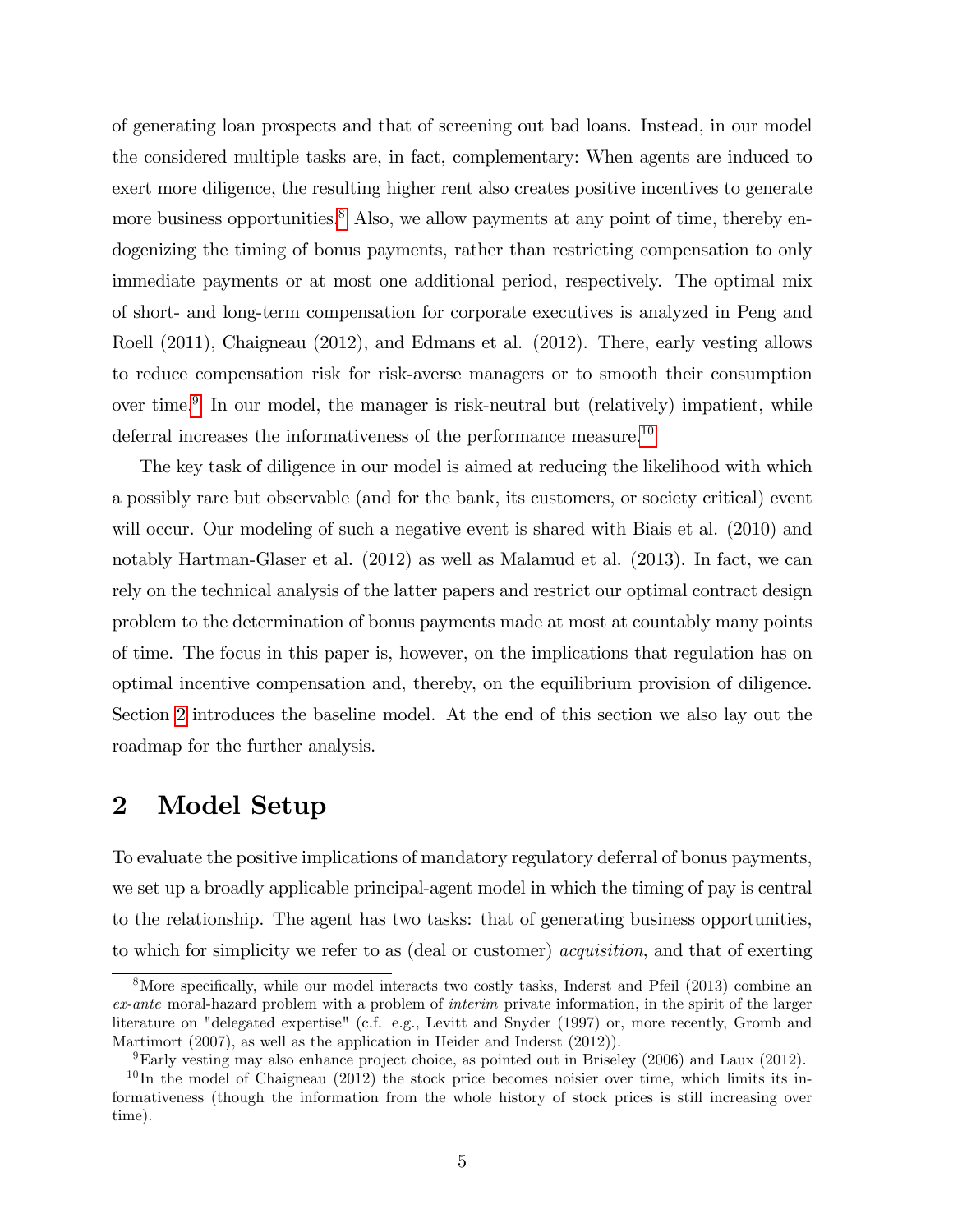sufficient *diligence* in selecting or managing these opportunities. As in most of the lit-erature, the agent performs these tasks only once at the very beginning of the model.<sup>[11](#page-8-0)</sup> The key distinction between the two tasks is that acquisition is immediately observable by the principal, whereas information about diligence is continuously revealed over time (giving rise to endogenous timing of pay). We want to think about the principal as being a financial institution, whereas the agent in our model can be interpreted in various ways: a senior executive, a loan officer, or a broker of financial products (also see the particular application of loan defaults with externalities in Section [5\)](#page-25-0).

Through exerting unobservable effort a at private disutility  $k(a)$ , the agent generates an opportunity with probability a. Subsequently, through exerting unobservable diligence  $\mu$  at private disutility  $c(\mu)$  the agent can affect the likelihood with which a - relatively infrequent - "bad event" occurs or is avoided.<sup>[12](#page-8-1)</sup> Only over time, the principal can learn about diligence through the absence of such an event. Formally, we let  $\mu$  represent the probability with which the occurrence of this event is exponentially distributed with parameter  $\lambda_L$  instead of with parameter  $\lambda_H > \lambda_L$ . Whether such an event occurred, as well as whether an opportunity was acquired in the first place, are both verifiable events and thus contractible. This setting thus encompasses scenarios in which lack of diligence might only be exposed with considerable delay or only in extreme times, a feature that seems to be relevant in many applications in the financial sector, in particular when diligence affects risk-taking.

Diligence  $\mu$  represents a continuous variable, which will ensure that it reacts also to marginal changes in compensation and, thereby, regulation. The respective cost function  $c(\mu)$  is twice continuously differentiable. To obtain an interior solution, we stipulate that  $c''(\mu) > 0$ ,  $c'(\mu) = 0$  for  $\mu = 0$ , and that  $c'(\mu)$  becomes sufficiently large as  $\mu \to 1$ . For simplicity, we consider two levels of acquisition effort,  $a_h > a_l > 0$ , with respective disutility  $k_h > k_l$ .<sup>[13](#page-8-2)</sup>

<span id="page-8-0"></span><sup>&</sup>lt;sup>11</sup>With respect to the literature on compensation regulation, see for instance recently Peng and Roell  $(2011)$  or Benabou and Tirole  $(2013)$ . Instead, Edmans et al.  $(2012)$  consider repeated effort choice in a model of CEO compensation.

<span id="page-8-1"></span><sup>&</sup>lt;sup>12</sup>Note that the two tasks are thus not conflicting as a high value of a or  $\mu$  does not change (or, in particular, increase) the marginal cost of the other task. Such an interdependence could however be easily incorporated into our analysis, provided it is not too strong. If high effort in one task raises the cost of the other task by "too much," it would be trivially optimal to split up the tasks among two agents.

<span id="page-8-2"></span><sup>&</sup>lt;sup>13</sup>This restriction is mainly for ease of exposition. See Appendix B for an analysis of compensation design with continuous acquisition effort.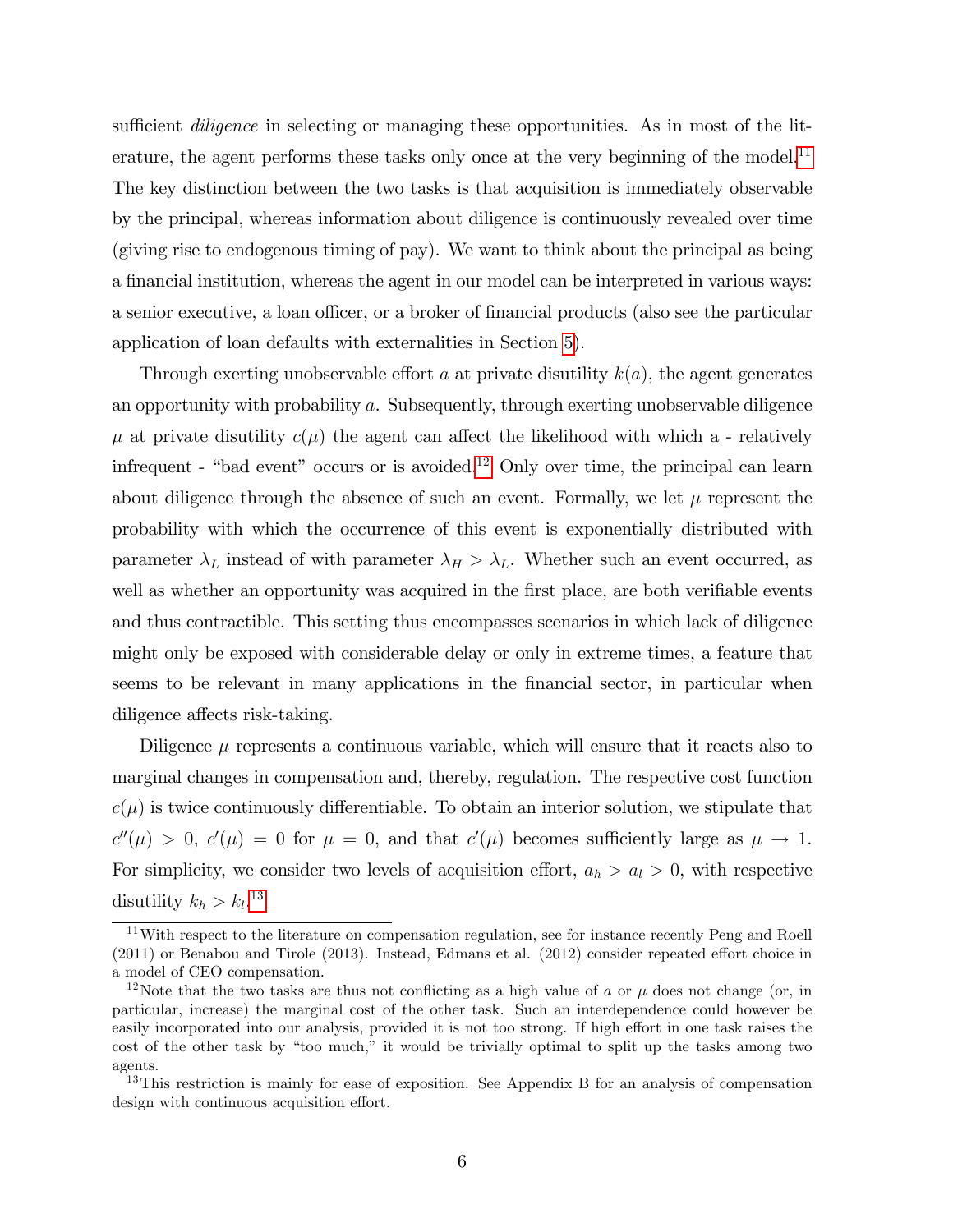As for the principal's revenue, we only require that  $a\pi(\mu)$ , the expected present value of profits gross of compensation costs, is continuously differentiable and increasing in  $\mu$ . We will provide an example showing how  $\pi(\mu)$  can be derived from model primitives in Section [5.1.](#page-25-1) There we will also introduce a negative externality upon the occurrence of the "bad event", which the principal and its agent do not fully internalize. For now, it is only relevant to stipulate that the expected present value of this externality,  $\omega(\mu) > 0$ , is continuously differentiable and decreasing in  $\mu$ , creating scope for regulation in the first place.

Both parties are risk neutral and discount payoffs at respective discount rates  $r_A > r_P$ , implying that the agent is relatively more impatient than the bank (the principal). The assumption of relative impatience makes it costly for the principal to delay bonus payments. This assumption is common in the literatures on labor, executive compensation, and contracting (cf. Rogerson 1997, DeMarzo and Duffie 1999, or DeMarzo and Sannikov  $2006$ ).<sup>[14](#page-9-0)</sup> It is justified on various grounds. For instance, employees may have higher liquidity preferences than the bank does, as they are (more) credit-constrained. Note that the agent is also unable to borrow against his future (expected) income, as this would undermine his incentives and, thereby, his future ability to repay such a loan.

Compensation Contracts. Compensation payments must be non-negative and can be conditioned on all information available at the time of payment, i.e., more formally, they are adapted to the filtration generated by  $Y_t$  where  $Y_t = 1$  indicates that the bad event has occurred before time t, and  $Y_t = 0$  that it has not. Note that while this prima facie precludes claw-back clauses, this is not the case as long as the respective payments can not yet be consumed by the agent until these clauses expire. We allow payments to be made at any point in time. As we consider an open time horizon, say rather than two periods only, we will be able to pin down (long-term) bonus payout times through a firstorder condition. Further, we can analyze how outcomes change when regulation imposes a (marginally) longer deferral period, as motivated by existing regulatory proposals.<sup>[15](#page-9-1)</sup> In particular, we consider the impact of a regulation that requires all compensation to be made contingent on all performance-relevant information available at the time of pay and

<span id="page-9-0"></span> $14$ An alternative (but less tractable) way of making incentive compensation costly would be to assume risk-aversion on the side of the agent.

<span id="page-9-1"></span><sup>&</sup>lt;sup>15</sup>The explicit objective of current regulatory proposals along these lines is to induce the exertion of greater diligence by the respective agents, e.g., to avoid excessive risk-taking or unsuitable advice.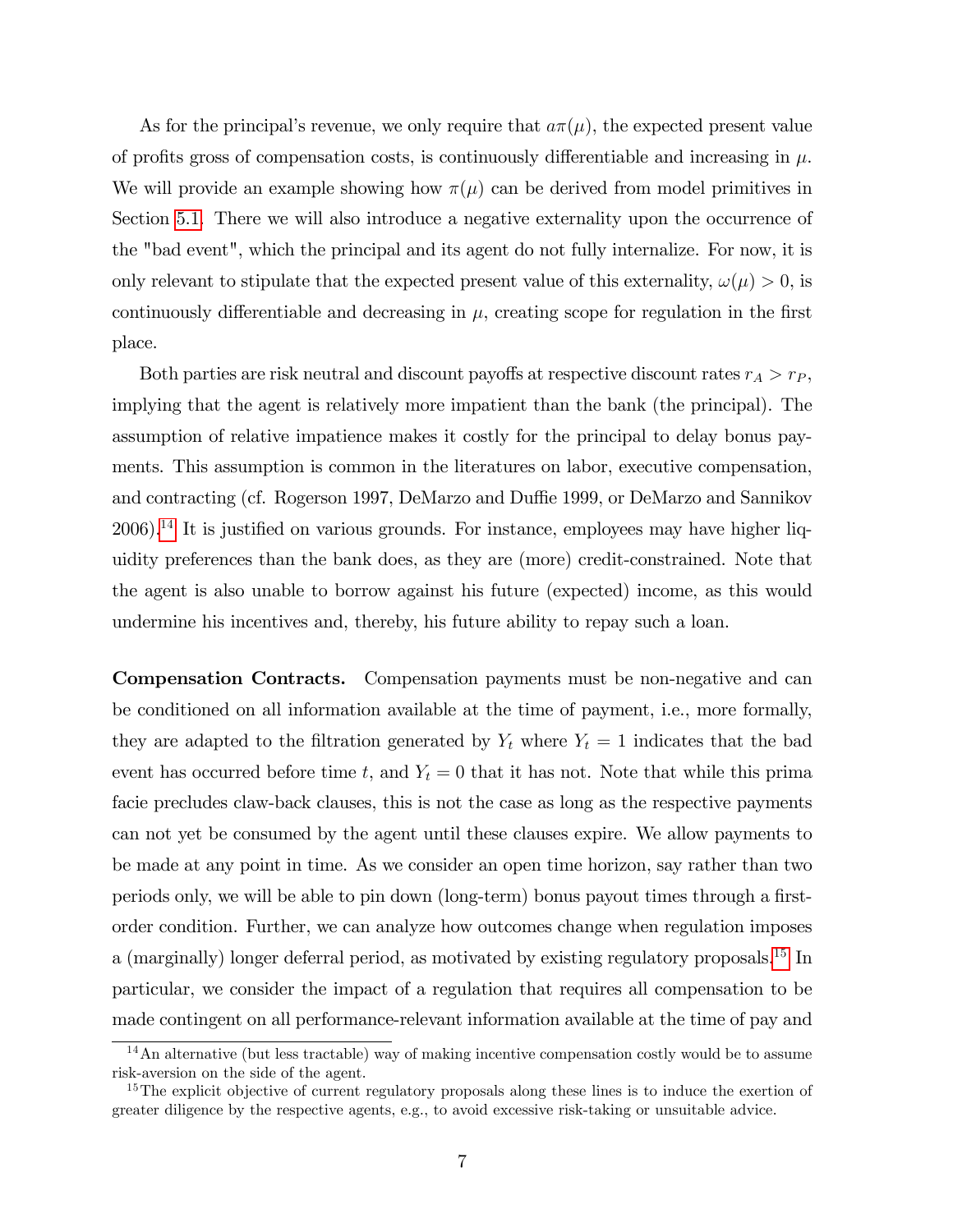that such contingent compensation can not be paid out before a certain time  $\tau > 0$ . From the principal's perspective, this regulatory intervention is simply an exogenous restriction to the contract design space, trivially increasing the *level* of compensation  $\cos t$ .<sup>[16](#page-10-0)</sup>

Organization. The analysis of this model now proceeds in three logical steps. First, in Section [3](#page-10-1) we study the unregulated benchmark economy (or equivalently the special case  $\tau = 0$ ). This allows us to understand the important trade-offs relevant for optimal contract design (see Section [3.1\)](#page-10-2) and the role of primitives for the unregulated equilibrium outcome (Section [3.2\)](#page-16-0) in the absence of the confounding effects of regulation. In the subsequent and main Section [4,](#page-17-0) we use the identical structure to understand the effects of regulation on compensation design (Section [4.1\)](#page-18-0) and the equilibrium provision of diligence (Section [4.2\)](#page-21-0). Since this positive analysis is motivated by existing regulation this section still treats the deferral time  $\tau$  as exogenous. Finally, in Section [5](#page-25-0) we close our model for a particular application (loan defaults with externalities) that implies a specific regulatory objective function generating the scope for regulation, i.e., the endogenous choice of  $\tau$ . All proofs are collected in Appendix A. Note that some of the proofs for the special case  $(\tau = 0)$  are contained in the proofs of the more general Propositions in Section [4.](#page-17-0) Finally, Appendix B contains some additional material for the case where also acquisition effort is a continuous variable.

# <span id="page-10-1"></span>3 Equilibrium without Regulation

### <span id="page-10-2"></span>3.1 Optimal compensation contracts

Following the technical results of Malamud et al. (2013), it is without loss of generality in our risk-neutral setting to restrict attention to payment schemes that specify a countable number of times  $T_i$  at which payments  $b_i$  are made. Optimally, these will be made if and only if acquisition was successful and the "bad event" has not occurred by the respective time  $T_i$ , i.e., if  $Y_{T_i} = 0.17$  $Y_{T_i} = 0.17$  Note however, that in the absence of regulation a positive payment  $b_0$  in  $T_0 = 0$  may occur before the bad event can even occur with positive

<span id="page-10-0"></span><sup>&</sup>lt;sup>16</sup>Of course, under optimal regulation the value of  $\tau$  is chosen endogenously. We defer this discussion until Section [5](#page-25-0) where we derive the objective function of the regulator for a particular application.

<span id="page-10-3"></span><sup>&</sup>lt;sup>17</sup>The restriction is thus to rule out rates at which payments can be made continuously. In Appendix C of the working paper we appeal to results in Malamud et al. (2013) and argue that such rates are indeed not optimal in our setting with risk neutrality.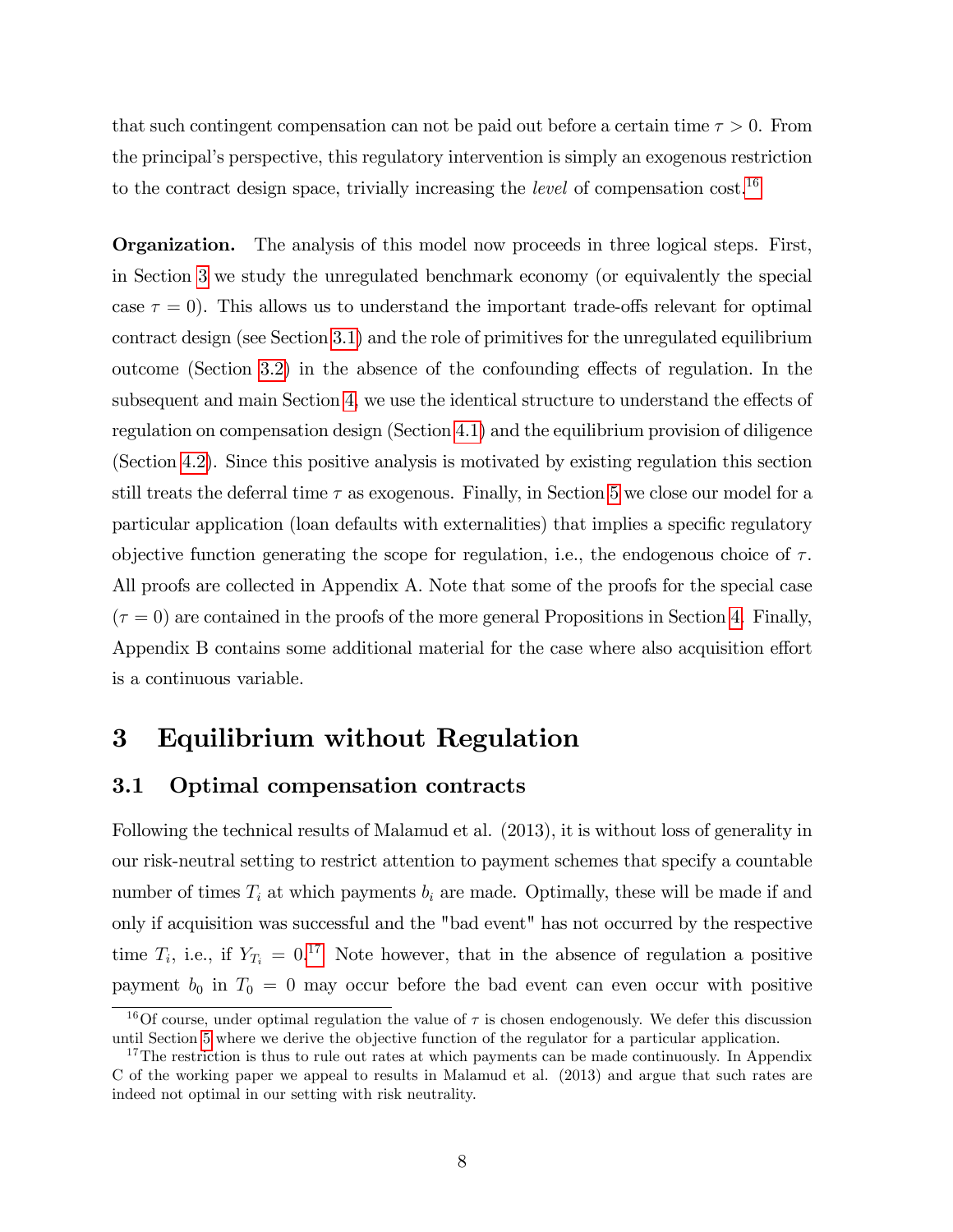probability.

Take now a given choice of diligence  $\mu$  and acquisition effort a. The agent's discounted expected payoff equals

<span id="page-11-3"></span>
$$
V_A(a,\mu) = a \left( \sum_{i} b_i e^{-r_A T_i} \left[ \mu e^{-\lambda_L T_i} + (1 - \mu) e^{-\lambda_H T_i} \right] - c(\mu) \right) - k(a). \tag{1}
$$

Recall that the agent discounts compensation with the rate  $r_A$ . Also, the costs of diligence,  $c(\mu)$ , are only incurred when acquisition was successful. Through affecting whether a "bad event" occurs with arrival rate  $\lambda_L$  rather than  $\lambda_H$ , higher diligence makes it more likely that the agent will receive any positive compensation  $b_i > 0$  that is delayed when  $T_i > 0$ .

To ensure that  $\mu$  is indeed optimal for the agent, the corresponding first-order condition must be satisfied:

<span id="page-11-1"></span>
$$
\sum_{i} b_{i} e^{-r_{A}T_{i}} \left( e^{-\lambda_{L}T_{i}} - e^{-\lambda_{H}T_{i}} \right) = c'(\mu).
$$
 (2)

Given that the left-hand side is non-negative, there is indeed a unique  $\mu$  that solves the first-order condition, which is also sufficient as  $c'' > 0$ . To induce high acquisition effort,  $a_h = 1$ , it must hold, in addition, that  $V_A(a_h, \mu) \ge V_A(a_l, \mu)$ :

<span id="page-11-2"></span>
$$
\sum_{i} b_{i} e^{-r_{A} T_{i}} \left[ \mu e^{-\lambda_{L} T_{i}} + (1 - \mu) e^{-\lambda_{H} T_{i}} \right] - c(\mu) \ge \frac{k_{h} - k_{l}}{a_{h} - a_{l}} =: k.
$$
 (3)

In what follows, it is convenient to stipulate that  $a_h = 1$ , which abbreviates some expressions, though the subsequent comparative analysis will depend only on  $k$ . The total cost of compensation to the bank then equals

$$
W = \sum_{i} b_i e^{-r_p T_i} \left[ \mu e^{-\lambda_L T_i} + (1 - \mu) e^{-\lambda_H T_i} \right],\tag{4}
$$

which now uses the bank's (the principal's) discount rate  $r_P$ . We define  $\Delta_r = r_A - r_P > 0$ , which captures the loss from delaying compensation as the agent is more impatient than the principal. Also, denote  $\Delta_{\lambda} = \lambda_H - \lambda_L$ . As this is the difference in the respective rates with which a bad event occurs, it captures the speed of learning.<sup>[18](#page-11-0)</sup> The tension between a loss from delay due to differences in impatience, as captured by  $\Delta_r$ , and higher incentives through the use of more information, as captured by  $\Delta_{\lambda}$ , represents the key trade-off in the compensation design problem.

<span id="page-11-0"></span><sup>18</sup>Of course, as is standard in problems of moral hazard, along the equilibrium path there will not be any learning about the chosen strategy.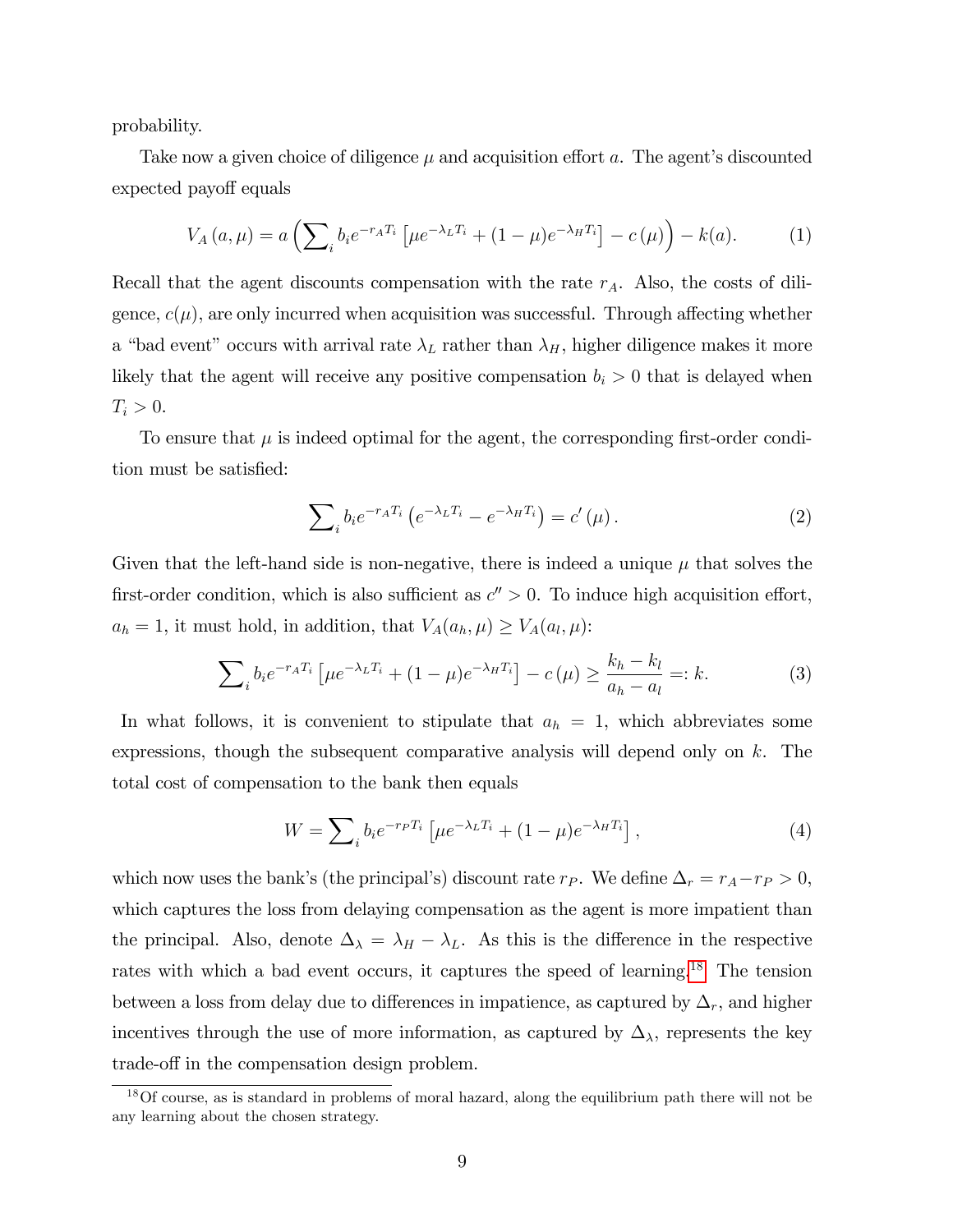For a given level of diligence, the bank's program is to minimize compensation costs  $W$ subject to the incentive constraints [\(2\)](#page-11-1) and [\(3\)](#page-11-2) as well as the non-negativity constraints  $T_i \geq 0$  and  $b_i \geq 0$ . For the subsequent characterization the following observations are now helpful. Choosing  $b_0 > 0$  relaxes only the acquisition constraint [\(3\)](#page-11-2), but not the diligence incentive constraint [\(2\)](#page-11-1). Further, suppose for a moment that there is only a single delayed bonus  $b_i > 0$  paid at  $T_i > 0$ , which will indeed hold in equilibrium. With a slight abuse of notation, call this the long-term bonus  $b_i = b_T$  paid at  $T_i = T$ . Then, regardless of the choice of  $b_0$ , from [\(2\)](#page-11-1) this must satisfy

<span id="page-12-1"></span>
$$
b_T = c'(\mu) \frac{e^{(r_A + \lambda_H)T}}{e^{\Delta_\lambda T} - 1}.
$$
\n
$$
(5)
$$

<span id="page-12-4"></span>We obtain the following characterization:<sup>[19](#page-12-0)</sup>

**Proposition 1** To implement a given level of diligence  $\mu$ , together with high acquisition  $effort$ , at lowest cost of compensation, the bank chooses a single, uniquely determined long-term bonus  $b_T$ , which satisfies [\(5\)](#page-12-1), and a unique timing T. If

<span id="page-12-3"></span>
$$
\mu < \frac{1}{2} \left( 1 - \frac{\Delta_r}{\Delta_\lambda} \right) \tag{6}
$$

holds and the costs of acquisition effort satisfy  $k > \overline{k} > 0$ , an additional up-front bonus  $b_0 > 0$  is paid:

<span id="page-12-2"></span>
$$
b_0 = k + c(\mu) - c'(\mu) \left(\mu + \frac{1}{e^{\Delta_\lambda T} - 1}\right). \tag{7}
$$

Proof. See Appendix A.

Before we comment on this characterization, note that it applies equally when, instead of stipulating a binary acquisition effort, a was continuous. Then, in equation  $(7)$ , k would be replaced by the respective marginal cost,  $k'(a)$ , evaluated at the acquisition level that the bank wishes to implement (cf. Appendix B for a discussion).

Take now condition [\(6\)](#page-12-3), which is crucial for whether, in addition to the long-term bonus  $b_T$ , there will also be an up-front bonus  $b_0$ , in which case the bank's objective actually becomes that of maximizing joint surplus. For given  $\mu$ , this reduces to the problem of minimizing the deadweight loss that arises from deferring compensation, given

<span id="page-12-0"></span> $19$ Hartman-Glaser et al. (2012) analyze a similar model with binary diligence effort. However, they impose a parameter restriction that essentially implies that [\(6\)](#page-12-3) does not hold, so that an up-front payment is never optimal (cf. also the discussion in Appendix C of our working paper version).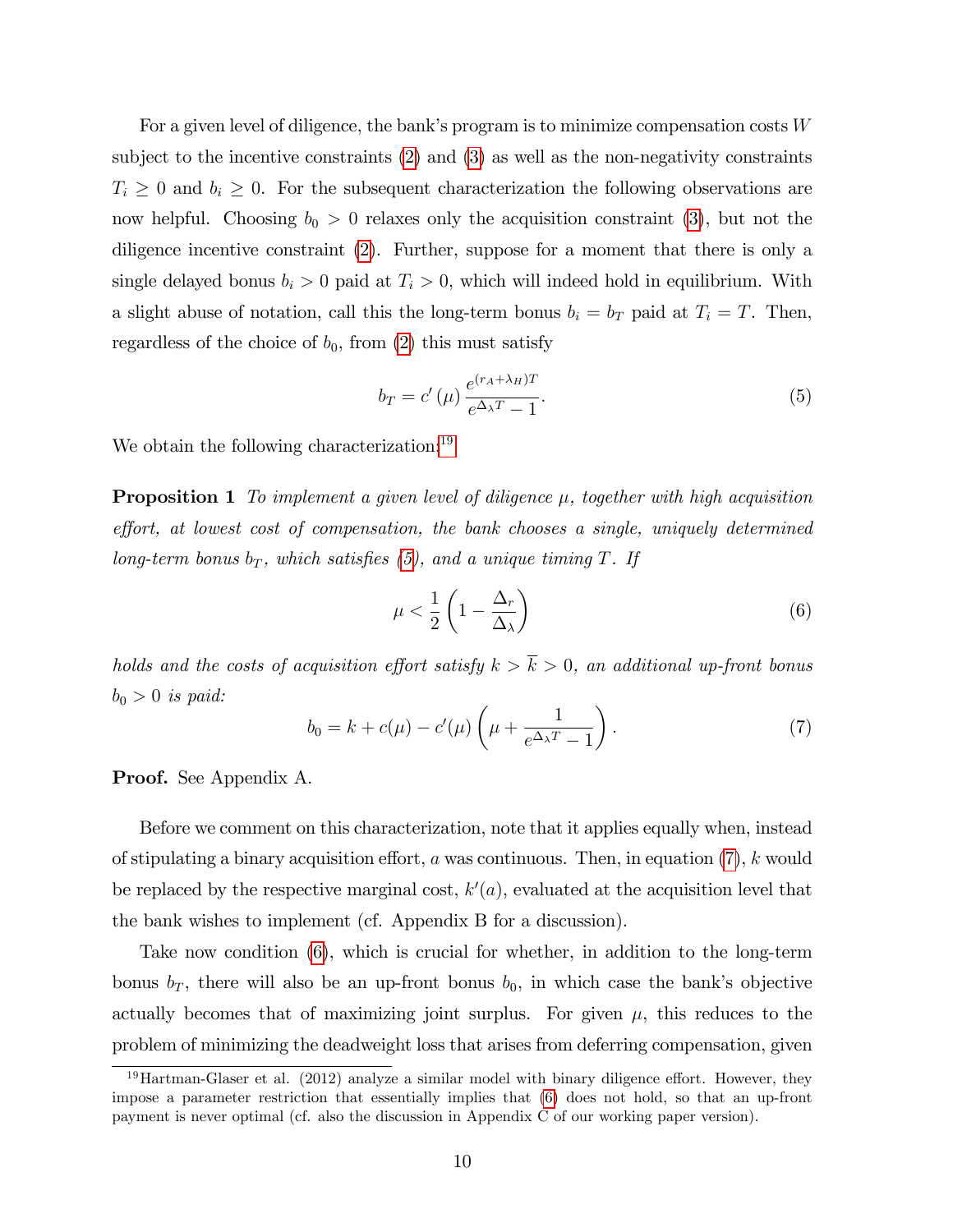that the agent is more impatient than the bank. When high acquisition effort is chosen, the joint surplus of the bank and the agent is  $\pi(\mu) - c(\mu) - k - D$ , where

$$
D = b_T \left( e^{-r_P T} - e^{-r_A T} \right) \left[ \mu e^{-\lambda_L T} + (1 - \mu) e^{-\lambda_H T} \right]
$$

is the deadweight loss from delay due to relative impatience. After substituting from [\(5\)](#page-12-1), we have

$$
D = c'(\mu) \left( e^{\Delta_r T} - 1 \right) \left[ \mu + \frac{1}{e^{\Delta_\lambda T} - 1} \right],\tag{8}
$$

which is indeed zero when  $\Delta_r = 0$  as both parties discount the future at the same rate,  $r_A = r_P$ .

For this problem, i.e., to minimize deadweight loss, we need to distinguish between two cases. In the first case, there is a unique interior value of delay  $T$  at which deadweight loss is minimized. In particular, reducing delay further would then require to push up the bonus too much so as to still preserve incentives, and the overall deadweight loss would increase rather than decrease. This case applies precisely when condition [\(6\)](#page-12-3) holds: That is, when i)  $\Delta_r/\Delta_\lambda$  is relatively low, i.e., when the costs from delaying the bonus, as captured by the difference in the respective discount rates  $\Delta_r$ , are small compared to the gain in information, as captured by the difference in the arrival rates  $\Delta_{\lambda}$ ; and when ii) the level of diligence that the bank wants to implement is relatively low, as high diligence would require, ceteris paribus, a high long-term bonus and would thus make delay more costly. This case is further illustrated in Figure ??. There, for the presently discussed case the solid line depicts deadweight loss as a function of the chosen timing of the long-term bonus, where the latter must be adjusted so as to preserve the agent's incentive to choose a given  $\mu$ .

When condition [\(6\)](#page-12-3) does not hold, deadweight loss from delay would always become strictly lower as T decreases.<sup>[20](#page-13-0)</sup> This case is depicted by the dotted line in Figure ??. To preserve incentives, however, this would require to pay an always higher long-term bonus as  $T$  decreases. Then, the agent's acquisition constraint will become slack, so that we are no longer in the presently analyzed regime (where the objective of the bank coincides with joint surplus maximization).

At this point it is useful to note that, making use of the first-order condition for diligence  $(5)$ , an agent's ex-ante payoff gross of acquisition effort costs k can be decomposed

<span id="page-13-0"></span><sup>&</sup>lt;sup>20</sup>In this case, the minimium of deadweight loss would thus be obtained for  $T \to 0$  and would be equal to  $c'(\mu) \Delta_r/\Delta_\lambda$ .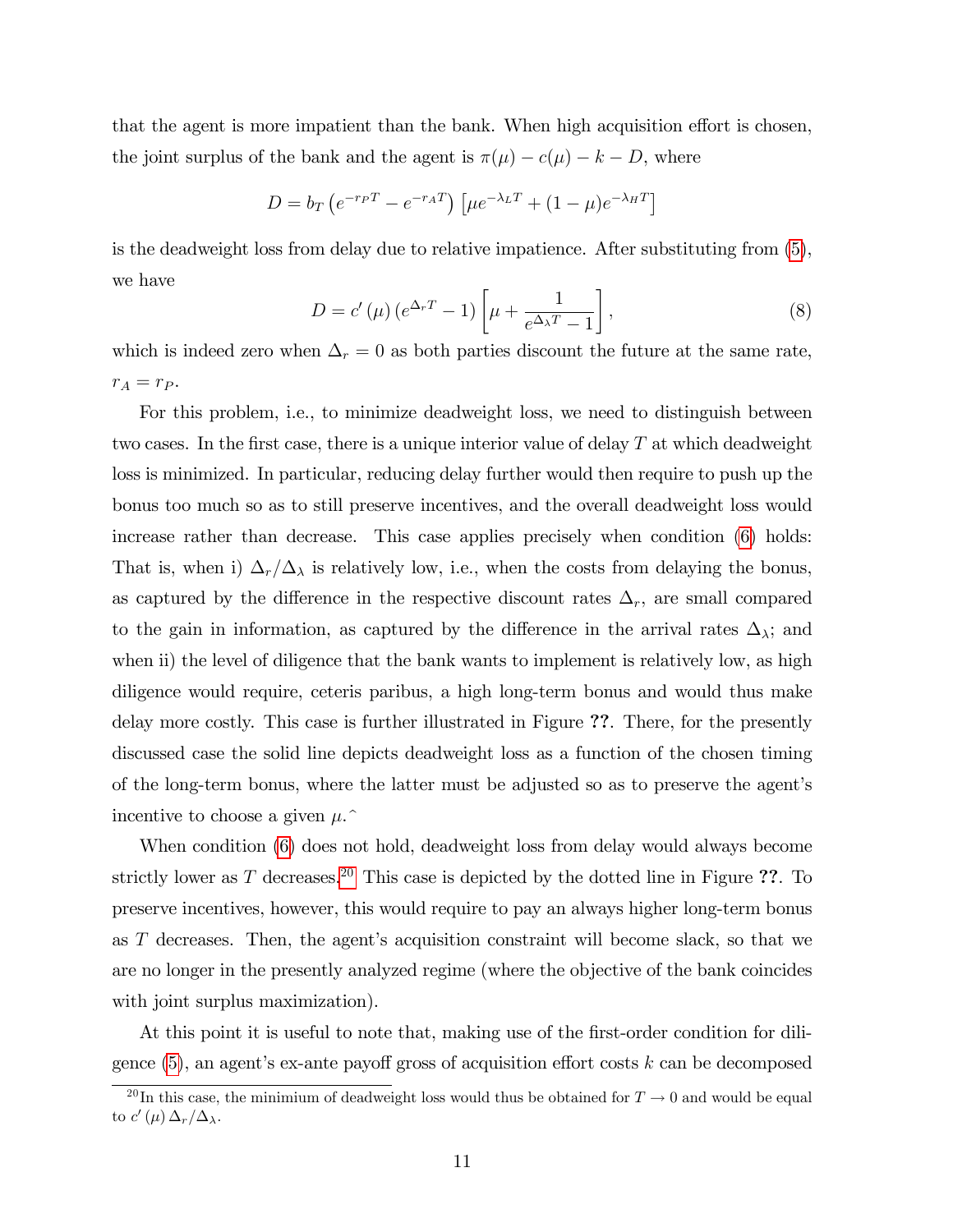as follows. Suppose for a moment that the agent faces only the task to exert diligence effort and that it is immediately *observed* whether  $\lambda_L$  or  $\lambda_H$  was realized. It is then optimal to pay an immediate bonus  $b = c'(\mu)$  upon observing  $\lambda_L$  (which occurs with probability  $\mu$ ), so that the agent's rent equals  $c'(\mu)\mu - c(\mu)$ . Returning now to our original problem, where this is not observed, this is also the limit when the agent's long-term bonus is always further delayed, while otherwise the agent's payoff increases by  $c'(\mu)/[e^{\Delta_{\lambda}T}-1]$ . The difference between the thereby increased "diligence rent" and the costs of acquisition effort k yields  $b_0$  in expression [\(7\)](#page-12-2), which is the up-front bonus that is paid additionally to induce high acquisition effort.

Additional Characterization. We continue by providing additional details for the characterization obtained in Proposition [1.](#page-12-4) These follow as well from the proof of Propo-sition [1](#page-14-0) in the Appendix. In particular, Lemma 1 introduces three different regimes, which are obtained as  $k$  gradually increases. They differ intuitively depending on whether the acquisition constraint binds and, in addition, also on whether from condition [\(6\)](#page-12-3) an up-front bonus will be optimal or not. When we subsequently refer to these regimes in the main text, however, we will not need to make use of the partially explicit characterization of the optimal compensation that is obtained in Lemma [1.](#page-14-0) Still, we state it for completeness and also to make more transparent the subsequent comparative statics analysis.

<span id="page-14-0"></span>**Lemma 1** The delay  $T$  of the long-term bonus in the characterization of the optimal compensation (Proposition [1\)](#page-12-4) is obtained as follows in three different regimes: For  $k < \underline{k}$ the acquisition constraint [\(3\)](#page-11-2) is slack (Regime 1), there is no up-front bonus ( $b_0 = 0$ ) and T is given by

<span id="page-14-2"></span>
$$
T_1 = \frac{1}{\Delta_{\lambda}} \ln \left( 1 + \frac{\Delta_{\lambda} - \Delta_r + \sqrt{(\Delta_{\lambda} - \Delta_r)^2 + 4\Delta_{\lambda}\Delta_r\mu}}{2\Delta_r\mu} \right).
$$
 (9)

For  $k \geq \underline{k}$ , where the acquisition constraint binds, there are two cases to distinguish. In Regime 2 there is no up-front bonus  $(b_0 = 0)$  and T is given by

<span id="page-14-1"></span>
$$
T_2 = \frac{1}{\Delta_{\lambda}} \ln \left( 1 + \frac{c'(\mu)}{k + c(\mu) - c'(\mu)\mu} \right). \tag{10}
$$

This applies when either condition  $(6)$  does not hold or always when k is still sufficiently low with  $k \leq \overline{k}$ . When, instead, [\(6\)](#page-12-3) holds and  $k > \overline{k}$ , Regime 3 applies with  $b_0 > 0$  and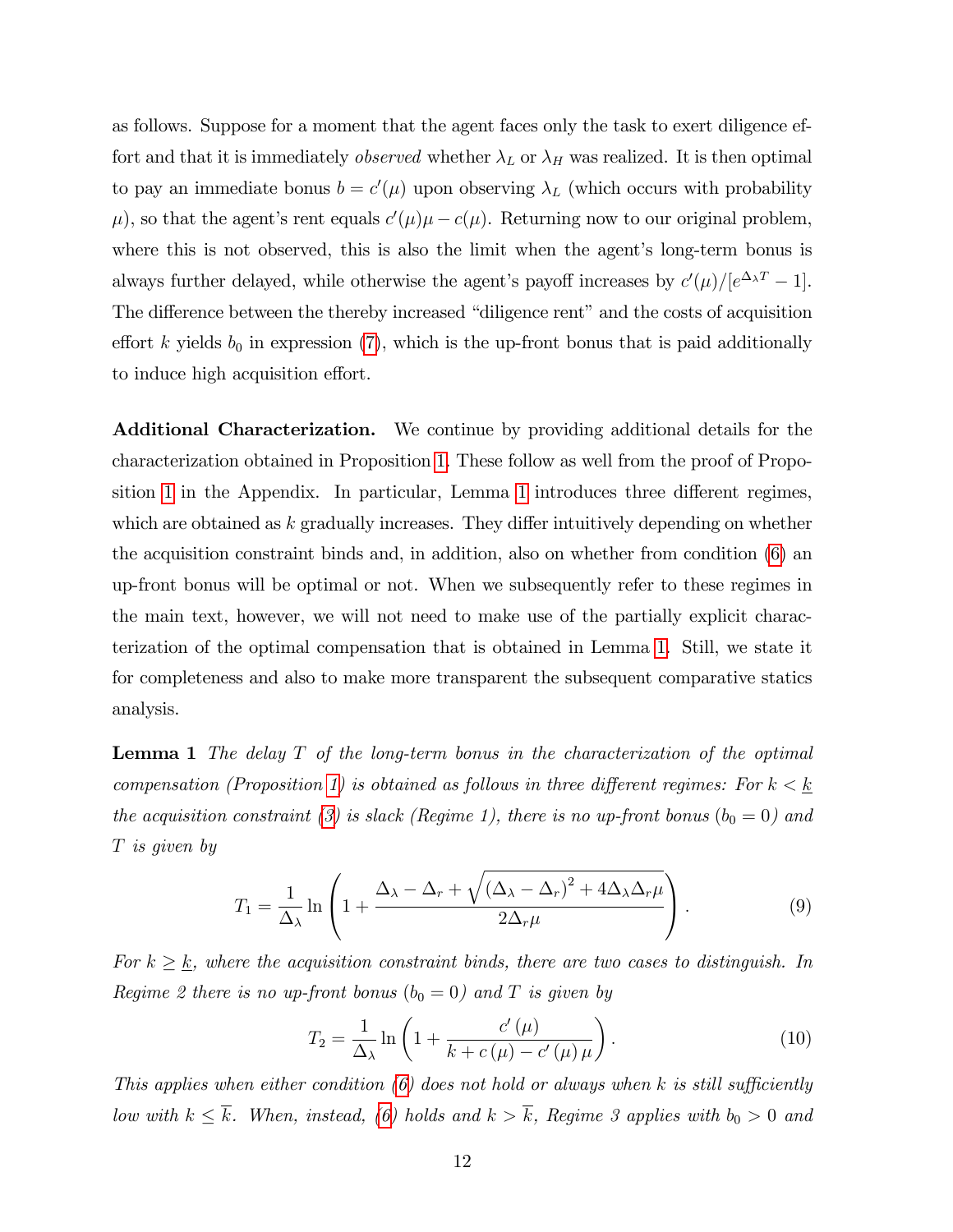$T_3$  as the unique positive solution for T to

<span id="page-15-3"></span><span id="page-15-2"></span><span id="page-15-1"></span>
$$
\frac{1 - e^{-\Delta_r T}}{1 - e^{-\Delta_\lambda T}} \frac{1}{1 + \mu \left(e^{\Delta_\lambda T} - 1\right)} = \frac{\Delta_r}{\Delta_\lambda}.
$$
\n(11)

The thresholds on acquisition costs satisfy:

$$
\underline{k} = c'(\mu) \left(\mu + \frac{1}{e^{\Delta_{\lambda} T_1} - 1}\right) - c(\mu),\tag{12}
$$

$$
\overline{k} = c'(\mu) \left(\mu + \frac{1}{e^{\Delta_{\lambda} T_3} - 1}\right) - c(\mu), \text{ for } \mu < \frac{1}{2} \left(1 - \frac{\Delta_r}{\Delta_{\lambda}}\right). \tag{13}
$$

Further Discussion and Comparative Analysis. The further characterization of the delay of the long-term bonus in Lemma [1](#page-14-0) gives now rise to an immediate comparative result on the duration of optimal compensation, which includes both the size and the timing of all payments. As can be seen immediately from the respective expressions, the timing of the long-term bonus  $T$  is independent of acquisition costs  $k$  in regimes 1 and 3, i.e., when  $T = T_1$  or  $T = T_3$ , while  $T = T_2$  strictly decreases with k in regime 2. Note, that the optimal compensation plan in regime 3 implies an additional upfront bonus  $b_0$ . We have from [\(7\)](#page-12-2) that the up-front bonus  $b_0$  increases one-for-one with k, while  $b_T$  remains unchanged.

The characterization of regimes in Proposition [1](#page-12-4) and Lemma [1](#page-14-0) is in terms of acquisition cost k treating the choice of diligence  $\mu$  as exogenous. We now provide the corresponding characterization in terms of  $\mu$ . For this note first that the threshold levels  $k$  and k for regimes 1 and 3, as stated in Lemma [1,](#page-14-0) are strictly increasing functions of  $\mu$ in the relevant parameter region, so that the inverse functions are well defined. We can thus obtain the following immediate Corollary.

<span id="page-15-0"></span>**Corollary 1** Consider a given level of acquisition cost  $k > 0$ . Then, one of the following regimes from Proposition [1](#page-14-0) and Lemma 1 applies, depending on the bank's choice of implemented level of diligence  $\mu$ : Regime 3 applies when  $\mu$  is low (provided that  $\Delta_r < \Delta_{\lambda}$ ), regime 2 applies for intermediate levels, and regime 1 applies for high levels.

Taken together, we are thus most likely to be in regime 1 when either the acquisition task requires little effort costs or when the bank wants the agent to exert high diligence effort (and the diligence rent is therefore high). On the other hand, provided that  $\Delta_r$  $\Delta_{\lambda}$ , there will be an up-front bonus next to a long-term bonus (regime 3) when the bank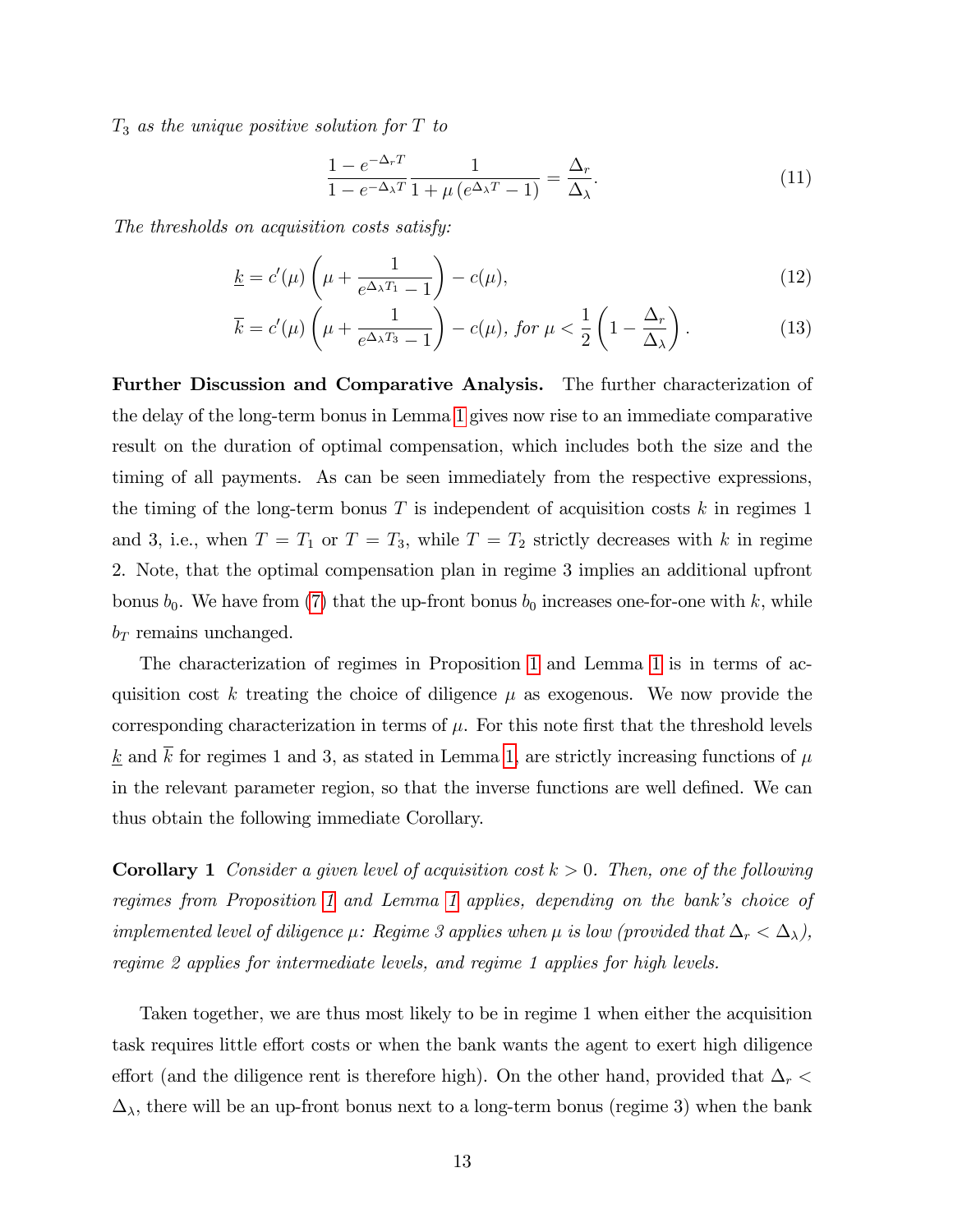wants to induce relatively little diligence effort but when the acquisition task is sufficiently important as  $k$  is high. We illustrate these insights in Figure ?? for an example which features  $\Delta_r < \Delta_\lambda$ .

Finally, we can determine the comparative statics of the optimal bonus times in  $\mu$ using the different regimes described in Corollary [1.](#page-15-0)

<span id="page-16-1"></span>**Corollary 2** An increase in the level of diligence  $\mu$  leads to a strict reduction in the delay of the long-term bonus in regimes 1 and 3 of Proposition [1](#page-12-4) and Lemma [1,](#page-14-0) but to a strict increase in delay in regime 2. Also, in regime 3, where an up-front bonus  $b_0 > 0$  is paid, this bonus strictly decreases.

#### Proof. See Appendix A.

Corollary [2](#page-16-1) suggests that overall we may not observe a monotonic relationship between diligence and thus the frequency of "bad events," such as loan defaults or customer complaints, and the importance and timing of deferred pay for the responsible agents. For an illustration of this non-monotonicity, Figure ?? depicts the equilibrium choice of delay T as a function of the implemented level of diligence  $\mu$ .

For our further discussion the comparative results in regimes 1 and 3, in particular, will be important. While in regime 2 the timing and size of the long-term bonus are essentially tied down rather mechanically by the two binding constraints, we already noted that in regimes 1 and 3 they are determined from the respective first-order conditions, namely that of maximizing only the bank's profits (in regime 1) and that of maximizing the joint payoff (in regime 3). As the agent's expected deferred compensation must increase when a higher diligence shall be induced, which would ceteris paribus increase deadweight loss given the difference in the bank's and the agent's discount rate, it becomes optimal to pay the long-term bonus earlier.

### <span id="page-16-0"></span>3.2 Equilibrium Provision of Diligence

From the characterization of the optimal contract in Proposition [1](#page-12-4) and Lemma [1](#page-14-0) we can obtain for any given  $\mu$  the minimum compensation costs. We denote these by  $W(\mu)$ and defer a full characterization to the proof of Proposition [2.](#page-17-1) The equilibrium level of diligence effort is then obtained from maximizing bank profits net of compensation costs

$$
\Pi(\mu) = \pi(\mu) - W(\mu).
$$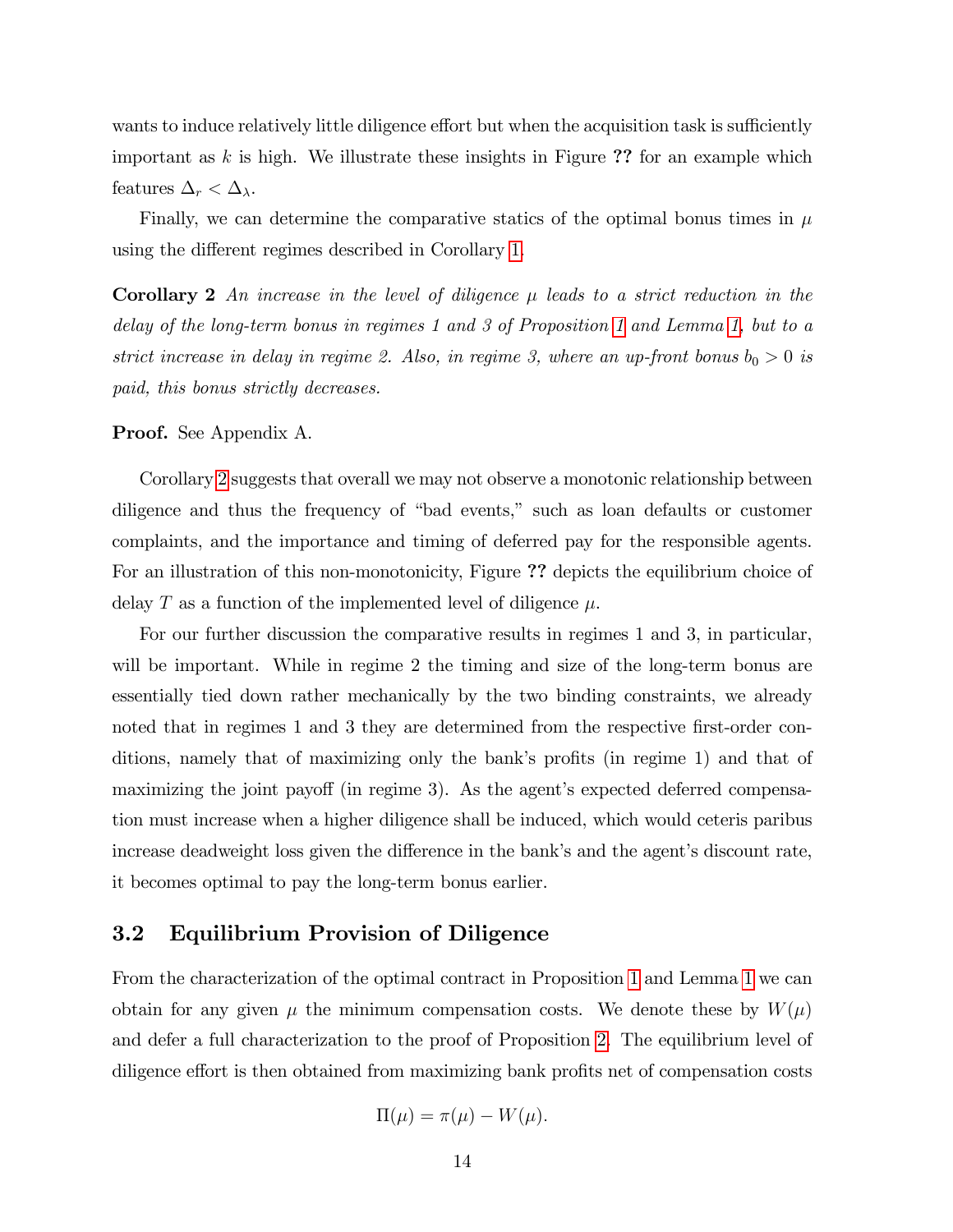One can show that  $W(\mu)$  is everywhere continuously differentiable. As long as we can abstract from corner solutions, an optimally implemented  $\mu^*$  thus solves the first-order condition

$$
\pi'(\mu^*) = W'(\mu^*).
$$

Without additional restrictions on functional forms,  $\mu^*$  may not be pinned down uniquely.<sup>[21](#page-17-2)</sup> For convenience only, we suppose in what follows, however, that  $\Pi(\mu)$  is strictly quasiconcave.[22](#page-17-3) We denote the respective contractual parameters that arise from Proposition [1](#page-12-4) for  $\mu = \mu^*$  by  $T^*$ ,  $b_T^*$ , and  $b_0^*$ . To conclude the characterization, we show that, as is intuitive from the previous observations, even when accounting for the equilibrium choice of  $\mu$ , the characterization of regimes from Proposition [1](#page-14-0) and Lemma 1 in terms of k thresholds survives. The only difference is that now the thresholds for  $k$  must be defined while using the respective equilibrium choice of  $\mu$  (see proof of Proposition [2\)](#page-17-1). In particular, as with a higher  $k$  it becomes more expensive to incentivize the acquisition task, the equilibrium moves from regime 1 to regime 3, provided that the now modified condition [\(6\)](#page-12-3) holds so that indeed  $b_0^* > 0$  for high k.

<span id="page-17-1"></span>**Proposition 2** At the bank's optimal choice of diligence  $\mu^*$ , we have the following characterization result, making use of the three regimes introduced in Proposition [1](#page-12-4) and Lemma [1.](#page-14-0) For  $k < \underline{k}^*$  regime 1 applies; for  $k > \overline{k}^*$  and  $\Delta_r/\Delta_\lambda < \gamma$  with  $\gamma > 0$ , regime 3 applies; otherwise, regime 2 applies.

Proof. See Appendix A.

## <span id="page-17-0"></span>4 Equilibrium with Deferral Regulation

In this section, we consider the impact of a mandatory deferral of incentive pay on compensation design and the level of diligence that the bank optimally induces. This analysis is motivated by the following two observations (cf. the Introduction). Such a policy is frequently considered and applied at various levels in the Önancial industry, ranging from executive compensation to the structure of commissions at the front end.

<span id="page-17-2"></span><sup>&</sup>lt;sup>21</sup>One such restriction is that, next to  $\pi'(\mu) > 0$  and  $\pi''(\mu) \leq 0$ , the marginal costs of effort  $c'(\mu)$  are sufficiently convex, i.e., that  $c'''(\mu)$  is everywhere sufficiently high.

<span id="page-17-3"></span> $^{22}$ In the working paper version, we did not make this assumption, though. All subsequent results are there shown to hold also without this assumption (namely, by then stating our assertions in terms of comparative statics over the respective sets).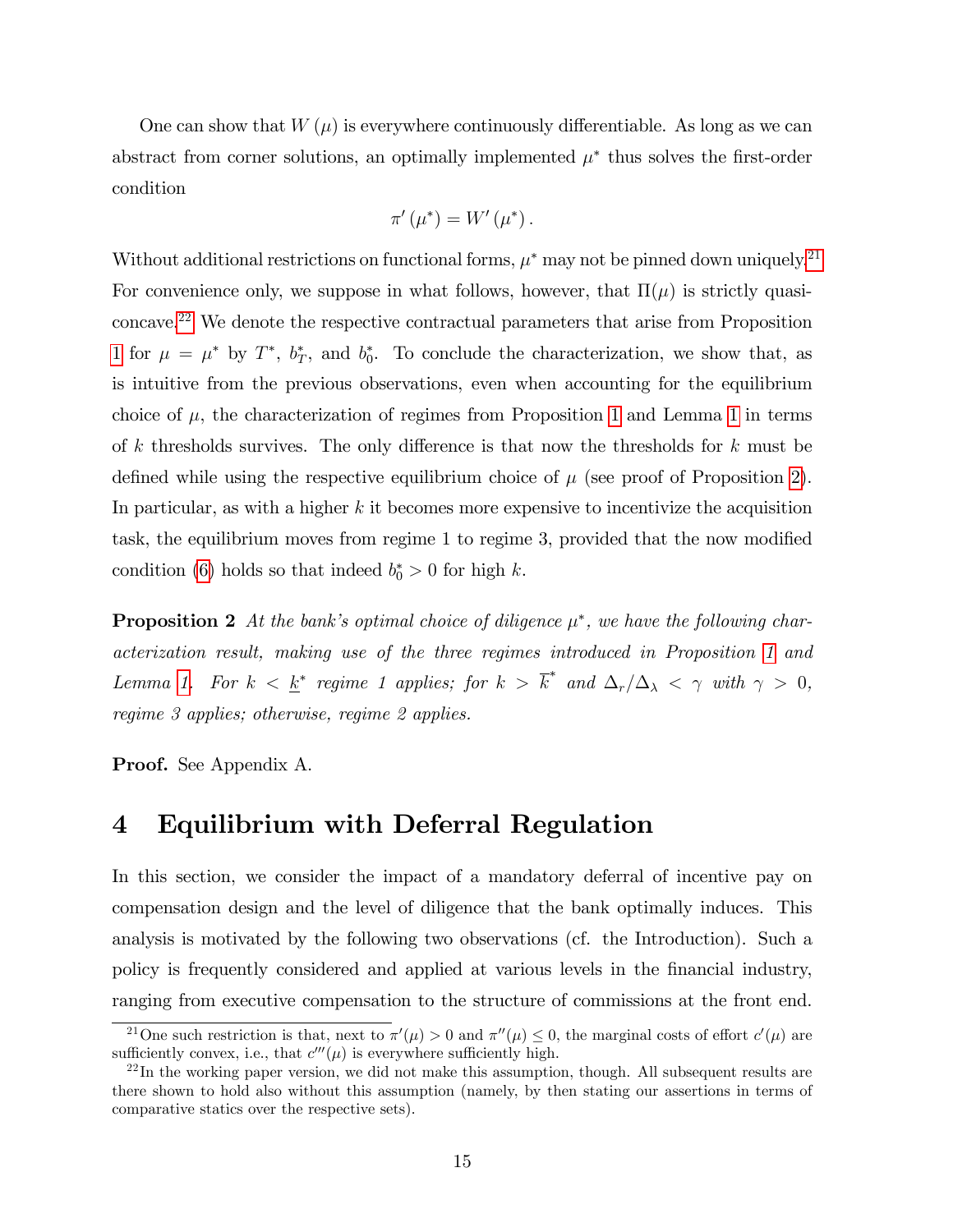Moreover, the explicit objective of such a policy is to induce the exertion of greater diligence by the respective agents, e.g., to avoid excessive risk-taking or unsuitable advice. We wish to analyze when, in our model, this holds true.

Recall that the considered regulation requires that all compensation must be made contingent on subsequent performance and can not be paid out before a certain time  $\tau > 0$ . Since compensation regulation targets the agent's principal, the question is how mandatory deferral induces the bank to restructure incentives. Of course, any such restrictions on compensation design must by construction weakly increase the level of compensation cost to implement a given  $\mu$ , since the bank already minimizes compensation cost in the absence of such restrictions. But this is, by itself, inconsequential for the the bank's incentives to induce a higher or lower level of diligence, as these depend on the marginal compensation cost. In what follows, we derive conditions for when the marginal cost of inducing (higher) diligence is higher or lower under mandatory deferral, so that in equilibrium regulation decreases or increases diligence.

Our analysis proceeds as follows. First, we characterize in section [4.1](#page-18-0) the optimal compensation choice under regulation. Subsequently, in section [4.2](#page-21-0) we ask what level of diligence the bank wants to optimally induce under regulation. Our procedure thus mirrors the steps of the analysis without regulation. Subsequently, we make use of these results to analyze a regulator's optimal choice of deferral (Section [5\)](#page-25-0).

### <span id="page-18-0"></span>4.1 (Constrained) Optimal Compensation Contracts

The characterization of the optimal compensation contract under regulation follows essentially the same principles as that without regulation in Proposition [1.](#page-12-4) Still, depending on the size of the minimum deferral time  $\tau$ , we now have to make additional case distinctions, which slightly complicates the exposition. As a consequence, we proceed stepwise.

The first thing to note is that now a given level of diligence may no longer be implementable at all. This follows from the following reasoning. Recall that  $\mu c'(\mu) - c(\mu)$ would be the agent's payoff in a suitably adjusted stationary model where it was known immediately whether  $\lambda_L$  or  $\lambda_H$  was realized. In our model, this is also the agent's payoff in the limit when the diligence level  $\mu$  is implemented through a single bonus that is always longer delayed,  $T \to \infty$ , while  $b_0 = 0$ . When this falls short of k, which is the expected payoff required to incentivize acquisition effort, the respective level of  $\mu$  (and,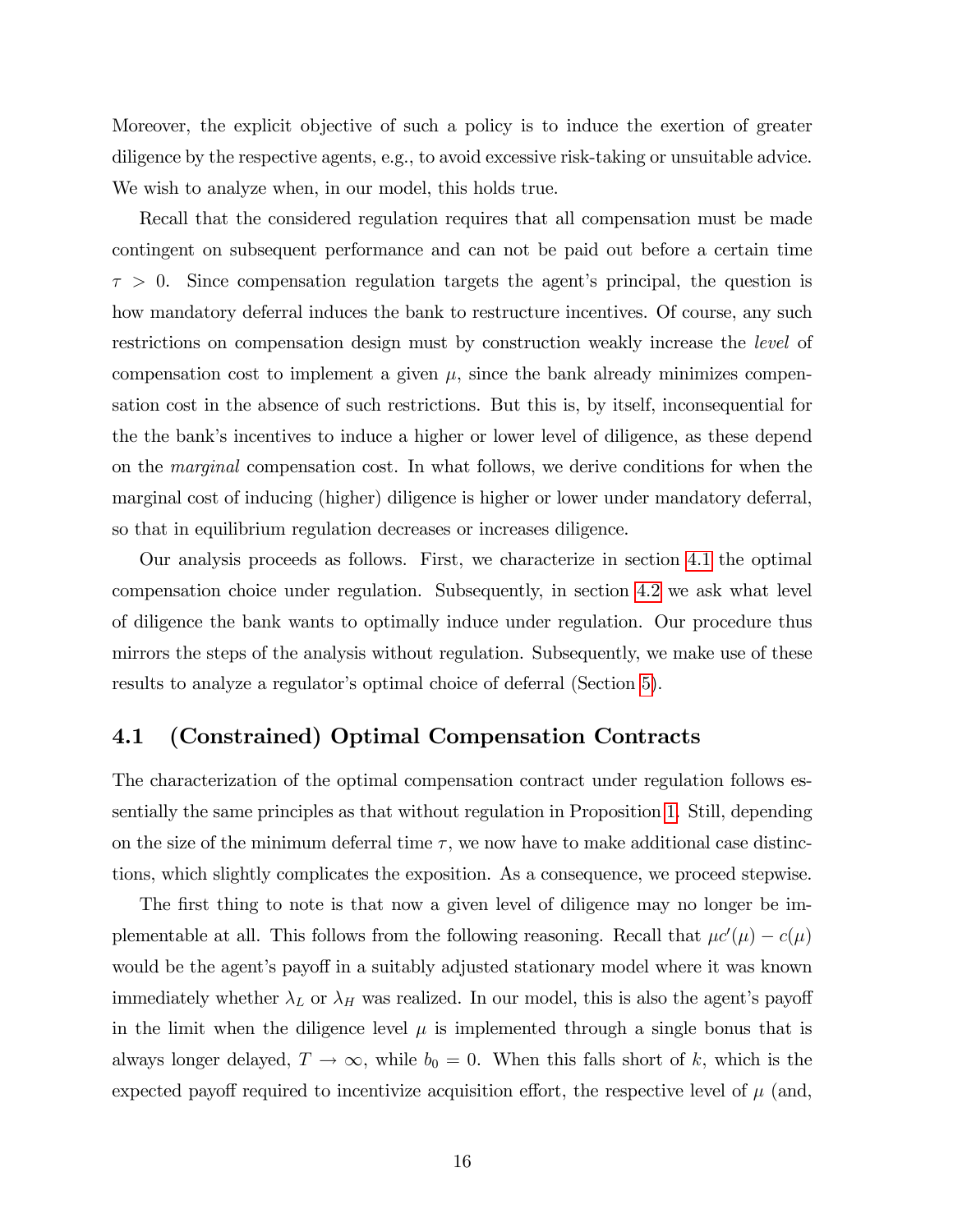intuitively, all lower levels; cf. also below) cannot be implemented when the required delay of any bonus,  $\tau$ , is sufficiently large. Put differently, then the agent's diligence rent alone is not sufficiently high to incentivize acquisition. This result already points to a rather immediate effect of regulation, which we further discuss in the next section.

<span id="page-19-2"></span>**Lemma 2** Suppose  $k > \mu c'(\mu) - c(\mu)$  for some level of diligence  $\mu$ . Then, under mandatory deferral of a bonus until at least time  $\tau$ , the respective diligence level  $\mu$  can only be implemented when  $\tau \leq T_2$ , with  $T_2$  given by [\(10\)](#page-14-1), which is strictly decreasing in k and strictly increasing in  $\mu$ . Likewise, for given  $\tau$  there is a unique threshold  $\mu(\tau) > 0$ , such that only diligence levels  $\mu \geq \mu(\tau)$  are feasible. The minimum diligence level  $\mu(\tau)$  that this requires is a strictly increasing function of  $\tau$  and k. When  $k \leq \mu c'(\mu) - c(\mu)$  any  $\mu$ can be implemented, regardless of  $\tau$ .

#### Proof. See Appendix A.

For future reference it is helpful to make the following additional definition. Define for the case where the minimum deferral time goes to infinity  $\overline{\mu} = \lim_{\tau \to \infty} \mu(\tau)$ , which is implicitly characterized by:[23](#page-19-0)

<span id="page-19-1"></span>
$$
k + c(\overline{\mu}) - c'(\overline{\mu})\overline{\mu} = 0.
$$
\n(14)

Implicitly differentiating [\(14\)](#page-19-1) reveals that  $\bar{\mu}$  is strictly increasing in the respective cost of acquisition effort k. (Note that this follows also from the observation in Lemma [2](#page-19-2) that  $\underline{\mu}$  is strictly increasing in  $\tau$  and  $k$ : As the expected compensation that the agent must obtain from acquisition increases, the respective bonus that is paid at a particular point in time  $\tau$  must increase as well, which induces higher diligence.) The following characterization of the optimal contract to implement a given level of diligence  $\mu$  under regulation, provided that this is feasible as  $\mu \geq \mu(\tau)$  (cf. Lemma [2\)](#page-19-2), follows intuitively the same principles as Proposition [1.](#page-12-4) Note also that we provide further details in a subsequent Lemma (as previously in Lemma [1\)](#page-14-0).

<span id="page-19-3"></span>Proposition 3 Under regulation the cost-minimizing compensation contract consists of at most two payments, which occur at  $\tau$  and/or at a uniquely determined  $T > \tau$ . In

<span id="page-19-0"></span><sup>&</sup>lt;sup>23</sup>When  $\tau$  becomes too high, however, the bank's profits from this line of business will become negative, which - as discussed below - should impose a (participation) constraint on regulation.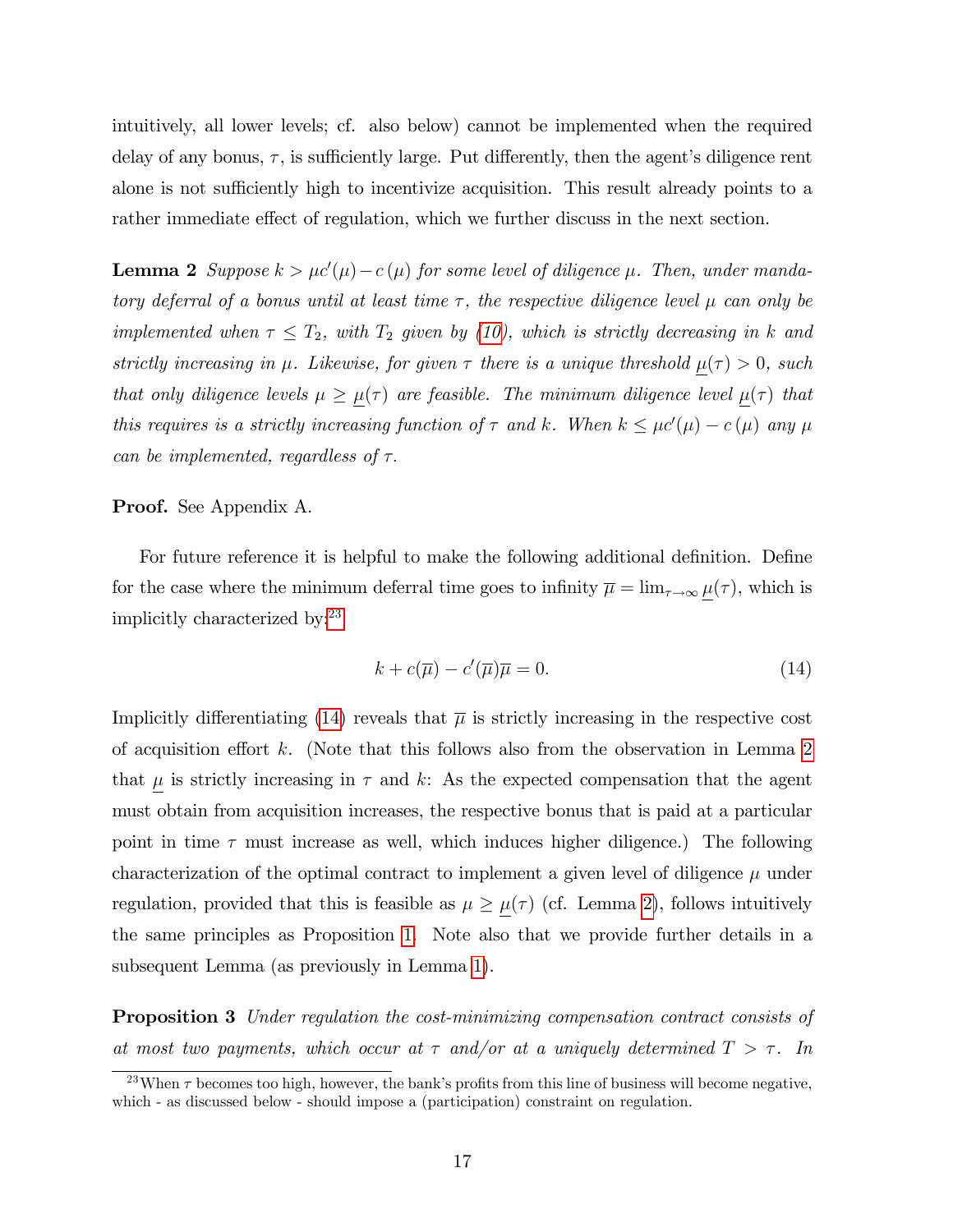particular, if

<span id="page-20-0"></span>
$$
\frac{\Delta_r}{\Delta_\lambda} < \frac{1 - \mu \left( 1 + e^{\Delta_\lambda \tau} \right)}{1 + \mu \left( e^{\Delta_\lambda \tau} - 1 \right)} \tag{15}
$$

holds and the costs of acquisition effort satisfy  $k > \overline{k}(\tau) > 0$ , there are two payments  $b_{\tau}$ and  $b_T$  determined from the binding constraints [\(2\)](#page-11-1) and [\(3\)](#page-11-2).

#### Proof. See Appendix A.

Recall that an up-front bonus  $b_0 > 0$  is no longer feasible under regulation. When the mandatory deferral time  $\tau$  is not too long, it can now be optimal for the bank to make two long-term bonus payments: one at  $\tau$  and one strictly later at some time  $T > \tau$ . We can show in this case that when regulation becomes gradually more severe as  $\tau$  increases, T shrinks and with it the distance between the two points of time when the respective bonus payments are made,  $T - \tau$ . When the required deferral  $\tau$  becomes sufficiently large, however, then there will always be a single bonus that is paid exactly at the first instance when it is allowed to do so (at  $\tau$ ).

For given induced diligence  $\mu$ , with regulation condition [\(15\)](#page-20-0) determines whether, provided that  $k$  is not too low, there will be two bonus payments: a short-term payment after the minimum deferral period imposed by regulation and a long-term payment that is further delayed. While not at first evident, the qualitative properties of this condition are analogous to those of the respective condition [\(6\)](#page-12-3) without regulation: Two bonus payments still are more likely when the induced level of diligence is relatively low and also when  $\Delta_r/\Delta_\lambda$  is relatively low, i.e., when the costs from delaying incentive pay are small compared to the gain in information.

Additional Characterization. To bring out more transparently the analogy to the characterization without regulation, as in Lemma [1](#page-14-0) we next provide some additional details for the characterization, which follow as well from the proof of Proposition [3](#page-19-3) in the Appendix.

<span id="page-20-1"></span>**Lemma 3** Under regulation, the optimal delay of long-term bonus payments is characterized as follows in three different regimes. If  $k < \underline{k}$ , with  $\underline{k}$  given by [\(12\)](#page-15-1), the acquisition constraint is slack (Regime 1) and there is a single payment  $b_T$  satisfying [\(5\)](#page-12-1). The optimal delay of the long-term bonus is uniquely determined from  $T = \max\{T_1, \tau\}$ , where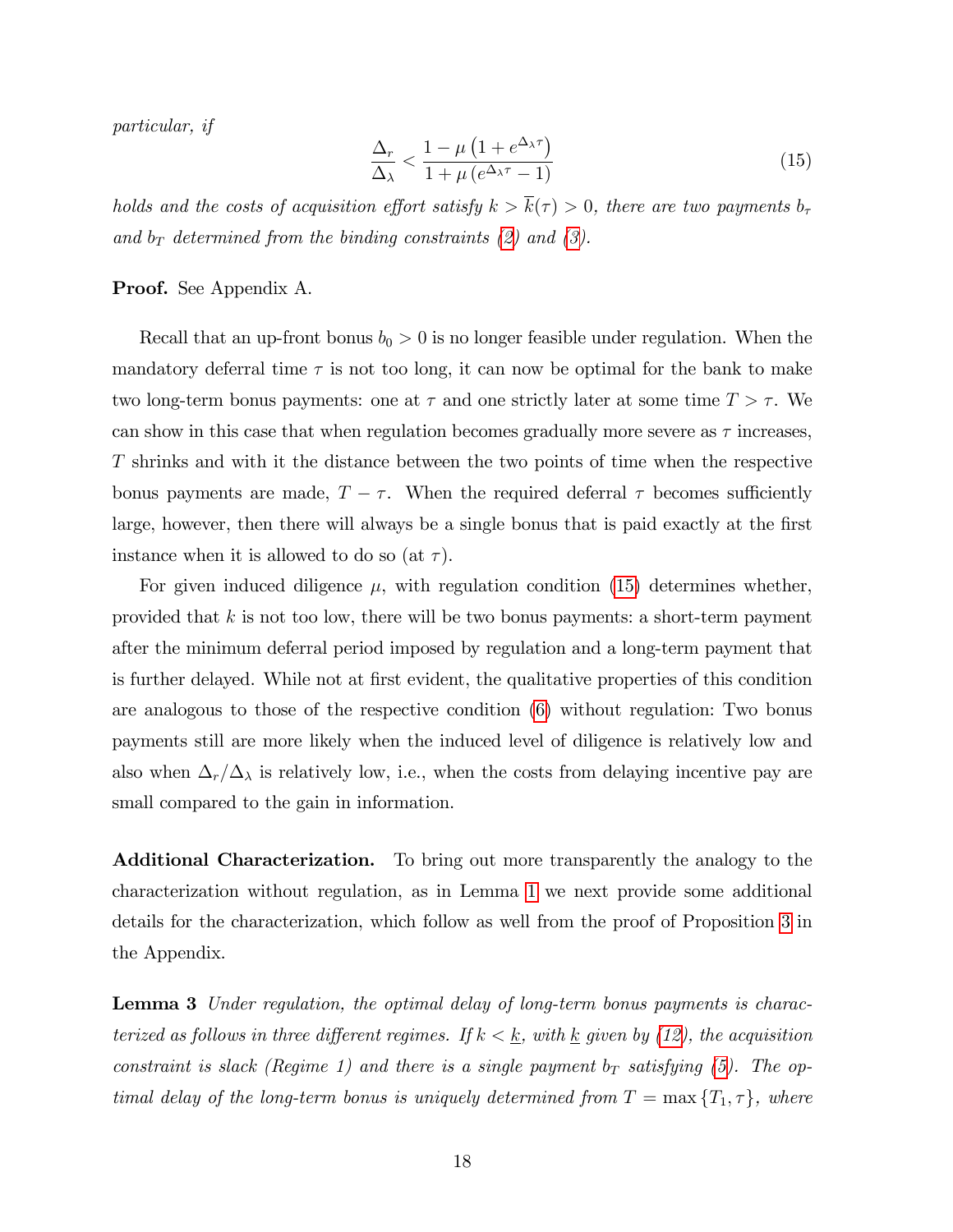$T_1$  is given by [\(9\)](#page-14-2). If  $k \geq \underline{k}$  and condition [\(15\)](#page-20-0) holds, then there exists a threshold

$$
\overline{k}(\tau) = c'(\mu) \left( \mu + \frac{1}{e^{\Delta_{\lambda} T_3(\tau)} - 1} \right) - c(\mu),
$$

such that for  $k > \overline{k}(\tau)$  there are two payments  $b_{\tau}$  and  $b_{T}$  determined from the binding constraints [\(2\)](#page-11-1) and [\(3\)](#page-11-2) (Regime 3). Consequently, the optimal payout times are  $\tau$  and  $T = T_3(\tau) > \tau$ , which is the unique solution  $T > \tau$  to

<span id="page-21-2"></span>
$$
\frac{1 - e^{-\Delta_r(T-\tau)}}{1 - e^{-\Delta_\lambda(T-\tau)}} \frac{1 + \mu\left(e^{\Delta_\lambda \tau} - 1\right)}{1 + \mu\left(e^{\Delta_\lambda T} - 1\right)} = \frac{\Delta_r}{\Delta_\lambda}.\tag{16}
$$

Finally, if either [\(15\)](#page-20-0) is violated or  $k \leq \overline{k}(\tau)$ , then there is again a single payment  $b_T$ satisfying [\(5\)](#page-12-1), which now occurs at  $T = T_2$ , as defined in [\(10\)](#page-14-1) (Regime 2).

### <span id="page-21-0"></span>4.2 Equilibrium Diligence under Deferral Regulation

With regulation, the bank's overall problem is the following. The bank still maximizes the respective objective function  $\pi(\mu) - W(\mu)$ , where the compensation cost function  $W(\mu)$  is now obtained from substituting the optimal contract obtained in Proposition [3](#page-19-3) and the subsequent Lemma [3.](#page-20-1) Note that we presently still assume that it is optimal for the bank to induce high acquisition effort. Again, as in the case without regulation, we simplify the analysis by supposing that the now constrained problem has a unique solution. For this we make the dependency on regulation explicit: The bank's optimal choice of induced diligence for a given minimum deferral time  $\tau$  is denoted by  $\mu^*(\tau)$ . By allowing for  $\tau = 0$  this includes our previous characterization without regulation.<sup>[24](#page-21-1)</sup> It is immediate that regulation operates via its effect on marginal compensation cost: While contractual restrictions must (weakly) increase the overall cost level, our paper stresses the non-trivial effect on marginal cost, which in turn determines the effect on equilibrium diligence.

It is now helpful to consider first separately the two cases where either originally, i.e., without regulation, the acquisition constraint did not bind (regime 1) or where it did bind (regimes 2 and 3). Recall that an up-front bonus  $b_0 > 0$  could arise when the acquisition constraint did bind (namely in regime 3).

<span id="page-21-1"></span><sup>&</sup>lt;sup>24</sup>That is, as nothing is learnt at  $\tau = 0$ , in this case we allow compensation also to condition on a sale only (which is,  $b_0 = 0$ ).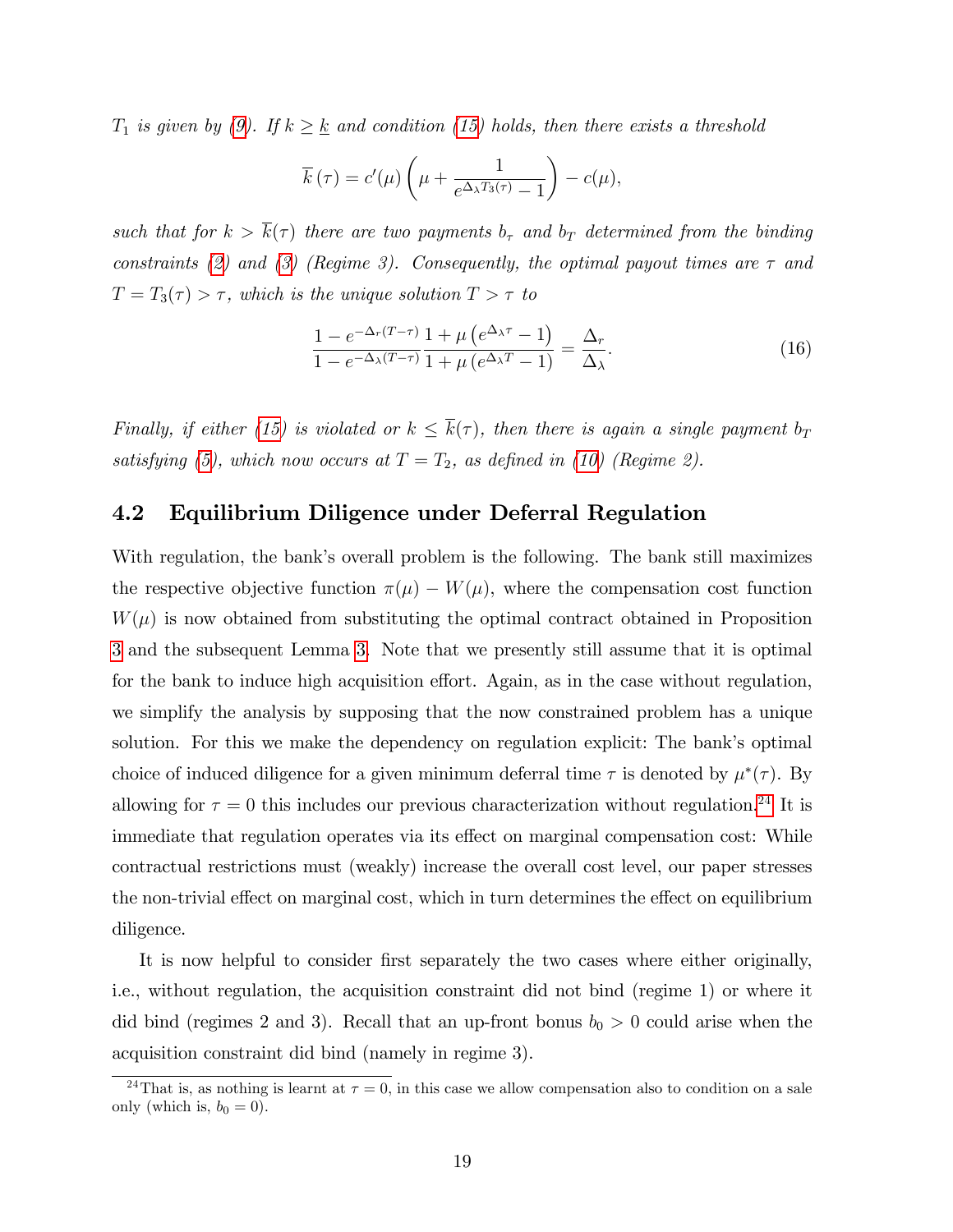Case: Slack Acquisition Constraint without Regulation  $(k < \underline{k}^*)$ . When acquisition is relatively unimportant for incentive provision as the respective cost  $k$  are sufficiently low, mandatory deferral has a non-monotonic impact on the level of diligence that the bank then optimally wants to implement in equilibrium.

<span id="page-22-0"></span>**Proposition 4** Suppose that without regulation regime 1 applies as  $0 < k < \underline{k}^*$ , so that the acquisition constraint is slack. Regulation has only an effect on the bank's optimal timing of compensation when the minimum deferral time satisfies  $\tau > T_1^*$ . Then, there exists a threshold  $\tilde{\tau} > T_1$  for the minimum deferral period, so that equilibrium diligence  $\mu^*(\tau)$  is strictly decreasing in  $\tau$  for  $\tau < \tilde{\tau}$  and strictly increasing for  $\tau > \tilde{\tau}$ , approaching  $\overline{\mu} \ as \ \tau \rightarrow \infty.$ 

Proof. See Appendix A.

For small mandatory deferral times, i.e.,  $\tau \leq T_1^*$ , regulation does not bind, so that the induced equilibrium diligence choice simple corresponds to the unregulated case  $\mu^*(\tau) =$  $\mu_1^*$ . Once the regulatory constraint binds and  $T_1^* < \tau < \tilde{\tau}$ , the equilibrium level of diligence is decreasing in  $\tau$ . The intuition for this follows immediately from our earlier comparative result in Corollary [2.](#page-16-1) There, we observed that without regulation the optimal timing of the long term bonus in regime 1, where the acquisition constraint does not bind, is such that the respective time  $T_1$  strictly decreases with the (then exogenously chosen) level of diligence. Arguing for now only locally, this follows formally from the fact that the cross-derivative of compensation costs with respect to diligence effort and the delay of the long-term bonus is strictly positive. But this implies as well that the incremental costs of inducing a (marginally) higher level of diligence are strictly higher when we (marginally) delay the bonus payment. The proof of Proposition [4](#page-22-0) shows that this argument also holds globally, so that for all  $\tau > T_1^*$  it holds that, formally,  $\frac{d}{d\tau} \left( \frac{dW_1}{d\mu} \right) > 0$ . Somewhat surprisingly, our analysis, hence, shows that a mandatory *decrease* in the payout time might actually increase diligence locally.<sup>[25](#page-22-1)</sup> This result clearly shows that our comparative statics results are not driven by generic regulatory interference, but by the concrete policy of mandatory deferral.

Since deferral lowers diligence, the agent's diligence rent decreases as the bonus is further delayed until the threshold level  $\tilde{\tau}$  is reached. At  $\tilde{\tau}$  the diligence rent is just

<span id="page-22-1"></span> $^{25}$ Note, however, that this comparative static does not hold globally.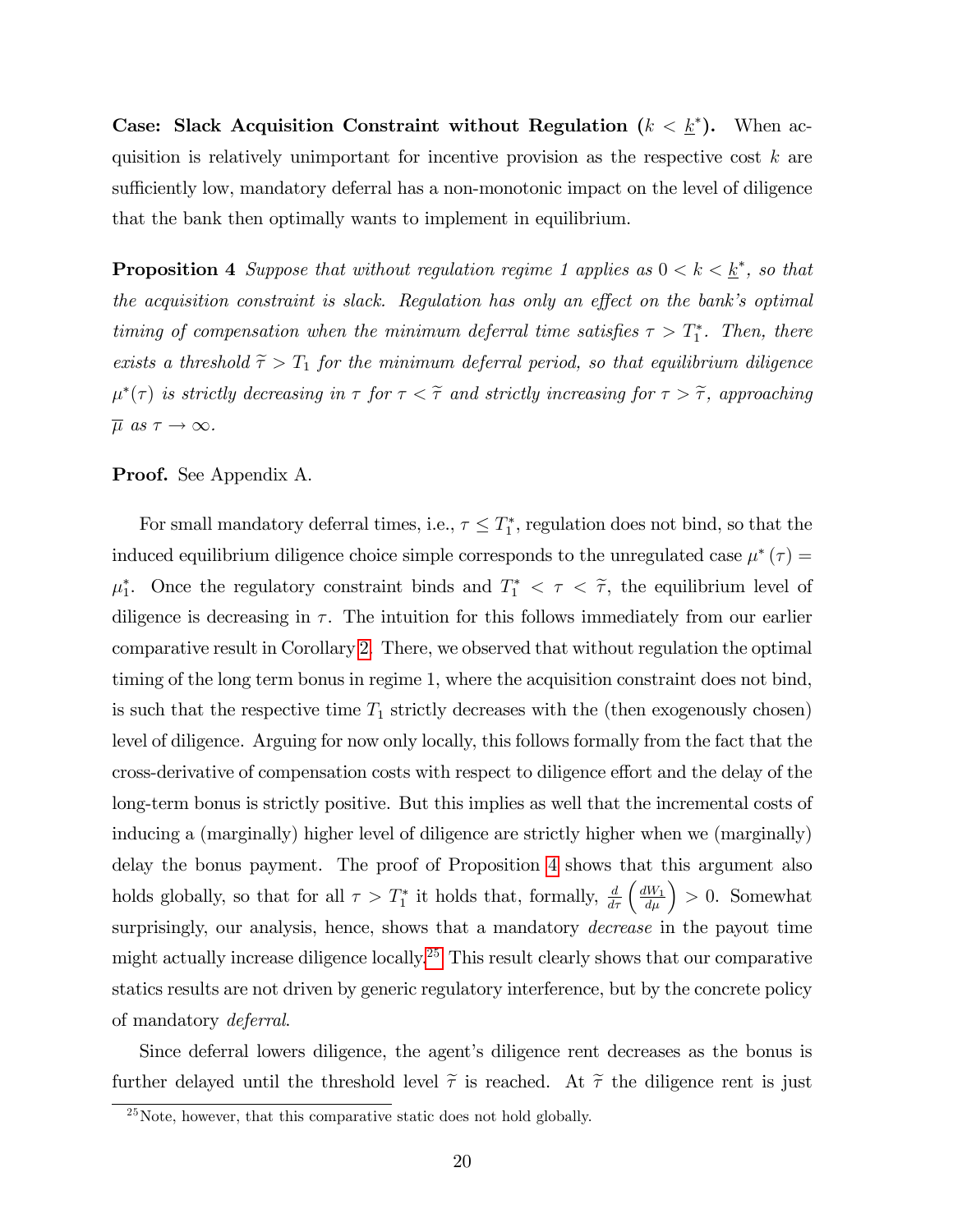high enough to incentivize acquisition. From the threshold  $\tilde{\tau}$  onwards, the acquisition constraint binds and from thereon it is optimal for the bank to set  $\mu^*(\tau) = \mu(\tau)$ , the lowest diligence level that is implementable. As  $\mu(\tau)$  is strictly increasing in  $\tau$ , for all  $\tau \geq \tilde{\tau}$  an increase in the mandatory deferral period increases equilibrium diligence up to the limit  $\overline{\mu}$ . Since in this example the equilibrium level of diligence without regulation,  $\mu_{1}^{*}$ , is greater than  $\overline{\mu}$ , equilibrium diligence is highest when no (binding) regulation is imposed.[26](#page-23-0)

Case: Binding Acquisition Constraint without Regulation  $(k \geq \underline{k}^*)$ . When without regulation regimes 2 or 3 apply, as  $k \geq \underline{k}^*$ , the impact of regulation is monotonic.

<span id="page-23-1"></span>**Proposition 5** Suppose that without regulation regimes 2 or 3 apply as  $k \geq \underline{k}^*$ . Consider a regulation that constrains the bank's optimal choice of compensation, as  $\tau > T_2^*$  in regime 2 or  $\tau > 0$  in regime 3. Then, equilibrium diligence under regulation is always strictly increasing as regulation requires a longer delay  $(\mu^*(\tau))$  is strictly increasing).

#### Proof. See Appendix A.

There are two forces at work that determine the positive impact of regulation in Proposition [5.](#page-23-1) First, for regime 2 recall that the regulatory constraint becomes binding just when  $\tau = T_2^*$ . From there on, the constrained optimal choice of implemented diligence effort will be as low as is feasible (so as to satisfy both the regulatory constraint and the agent's acquisition constraint). That is, when regulation binds in regime  $2$  we always have that  $\mu^*(\tau) = \mu(\tau)$ , which - as we know - is strictly increasing in  $\tau$ . When we are initially in regime 3, however, where  $b_0 > 0$ , there is an additional positive effect of regulation on diligence. Intuitively, while an up-front bonus  $b_0 > 0$  that is paid in the absence of regulation does not generate incentives for the agent to exert higher diligence, this is the case for any other contingent bonus that is paid with at least some delay. While this mandatory delay of compensation certainly increases the level of compensation costs, it decreases the marginal cost of inducing diligence in this case (see proof of Proposition [5\)](#page-23-1), leading to an increase in equilibrium diligence. The case where initially regime 3 applies is illustrated in Figure ??. Due to the presence of an up-front bonus without regulation, regulation is effective even for small  $\tau$ .

<span id="page-23-0"></span><sup>&</sup>lt;sup>26</sup>As will be shown below, this need not be the case, i.e., depending on acquisition costs k, there are also cases where  $\mu_1^* < \overline{\mu}$ .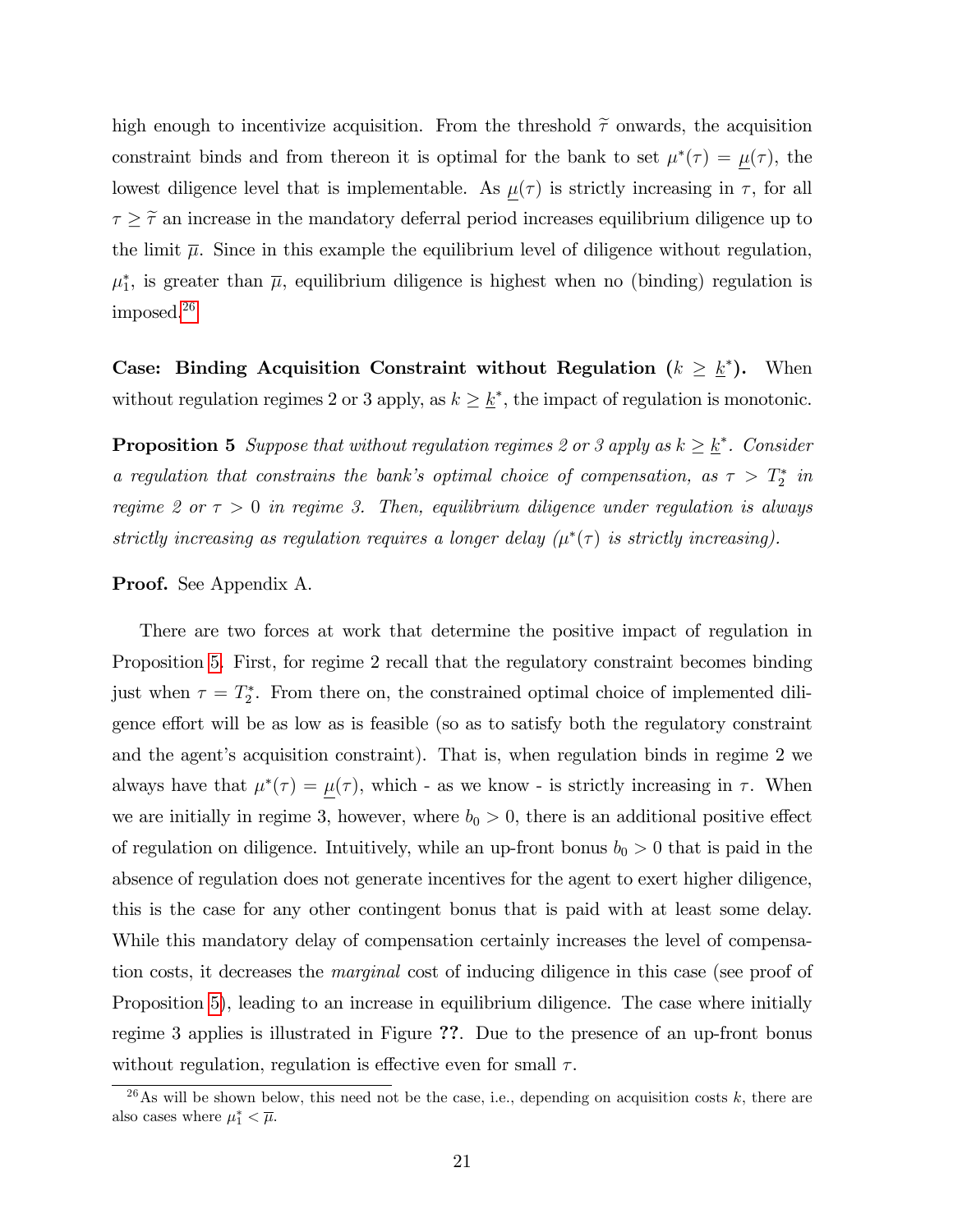Discussion. Combining Propositions [4](#page-22-0) and [5,](#page-23-1) we can immediately make the following general observations on the maximum level of diligence that can be implemented via regulation (or lack thereof). These observations will be used subsequently to derive, in a particular case, the optimal deferral period (see Section [5\)](#page-25-0).

When  $k \geq \underline{k}^*$  (regimes 2 and 3 without regulation) we have shown that the imposition of mandatory deferral increases diligence and this holds as well for any further increase in the minimum deferral period. Note, however, that once the regulatory constraint becomes binding, bank profits are strictly decreasing in  $\tau$  and will be strictly negative when  $\tau$  exceeds some cutoff value. If regulation has to satisfy also the bank's participation constraint, i.e., when it must ensure at least zero profits from this line of business, this imposes an upper bound on  $\tau$ . Then, when  $k \geq \underline{k}^*$ , the deferral period that maximizes diligence, while ensuring at least zero profits, is given by the respective threshold value, which we denote by  $\overline{\tau}$ <sup>[27](#page-24-0)</sup>

Recall next that when originally the acquisition constraint is slack with  $k < \underline{k}^*$  so that we are in regime 1, there are two cases to consider, depending on how the unconstrained equilibrium choice  $\mu^*(\tau = 0)$  in regime 1 compares with the (limit) threshold  $\overline{\mu}$ . Note here that, as the acquisition constraint is slack in this regime,  $\mu^*$  does not depend on k. On the other hand, recall how acquisition effort costs k affect  $\overline{\mu}$ , i.e., the minimum level of diligence that a bank has to implement when the bonus is (almost) infinitely delayed (while it must still satisfy the agent's acquisition incentive constraint):  $\bar{\mu}$  is strictly increasing in k, and we also know that  $\overline{\mu}$  goes to zero when k approaches zero. So whether  $\mu^*(\tau = 0)$  in regime 1 is larger or small than the maximum diligence that can be achieved with mandatory deferral depends also on the acquisition costs k. Taken together, we obtain the following clear-cut results on whether mandatory deferral can increase equilibrium diligence.

<span id="page-24-1"></span>**Proposition 6** There exists a cutoff on the costs of acquisition effort,  $\hat{k}$  so that for low values of  $k < k$  the highest equilibrium diligence  $\mu^*(\tau)$  is achieved when no binding deferral regulation at all is imposed. Instead, for all  $k > \hat{k}$  regulation can lead to higher

<span id="page-24-0"></span> $27$ While this paper only considers binary acquisition effort, we conjecture that, when allowing for acquisition effort to be a continuous choice (cf. also Appendix B), the bank responds to an increasingly restrictive regulation (higher  $\tau$ ) by gradually reducing the level of customer or deal acquisition that it wants to induce. This may then also require to reduce the optimally implemented level of diligence effort, given the complementarity of the two tasks. For sufficiently high  $\tau$ , we thus expect  $\mu^*(\tau)$  to be decreasing in  $\tau$ , such that, also in this case,  $\mu^*(\tau)$  is non-monotonic.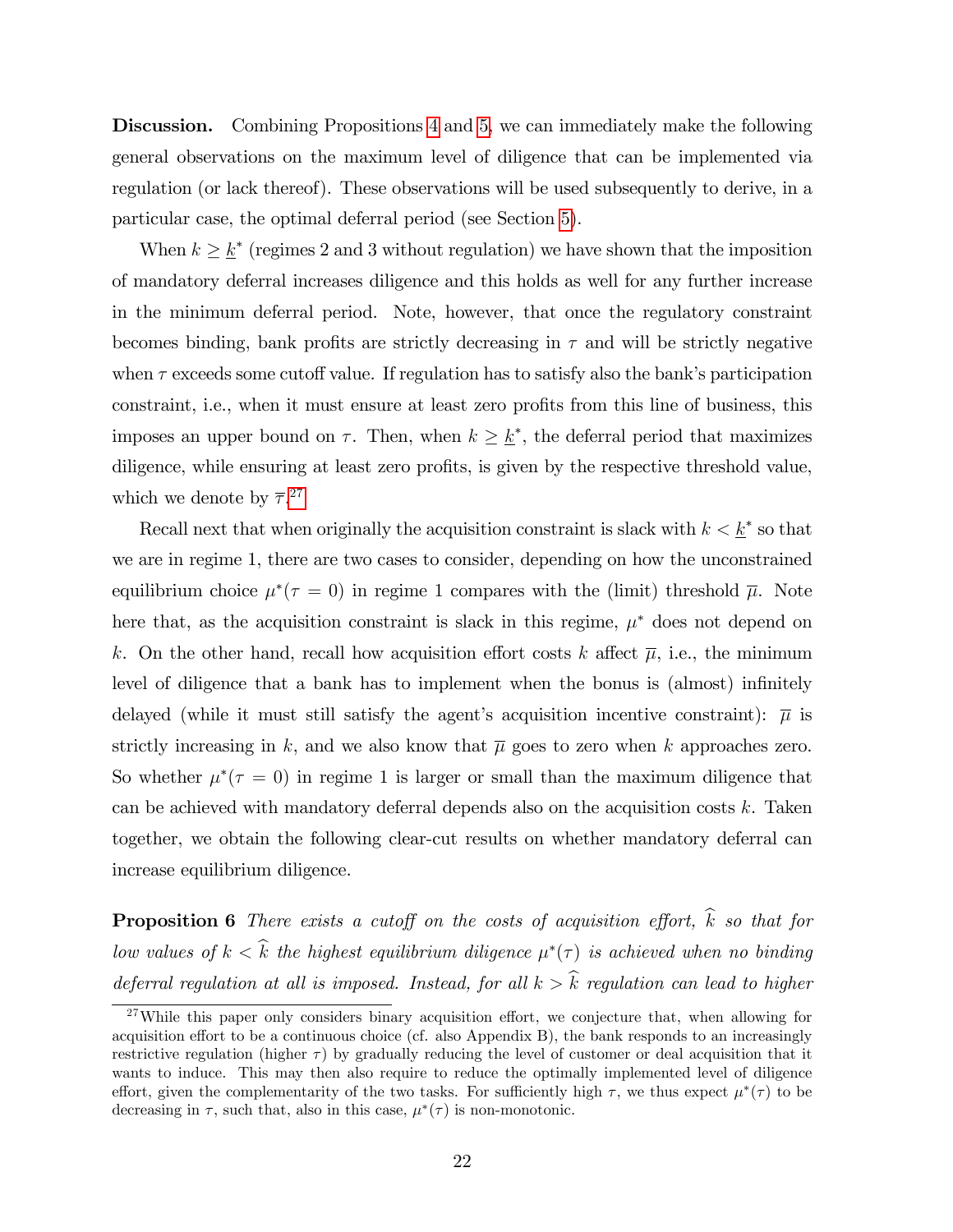diligence. In particular, equilibrium diligence would then be highest when the minimum deferral period  $\tau$  is made as high as possible, i.e.,  $\tau = \overline{\tau}$  in case the bank's zero-profit constraint must be satisfied.

Proof. See Appendix A.

# <span id="page-25-0"></span>5 Optimal Mandatory Deferral Regulation

The main part of our paper focused on the *positive* question when the particular policy of mandatory deferral leads to lower diligence and when it can instead induce higher equilibrium diligence. For this positive analysis, we neither needed to assert that the tool of mandatory deferral is optimal among all feasible regulatory policies nor that the regulator actually chooses the optimal deferral time within the narrow class of deferral regulations. However, we implicitly assumed that the regulator's underlying rationale to regulate was driven by the motivation to increase equilibrium diligence, which allowed us to identify situations in which binding deferral regulation must "backfire" (see Proposition  $6$ ).

We now turn to the normative question regarding an optimal deferral period for one stylized application (see Section [5.1\)](#page-25-1) that derives from primitives the revenue function of the bank  $\pi(\mu)$  as well as defines a welfare function  $\Omega$ , the objective function of the regulator. The bank's objective function and the one of the regulator differ due to a negative externality imposed by the bad event. In the subsequent Section [5.2,](#page-27-0) we then discuss the general insights for the design of deferral regulation as a function of economic primitives. We note that our normative analysis still leaves open the question whether a broader class of regulatory tools could achieve more efficient outcomes. In particular, if the regulator could ex post impose a sufficiently large penalty in case the bad event occurs, the Örst-best outcome could always be trivially achieved. Thus, for deferral regulation to be optimal in a broader class of regulatory policies, there must be reasons, such as limited liability of banks or ex post enforceability of such a penalty, that make it impossible to have the bank internalize the cost in such a simple way.

### <span id="page-25-1"></span>5.1 Application: Loan Defaults with Externalities

We consider a single consumer loan or mortgage that the bank employee generates with probability a. Through exerting (diligence) effort  $\mu$  the agent can decrease the likelihood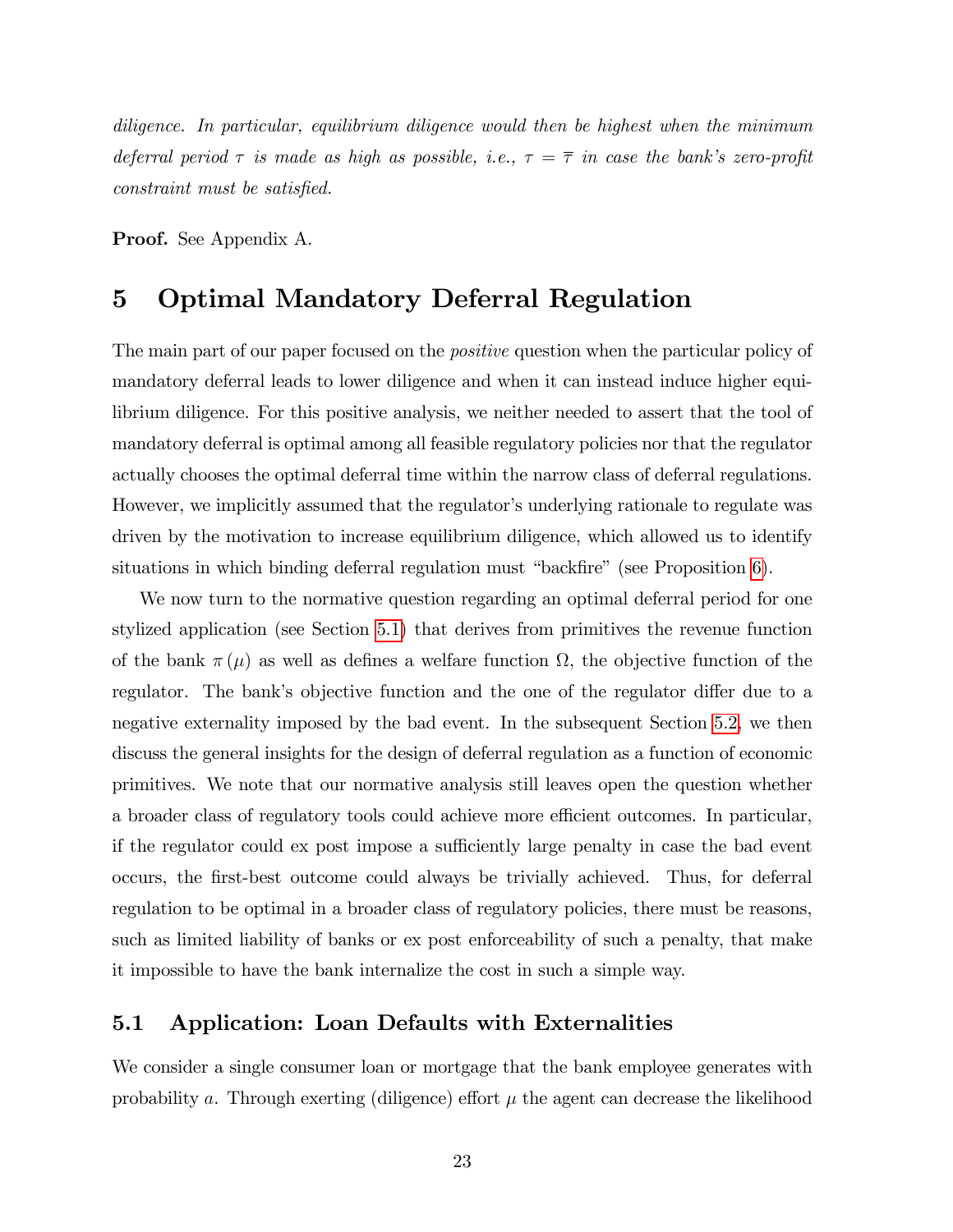with which a loan subsequently defaults. This application follows Hartman-Glaser et al. (2012). In this example there may be various reasons for why the privately induced level of diligence by the bank is not welfare optimal. Even when there is no moral hazard problem in the contractual relationship between the bank and the household that takes out a loan, both parties should fail to internalize negative effects on other parties that would arise from default. Campbell et al.  $(2011)$  document such negative spillover from foreclosures on local house prices, and these externalities may not only be pecuniary.

Suppose that the bank makes a consumer loan of size 1, designed as a perpetuity with flow payment  $F$ . We stipulate for simplicity that the bank acts as a monopolist and can, through interest payments, extract the full consumer surplus from any given loan. Further, we assume that upon default, the "bad event", the asset becomes worthless, while there are no private costs of bankruptcy for the borrower. These stylized assumptions allow us to write the private revenue of the bank (which includes consumer surplus) as:

$$
\pi(\mu) = F\left[\frac{1}{r + \lambda_H} + \mu\left(\frac{1}{r + \lambda_L} - \frac{1}{r + \lambda_H}\right)\right] - 1.
$$
\n(17)

We can now envisage that default leads to a non-internalized social loss of size  $X > 0$ . Then, the expected negative externality for a given level of diligence and given a discount rate  $r$  for  $X$  is

<span id="page-26-0"></span>
$$
\omega(\mu) = X \left[ \frac{\lambda_H}{r + \lambda_H} - \mu \left( \frac{\lambda_H}{r + \lambda_H} - \frac{\lambda_L}{r + \lambda_L} \right) \right].
$$
\n(18)

When no acquisition effort is chosen, so that  $a = a_l = 0$ , then obviously total welfare can be written as  $\Omega = \Omega_l = 0$ . When there is acquisition, so that  $a = a_h = 1$ , we can write welfare as  $\Omega_h(\tau) = \Pi + V_A - \omega$ , i.e., as the sum of the bank's and the agent's expected payoff minus the expected externality. Note that we have here suppressed the dependency on  $\mu^*(\tau)$  but also on the full compensation contract that is thereby induced. As the compensation contract is uniquely determined, we can make this explicit as follows:

<span id="page-26-1"></span>
$$
\Omega_h(\tau) = \Pi(\mu^*(\tau), \tau) + V_A(\mu^*(\tau), \tau) - \omega(\mu^*(\tau)).
$$
\n(19)

Recall now from Proposition [6](#page-24-1) that there is a level  $\tau = \overline{\tau}$  from which on the bank would stop operations. Consequently, we define

$$
\Omega_h^*(\tau) = \max_{\tau \leq \overline{\tau}} \Omega_h(\tau).
$$

In what follows, we always stipulate that externalities are sufficiently small to ensure that  $\Omega_h^*(\tau) > \Omega_l = 0$ . Otherwise, it would be (weakly) optimal to close down this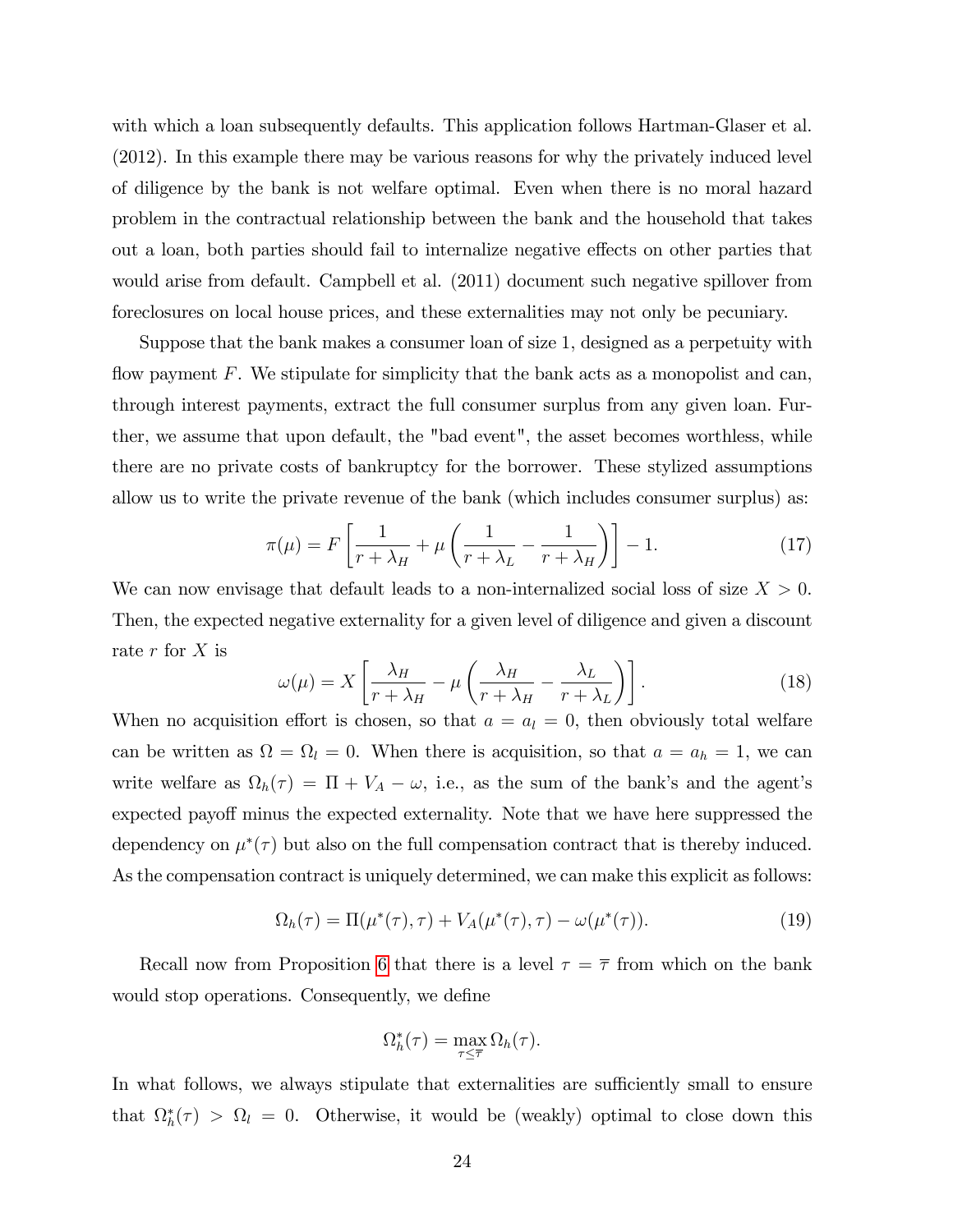particular line of the bankís business, which could be ensured also by stipulating that compensation must be deferred beyond time  $\bar{\tau}$ . Consider, thus, a regulator's problem to choose a minimum deferral period  $\tau$  so as to maximize welfare under acquisition,  $\Omega_h(\tau)$ .

<span id="page-27-1"></span>**Proposition 7** Binding regulation via mandatory deferral is only optimal if both  $k >$  $\widehat{k}$  and externalities X are sufficiently high. Then, the optimal deferral time is strictly increasing in X.

#### Proof. See Appendix A.

The intuition behind these two conditions is as follows. First, if  $k < \hat{k}$ , we can already rely on Proposition [6](#page-24-1) to conclude that deferral regulation cannot improve welfare since regulation can only lead to lower diligence (and the externality would, if anything, call for higher diligence). For  $k > \hat{k}$  instead a higher level of diligence can be achieved through mandating deferral of compensation. However, it is still unclear whether this increase in diligence is welfare-enhancing since deferral also has a first-order effect on the deadweight loss D.

This is why the size of the externality X matters. Take the benchmark without externalities, so that  $X = 0$  and, thus,  $\omega(\mu) = 0$  for all  $\mu$ . We show in the proof of Proposition [7](#page-27-1) that, despite the agency conflict between the bank and the agent, the unregulated choice maximizes welfare (this is in particular obvious when the acquisition constraint binds, i.e.,  $V_A = 0$ ). Hence, if there is scope for welfare improving mandatory deferred compensation, in our model this can *only* be due to an externality. Moreover, we can show that in order to achieve even only a marginal increase in diligence, the resulting increase in deadweight loss  $D$  is non-marginal. Consequently, when  $X$  is small mandatory deferral is never optimal regardless of  $k$ . Finally, once the externality is sufficiently high to warrant intervention, it is fairly intuitive that the optimum deferral time (which increases diligence) becomes larger.

### <span id="page-27-0"></span>5.2 Normative Implications for Regulation Design

The insights from the just discussed example should be applicable to other (and less stylized) settings. According to Proposition [7,](#page-27-1) mandatory deferral can only be optimal from a welfare perspective when acquisition is sufficiently important and when externalities are sufficiently large as well. In particular the empirical role of acquisition cost  $k$  and the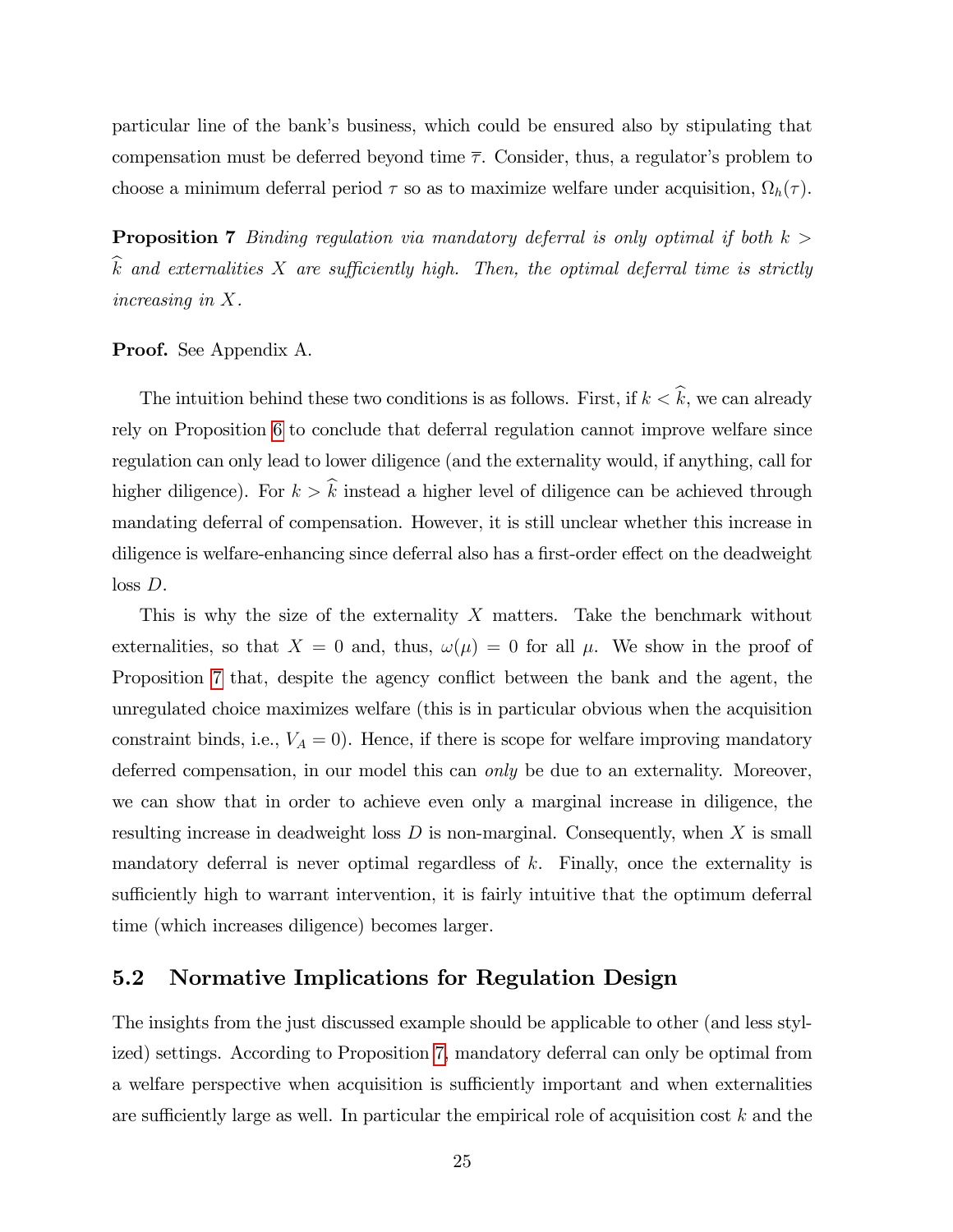respective threshold  $\widehat{k}$  are worthwhile to discuss. When k is relatively high, this may sug-gest that deal or customer acquisition is a main part of the agent's work. Propositions [6](#page-24-1) and [7](#page-27-1) then suggest that imposing mandatory deferral backfires when the respective agent acts, in terms of the importance of the respective tasks for compensation, more like a "bureaucrat." (Then, in case of retail financial products, these would be rather "bought" than "sold.") Alternatively, variation in  $k$  could capture factors that make it more or less difficult to generate new customers and deal opportunities. When we stipulate that more competition raises  $k$ , then Propositions [6](#page-24-1) and [7](#page-27-1) would suggest that regulation of deferred incentive pay could be (more) beneficial when competition intensifies.

Alternatively, we can consider variations in the threshold for acquisition cost  $\hat{k}$ . Recall that  $\hat{k}$  depends on a comparison with the equilibrium outcome in the absence of regulation,  $\mu^*(\tau=0)$ : The higher  $\mu^*(\tau=0)$ , the higher is the threshold for k, so that the range of parameters increases for which any binding mandatory deferral leads to lower diligence. Depending on the application, it is often possible to identify observable determinants that govern the sensitivity of the profit function  $\pi(\mu)$  to diligence (and hence capture variation in the unregulated effort choice). For instance, the bank arguably cares more about diligence when it keeps a larger fraction of loans on its own books. As a result, deferral is more likely to be ineffective when the degree of securitization is low. Similarly, stricter legal enforcement of liability in the case of misselling or unsuitable advice should raise incentives for diligence in the unregulated benchmark (without de-ferral compensation).<sup>[28](#page-28-0)</sup> The latter example points to interesting spillover effects between different types of regulatory tools. If regulation already targets incentives directly such as via enforcement of liability (through  $\pi(\mu)$ ), then additional regulation via mandatory deferral in compensation is more likely to backfire.

# 6 Concluding Remarks

The first part of this paper presents a characterization of the optimal compensation when a principal wants to induce a given level of acquisition and diligence effort. The first effort determines the likelihood with which a "deal" arises in the first place, while diligence reduces the likelihood that such a deal generates a critical, bad event. Key

<span id="page-28-0"></span><sup>&</sup>lt;sup>28</sup>Note that such changes would affect the function  $\pi(\mu)$ , but not the primitives used for our charac-terization, such as Propositions [1](#page-12-4) and [3](#page-19-3) (i.e., k,  $\Delta_r$ , and  $\Delta_\lambda$ ).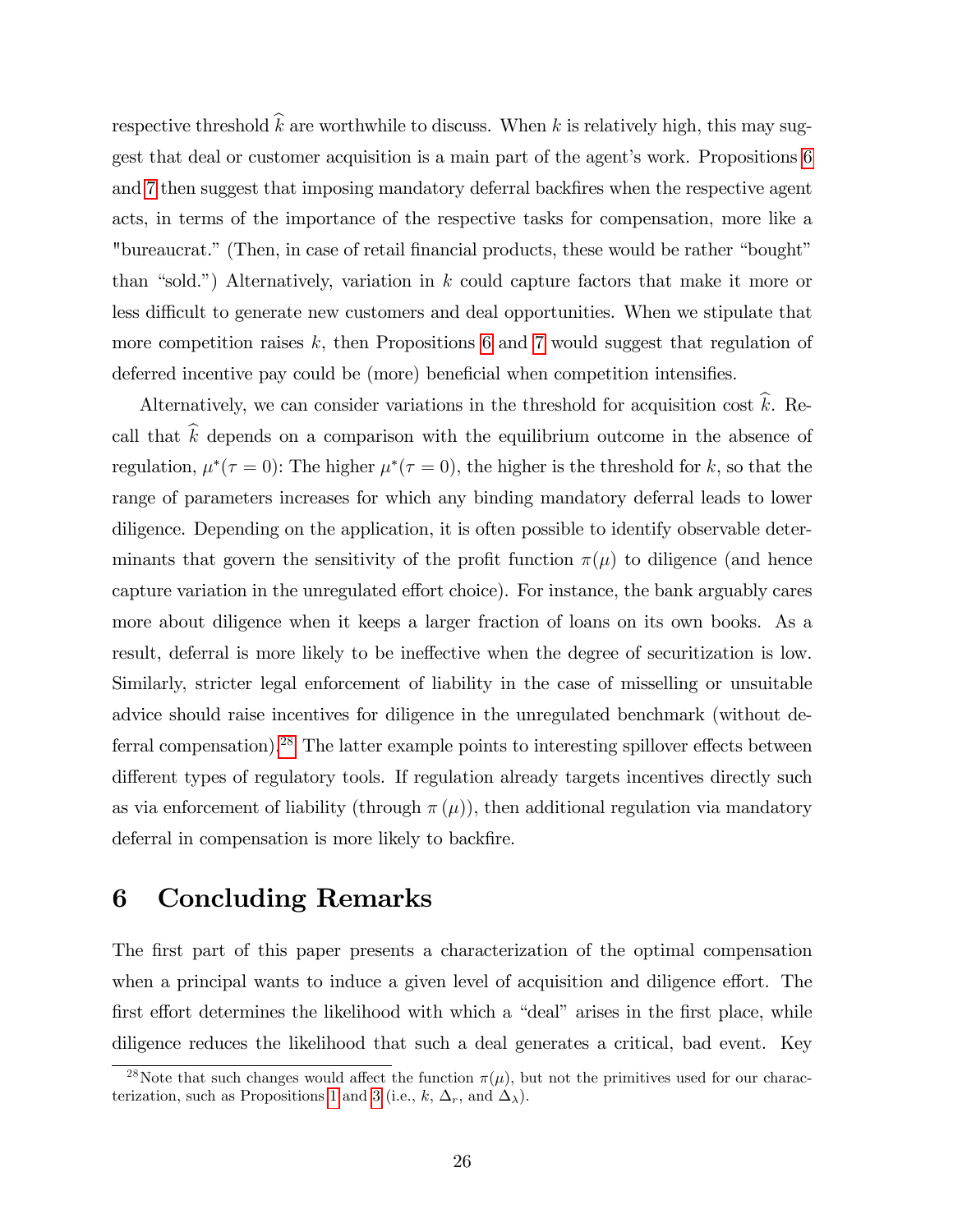applications, as discussed, are loans as well as the sale of long-term financial or insurance products to retail customers, which - when unsuitable - may lead to cancellations or even liability and reputational problems. Moreover, the principal who designs the optimal compensation contract, i.e., the bank in our applications, may not fully internalize all effects that arise from such a "bad event." This may hold as third parties are affected, but also when limited observability and commitment as well as naiveté preclude efficient contracting between the bank and its contractual party to the deal, such as a household taking out a loan or signing up to a savings plan. In these cases, there may be scope for regulation that induces a higher level of diligence than what would otherwise arise in equilibrium. We analyze whether this is indeed achieved through a policy of mandating a longer deferral of bonus payments.

While such a mandatory deferral indeed makes available more information until a contingent payment is made, we show that it may not induce higher but rather lower diligence effort. One key insight is that as it distorts the bank's optimal use of contractual instruments, it raises not only the overall compensation costs for a given level of diligence but may also raise the marginal compensation costs for inducing higher diligence. As a consequence, the bank may react to the regulation by optimally inducing a lower rather than a higher level of diligence. However, we also identify positive effects from a mandatory deferral. Notably, when acquisition requires sufficiently high incentives, then without regulation this possibly leads to a large up-front bonus that is not made contingent on subsequent performance of a deal. Intuitively, in this case mandatory deferral can ensure that also this component of pay provides incentives to exert diligence rather than only acquisition or deal-making effort. But also the bank's own incentives to elicit diligence effort are key in predicting how it will respond to regulation.

Still, note that in this paper we analyze only the implications of a particular regulatory proposal, namely to impose a minimum mandatory deferral time, rather than asking the broader question of optimal regulation. Future work could turn to the question when deferral regulation should optimally be part of unified financial regulation which takes into account the interdependencies of various regulatory tools.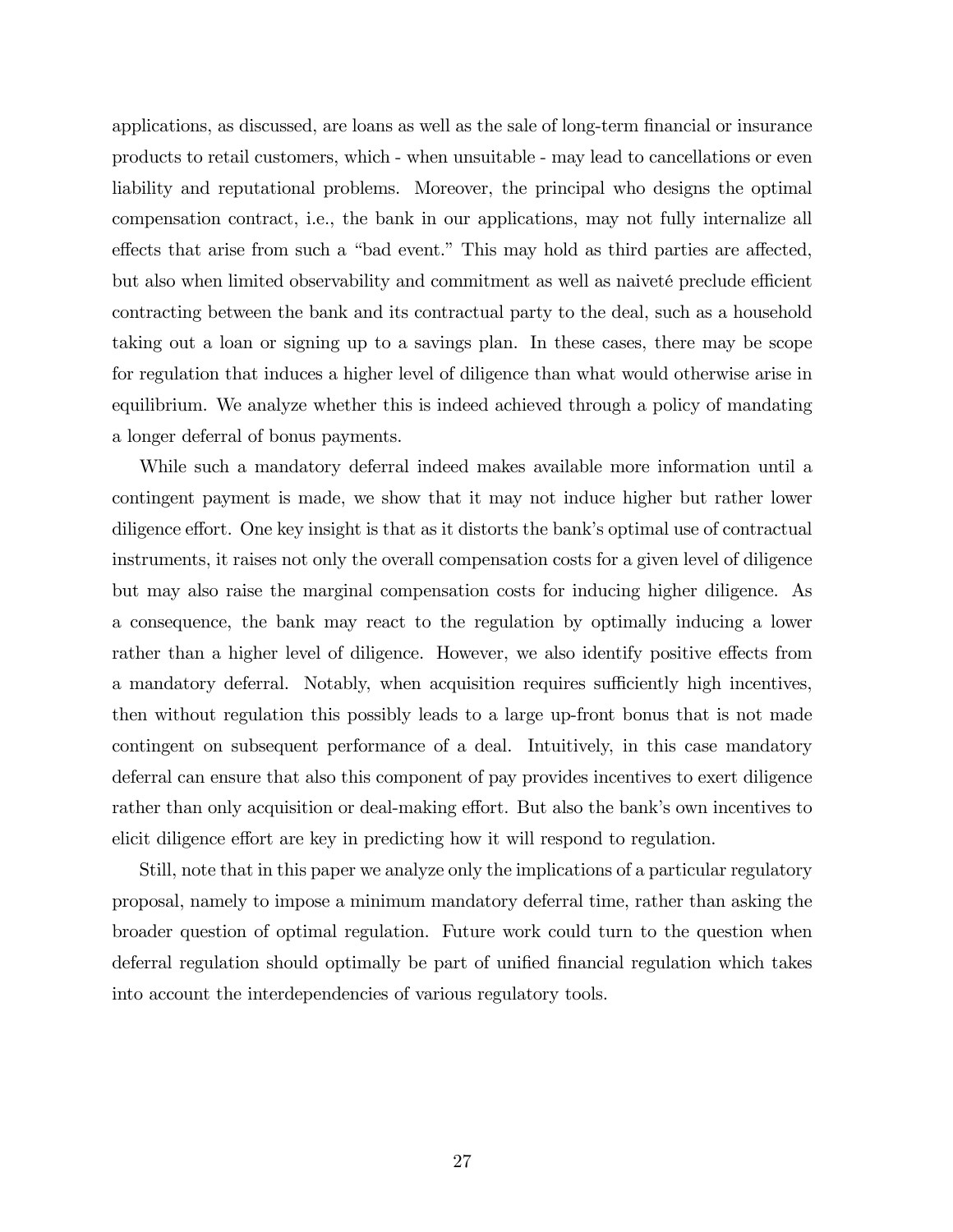### References

- Acharya, V.V. and P.F. Volpin. 2010. Corporate Governance Externalities. Review of Finance 14, 1–33.
- Bebchuck, L.A., and J.M. Fried. 2004. Pay without performance: the unfulfilled promise of executive compensation. Cambridge : Harvard University Press.
- Bebchuck, L.A., and J.M. Fried. 2010. Paying for Long-Term Performance. University of Pennsylvania Law Review  $158, 1915-1960$ .
- BÈnabou, R. and J. Tirole. 2013. Bonus Culture: Competitive Pay, Screening, and Multitasking. Mimeo, NBER Working Paper 18936.
- Biais, B., T. Mariotti, J.-C. Rochet, and S. Villeneuve. 2010. Large Risks, Limited Liability, and Dynamic Moral Hazard. Econometrica 78, 73–118.
- Bolton, P., H. Mehran, and J. Shapiro. 2010. Executive Compensation and Risk Taking. Mimeo, Columbia University.
- Brisley, N. 2006. Executive Stock Options: Early Exercise Provisions and Risk-Taking Incentives. Journal of Finance 61, 2487–2509.
- Campbell, J.Y., S. Giglio, and P. Pathak. 2011. Forced Sales and House Prices. American Economic Review 101, 2108–2131.
- Chaigneau, P. 2012. The Optimal Timing of CEO Compensation. Mimeo, HEC Montreal.
- DeMarzo, P., and D. Duffie. 1999. A Liquidity-Based Model of Security Design. Econo $metrica 67, 65–99.$
- DeMarzo, P., and Y. Sannikov. 2006. Optimal Security Design and Dynamic Capital. Structure in a Continuous-Time Agency Model. *Journal of Finance* 61, 2681–2724.
- Dicks, D.L. 2012. Executive Compensation and the Role of Corporate Governance Regulation. Review of Financial Studies 25, 1971–2004.
- Edmans, A., X. Gabaix, T. Sadzik, and Y. Sannikov. 2012. Dynamic CEO Compensation. Journal of Finance 67, 1603–1647.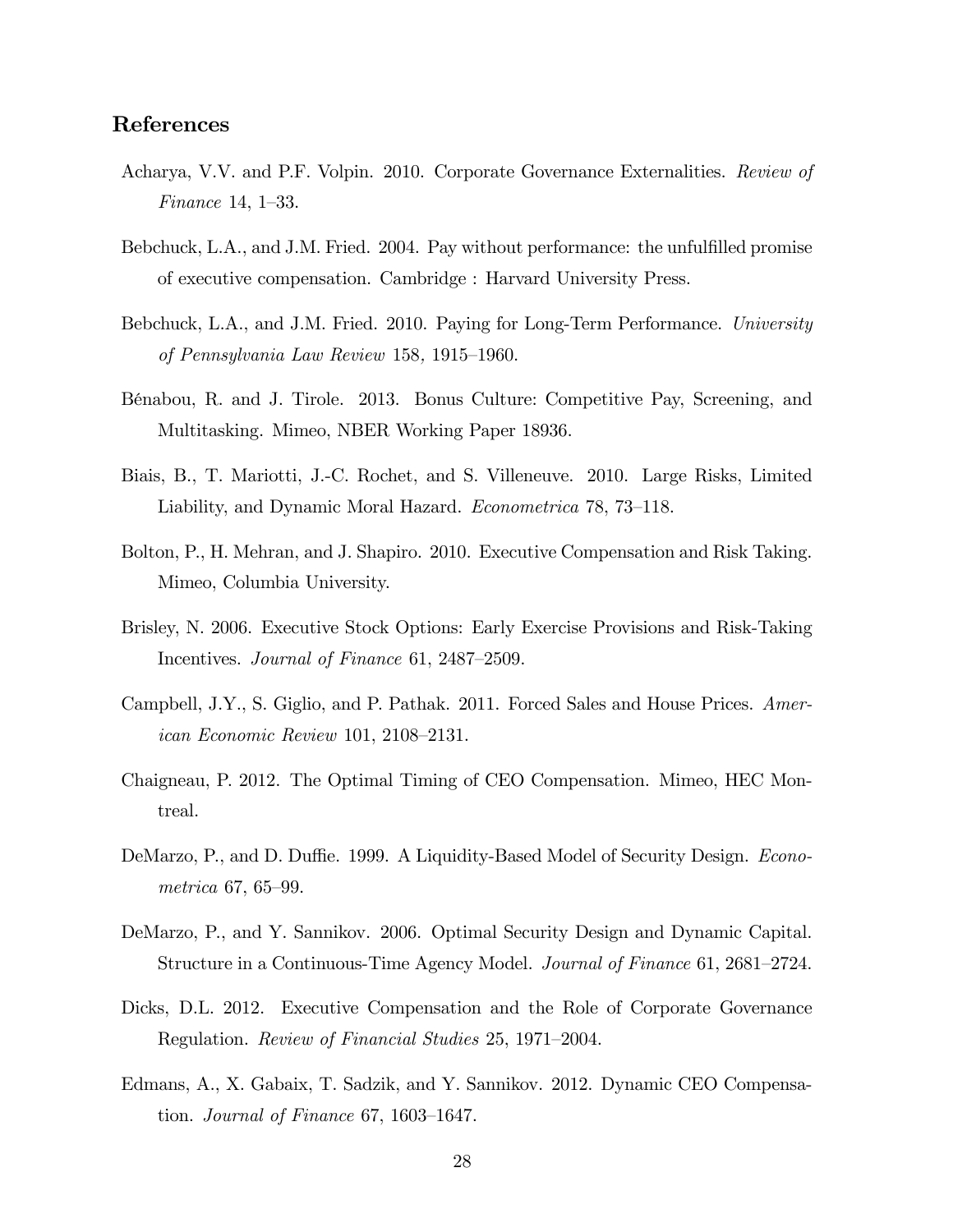- Fahlenbrach, R., and R. Stulz. 2011. Bank CEO Incentives and the Credit Crisis. Journal of Financial Economics 99, 11–26.
- Gromb, D., and D. Martimort. 2007, Collusion and the Organization of Delegated Expertise. Journal of Economic Theory 137, 271–299.
- Hartman-Glaser, B., T. Piskorski, and A. Tchistyi. 2012. Optimal Securitization with Moral Hazard. Journal of Financial Economics 104, 186–202.
- Heider, F., and R. Inderst. 2012. Loan Prospecting. Review of Financial Studies 25,  $2381 - 2415.$
- Inderst, R., and S. Pfeil. 2013. Securitization and Compensation in Financial Institutions. Review of Finance 17, 1323–1364.
- Kuhnen, C., and J. Zwiebel. 2009. Executive Pay, Hidden Compensation and Managerial Entrenchment. Mimeo, Stanford University.
- Laux, V. 2012. Stock Option Vesting Conditions, CEO Turnover, and Myopic Investment. Journal of Financial Economics 106, 513–526.
- Levitt, S.D., and C.M. Snyder. 1997. Is No News Bad News? Information Transmission and the Role of 'Early Warning'. Rand Journal of Economics 28, 641–661.
- Malamud, S., H. Rui, and A. Whinston. 2013. Optimal Incentives and Securitization of Defaultable Assets. Journal of Financial Economics 107, 111–135.
- Peng, L., and A. Roell. 2011. Managerial Incentives and Stock Price Manipulation. Mimeo, Baruch College.
- Rogerson, W.P. 1997. Intertemporal Cost Allocation and Managerial Investment Incentives: A Theory Explaining the Use of Economic Value Added as a Performance Measure. Journal of Political Economy 105, 770–795.
- Thanassoulis, J.E. 2012. The Case for Intervening in Bankers' Pay. Journal of Finance  $67, 849 - 895.$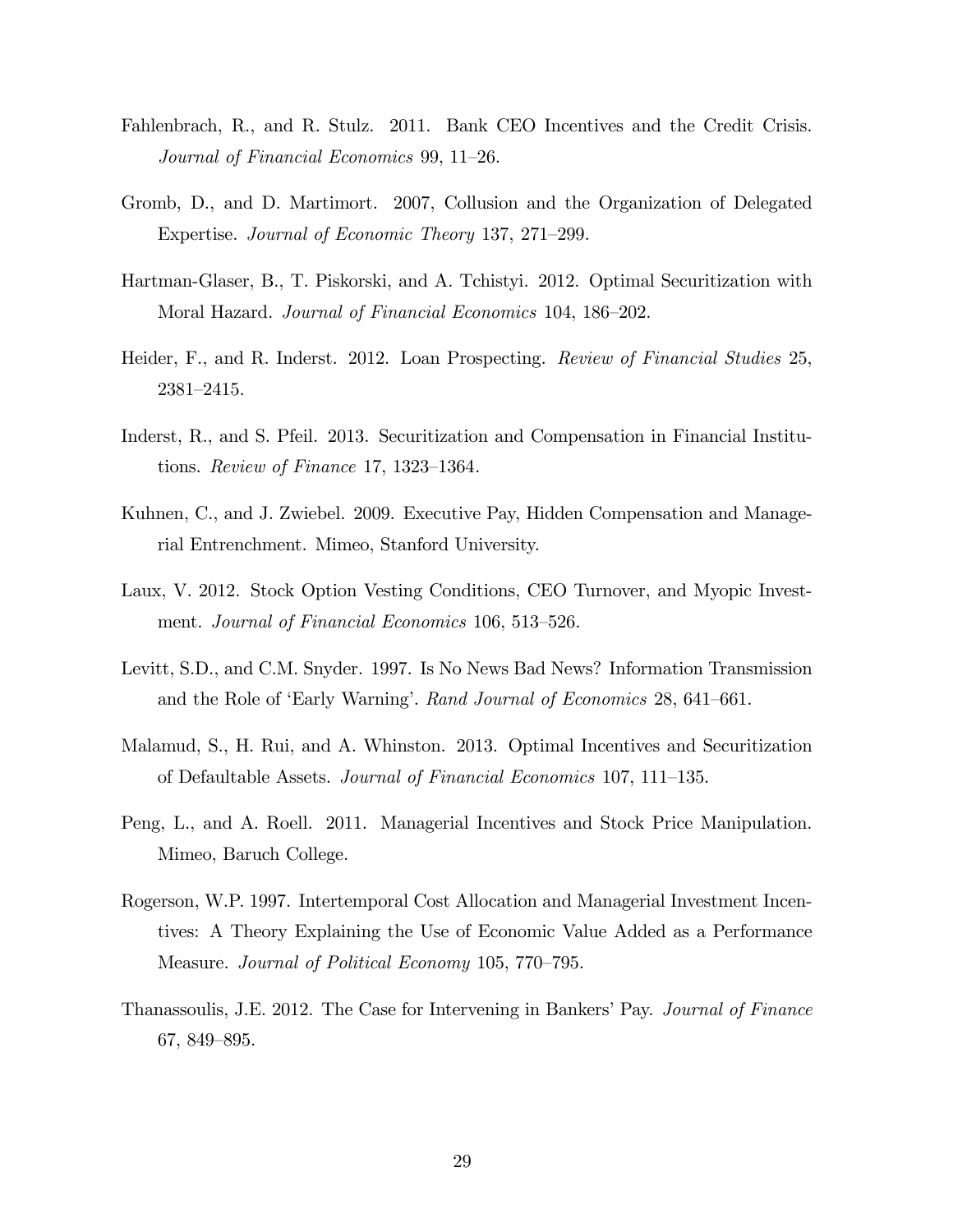### Appendix A: Omitted Proofs

**Proof of Propositions [1](#page-12-4) and [3.](#page-19-3)** It is convenient to restate the full program, where we take as given that the bank wants to implement  $\mu$  as well as  $a = a_h = 1$ :

<span id="page-32-1"></span><span id="page-32-0"></span>
$$
\min_{b_i, T_i} \left\{ \sum_i b_i e^{-r_P T_i} \left[ \mu e^{-(\lambda_H - \Delta_\lambda) T_i} + (1 - \mu) e^{-\lambda_H T_i} \right] \right\}
$$
\n*s.t.*\n
$$
\sum_i b_i e^{-r_A T_i} \left( e^{-(\lambda_H - \Delta_\lambda) T_i} - e^{-\lambda_H T_i} \right) = c'(\mu),
$$
\n
$$
\sum_i b_i e^{-r_A T_i} \left[ \mu e^{-(\lambda_H - \Delta_\lambda) T_i} + (1 - \mu) e^{-\lambda_H T_i} \right] - c(\mu) \ge k,
$$
\n
$$
T_i \ge \tau,
$$
\n
$$
b_i \ge 0.
$$
\n(21)

When no regulatory constraint is imposed we have  $\tau = 0$ , while, else,  $\tau > 0$ . Define  $\kappa_{\mu}$ (for [\(20\)](#page-32-0)),  $\kappa_a$  (for [\(21\)](#page-32-1)),  $\kappa_{T_i}$  (for each  $T_i$ ) and  $\kappa_{b_i}$  (for each  $b_i$ ) as the respective Lagrange multipliers of the problem.

Clearly, as we can add up all payments  $b_i$  made at the same time  $T_i$ , the constraint  $T_i \geq \tau$  binds at most once and we denote the associated payment at  $T_0 = \tau$  by  $b_{\tau}$ . Hence,  $\kappa_{T_i} = 0$  for all  $i \geq 1$ .

Now, the first-order condition with respect to  $b_i$  is given by

$$
\left(e^{\Delta_r T_i}-\kappa_a\right)\left[1+\mu\left(e^{\Delta_\lambda T_i}-1\right)\right]-\kappa_\mu\left(e^{\Delta_\lambda T_i}-1\right)-e^{(r_A+\lambda_H)T_i}\kappa_{b_i}=0.
$$

This holds for any  $b_i$ . For  $i = 0$ , i.e., for the payment at  $\tau(b_{\tau})$ , we can rewrite the first-order condition to obtain<sup>[29](#page-32-2)</sup>

<span id="page-32-3"></span>
$$
\kappa_a = e^{\Delta_r \tau} - \frac{e^{(r_A + \lambda)\tau} \kappa_{b_\tau} + \kappa_\mu \left(e^{\Delta_\lambda \tau} - 1\right)}{1 + \mu \left(e^{\Delta_\lambda \tau} - 1\right)}.
$$
\n(22)

:

For  $i \geq 1$  and  $\kappa_{b_i} = 0$  we can thus write

<span id="page-32-4"></span>
$$
\kappa_{\mu} = \left(1 + \left(e^{\Delta_{\lambda}T_i} - 1\right)\mu\right) \frac{e^{(r_A + \lambda)\tau}\kappa_{b_{\tau}} + \left(e^{\Delta_{r}T_i} - e^{\Delta_{r}\tau}\right)\left(1 - \mu\right) + \left(e^{\Delta_{\lambda}\tau + \Delta_{r}T_i} - e^{(\Delta_{r} + \Delta_{\lambda})\tau}\right)\mu}{e^{\Delta_{\lambda}T_i} - e^{\Delta_{\lambda}\tau}}
$$
\n(23)

Consider next the first-order condition with respect to  $T_i > \tau$ . Note that if  $\kappa_{b_i} > 0$ , i.e.,  $b_i = 0$ , the first-order condition with respect to  $T_i$  is trivially satisfied. When  $\kappa_{b_i} = 0$ ,

<span id="page-32-2"></span><sup>&</sup>lt;sup>29</sup>In the special case where  $\tau = 0$  we can simplify this expression to get  $\kappa_a = 1 - \kappa_{b_0}$ , which implies, together with  $\kappa_a \geq 0$  and  $\kappa_{b_0} \geq 0$ , that  $0 \leq \kappa_{b_0} \leq 1$ .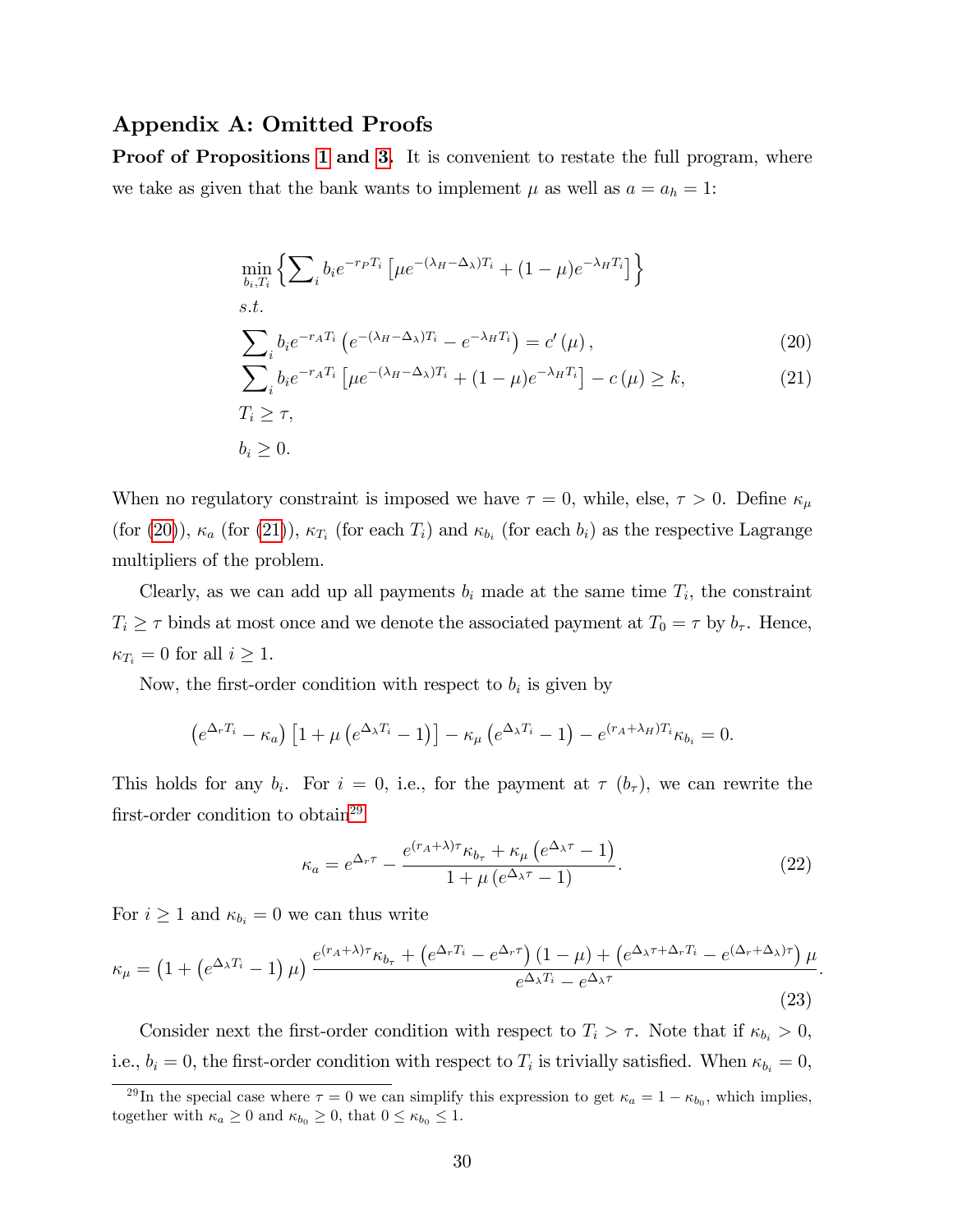substituting from [\(22\)](#page-32-3) and [\(23\)](#page-32-4) for  $\kappa_a$  and  $\kappa_{\mu}$ , any  $T_i > \tau$  must satisfy

<span id="page-33-0"></span>
$$
\Delta_r \left( 1 - e^{-\Delta_\lambda (T_i - \tau)} \right) \left( 1 + \mu \left( e^{\Delta_\lambda T_i} - 1 \right) \right) - \Delta_\lambda \left( 1 - e^{-\Delta_r (T_i - \tau)} \right) \left( 1 + \mu \left( e^{\Delta_\lambda \tau} - 1 \right) \right) \tag{24}
$$
\n
$$
= \Delta_\lambda e^{(r_A + \lambda)\tau - \Delta_r T_i} \kappa_{b_\tau}.
$$

**Lemma A1.** Consider equation [\(24\)](#page-33-0) with the restriction to  $\kappa_{b_{\tau}} \geq 0$ . If  $\frac{\Delta_r}{\Delta_{\lambda}} < \frac{1-\mu(1+e^{\Delta_{\lambda}\tau})}{1+\mu(e^{\Delta_{\lambda}\tau}-1)}$  $\frac{1-\mu(1+e^{-\lambda t})}{1+\mu(e^{\Delta_{\lambda}\tau}-1)},$ then there exists a unique  $T_i = T > \tau$  solving equation [\(24\)](#page-33-0). If  $\frac{\Delta_r}{\Delta_\lambda} \geq$  $1-\mu\left(1+e^{\Delta_{\lambda}\tau}\right)$  $\frac{1-\mu(1+e^{-\lambda})}{1+\mu(e^{\Delta_{\lambda}\tau}-1)},$  then a solution exists only if  $\kappa_{b_\tau} > 0$  and it is again unique.

Proof. Consider the following functions appearing on the left- and right-hand-side of [\(24\)](#page-33-0) respectively:

$$
f(T,\tau) = \Delta_r \left(1 - e^{-\Delta_\lambda (T-\tau)}\right) \left(1 + \mu \left(e^{\Delta_\lambda T} - 1\right)\right) - \Delta_\lambda \left(1 - e^{-\Delta_r (T-\tau)}\right) \left(1 + \mu \left(e^{\Delta_\lambda \tau} - 1\right)\right),
$$
  

$$
g(T,\tau) = \Delta_\lambda e^{(r_A+\lambda)\tau - \Delta_r T} \kappa_{b_\tau}.
$$

For  $g(T, \tau)$  we have the following simple properties: If  $\kappa_{b_\tau} = 0$ , then  $g(T, \tau) = 0$  for all T, otherwise it holds that  $g(T, \tau) > 0$  and  $\partial g(T, \tau)/\partial T < 0$  for all  $T \geq \tau$ . Next, the function  $f(T, \tau)$  satisfies

$$
f(\tau,\tau) = \frac{\partial f(T,\tau)}{\partial T}\Big|_{T=\tau} = 0,
$$
  

$$
\frac{\partial^2 f(T,\tau)}{\partial T^2}\Big|_{T=\tau} = \Delta_{\lambda}\Delta_r \left[\Delta_{\lambda}\left(\mu\left(1 + e^{\Delta_{\lambda}\tau}\right) - 1\right) + \Delta_r\left(\mu\left(e^{\Delta_{\lambda}\tau} - 1\right) + 1\right)\right],
$$
  

$$
\lim_{T \to \infty} f(T,\tau) = \infty.
$$

Depending on whether  $\partial^2 f(T,\tau)/\partial T^2$  is positive or negative we now distinguish two cases.

 $\text{Case} \,\, \frac{\Delta_r}{\Delta_\lambda} \geq$  $1-\mu\left(1+e^{\Delta_{\lambda}\tau}\right)$  $\frac{1-\mu(1+e^{-\lambda t})}{1+\mu(e^{\lambda\lambda \tau}-1)}$ : In this case f is convex at  $T=\tau$ . We will show, that this implies that f is increasing for all  $T > \tau$ , such that from the properties of g together with  $\lim_{T\to\infty} f(T,\tau) = \infty$  there exists a unique solution  $T > \tau$  to [\(24\)](#page-33-0) if and only if  $\kappa_{b_{\tau}} > 0$ . Note that

$$
\frac{\partial f(T,\tau)}{\partial T} = \Delta_{\lambda} \Delta_r \left[ e^{-\Delta_{\lambda}(T-\tau)} + \mu \left( e^{\Delta_{\lambda}T} - e^{-\Delta_{\lambda}(T-\tau)} \right) - e^{-\Delta_r(T-\tau)} \left( 1 + \mu \left( e^{\Delta_{\lambda}\tau} - 1 \right) \right) \right],
$$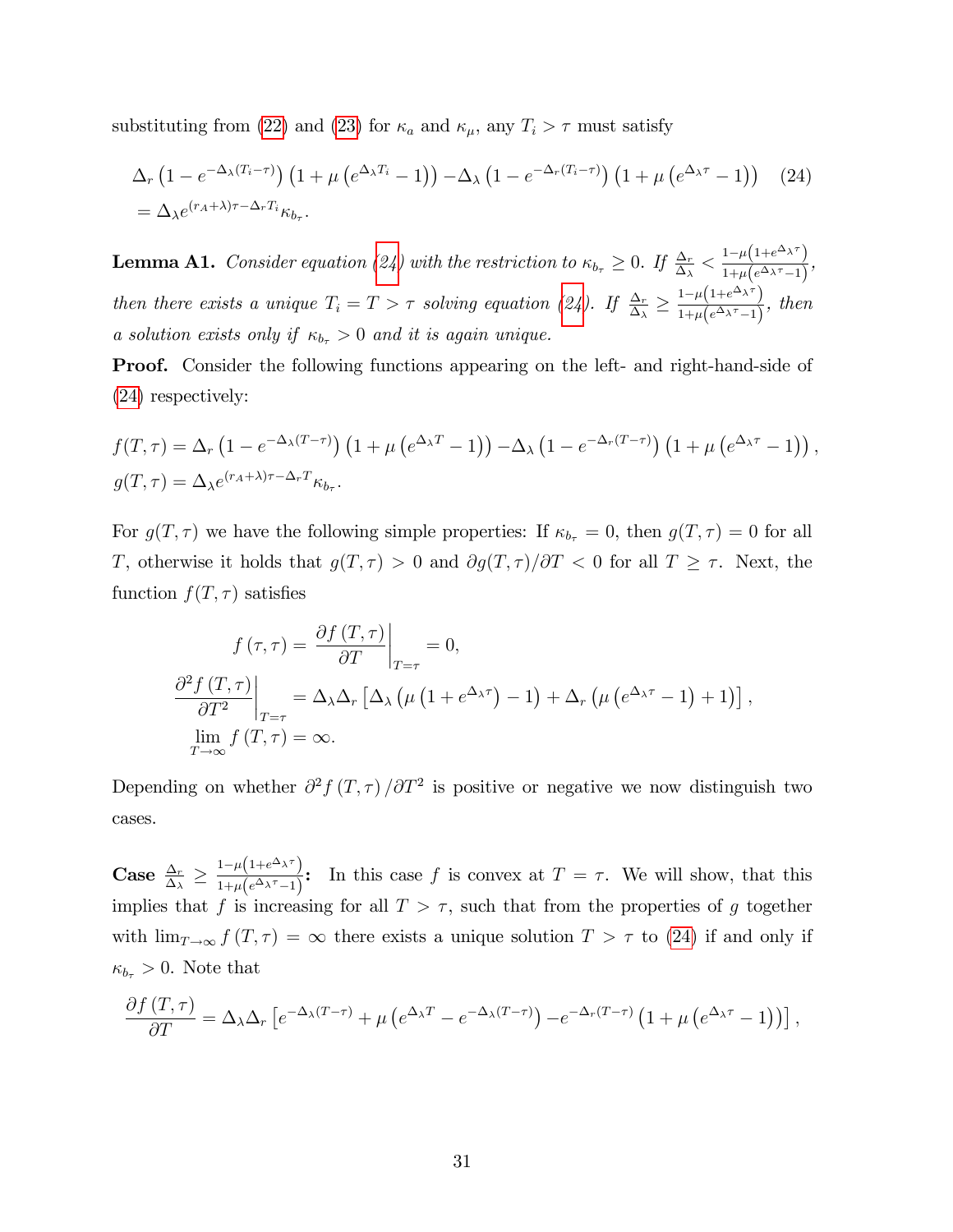such that the sign of  $\partial f(T, \tau) / \partial T$  is determined by the term in square brackets, which we denote by  $H(T)$ . Using  $\frac{\Delta_r}{\Delta_\lambda} \geq$  $1-\mu\left(1+e^{\Delta_{\lambda}\tau}\right)$  $\frac{1-\mu(1+e^{-\lambda t})}{1+\mu(e^{\Delta_{\lambda}\tau}-1)}$  it holds that

$$
H(T) = e^{-\Delta_{\lambda}(T-\tau)} + \mu \left[ e^{\Delta_{\lambda}T} - e^{-\Delta_{\lambda}(T-\tau)} \right] - e^{-\Delta_{r}(T-\tau)} \left( 1 + \mu \left( e^{\Delta_{\lambda}\tau} - 1 \right) \right)
$$
  
\n
$$
\geq e^{-\Delta_{\lambda}(T-\tau)} \left[ (1-\mu) + \mu e^{\Delta_{\lambda}(2T-\tau)} - e^{-\Delta_{\lambda} \frac{2\mu e^{\Delta_{\lambda}\tau}}{1+\mu \left( e^{\Delta_{\lambda}\tau} - 1 \right)} (T-\tau)} \left( 1 + \mu \left( e^{\Delta_{\lambda}\tau} - 1 \right) \right) \right]
$$
  
\n=:h(T)

The result that  $\partial f(T, \tau) / \partial T > 0$  for all  $T > \tau$  then follows from  $h(\tau) = -(1 - \mu)$ together with

$$
h'(T) = 2\Delta_{\lambda}\mu e^{\Delta_{\lambda}\tau} \left(e^{2\Delta_{\lambda}(T-\tau)} - e^{\frac{\mu e^{\Delta_{\lambda}\tau}}{(1-\mu)+\mu e^{\Delta_{\lambda}\tau}}2\Delta_{\lambda}(T-\tau)}\right) > 0.
$$

 $\textbf{Case} \; \frac{\Delta_r}{\Delta_\lambda}< \frac{1-\mu\left(1+e^{\Delta_\lambda \tau}\right)}{1+\mu\left(e^{\Delta_\lambda \tau}-1\right)}$  $\frac{1}{1+\mu(e^{\Delta_{\lambda}\tau}-1)}$ : Here, existence follows trivially from  $f(\tau,\tau)=\partial f(\tau,\tau)/\partial T=$ 0, together with  $\partial^2 f(\tau, \tau)/\partial T^2 < 0$  and  $\lim_{T \to \infty} f(T, \tau) = \infty$ , together with the properties of  $g(T, \tau)$ . What remains to be shown is uniqueness. We argue to a contradiction. Assume thus that  $f(T, \tau)$  and  $g(T, \tau)$  intersect more than once. Then, as  $f(\tau, \tau) = \partial f(\tau, \tau) / \partial T = 0$  and  $\partial^2 f(\tau, \tau) / \partial T^2 < 0$ , there must exist a  $T > 0$  where  $f(T,\tau)$  changes its curvature from convex to concave, i.e.,  $\partial^2 f(\tilde{T},\tau)/\partial T^2 = 0$  and  $\partial^3 f(\tilde{T}, \tau) / \partial T^3 < 0$ . So, from

$$
\frac{\partial^2 f(T,\tau)}{\partial T^2} = \Delta_{\lambda} \Delta_r \left[ -\Delta_{\lambda} e^{-\Delta_{\lambda}(T-\tau)} + \mu \Delta_{\lambda} \left[ e^{-\Delta_{\lambda}(T-\tau)} + e^{\Delta_{\lambda}T} \right] + \Delta_r e^{-\Delta_r(T-\tau)} \left( 1 + \mu \left( e^{\Delta_{\lambda}\tau} - 1 \right) \right) \right]
$$

it must hold that

$$
\Delta_r e^{-\Delta_r(\tilde{T}-\tau)} \left(1+\mu\left(e^{\Delta_\lambda \tau}-1\right)\right) = \Delta_\lambda e^{-\Delta_\lambda(\tilde{T}-\tau)} - \mu \Delta_\lambda \left[e^{-\Delta_\lambda(\tilde{T}-\tau)} + e^{\Delta_\lambda \tilde{T}}\right].
$$

Substituting in

$$
\frac{\partial^3 f(T,\tau)}{\partial T^3} = \Delta_{\lambda} \Delta_r \left[ \Delta_{\lambda} e^{-\Delta_{\lambda}(T-\tau)} + \mu \Delta_{\lambda} \left[ e^{\Delta_{\lambda} T} - e^{-\Delta_{\lambda}(T-\tau)} \right] - \Delta_r e^{-\Delta_r(T-\tau)} \left( 1 + \mu \left( e^{\Delta_{\lambda} \tau} - 1 \right) \right) \right]
$$

gives

$$
\frac{\partial^3 f(\tilde{T},\tau)}{\partial T^3} = \Delta_{\lambda} \Delta_r e^{-\Delta_{\lambda} (\tilde{T}-\tau)} \left[ (\Delta_{\lambda} - \Delta_r) + \mu \Delta_{\lambda} \left[ e^{\Delta_{\lambda} (2\tilde{T}-\tau)} - 1 \right] + \mu \Delta_r \left[ 1 + e^{\Delta_{\lambda} (2\tilde{T}-\tau)} \right] \right] > 0,
$$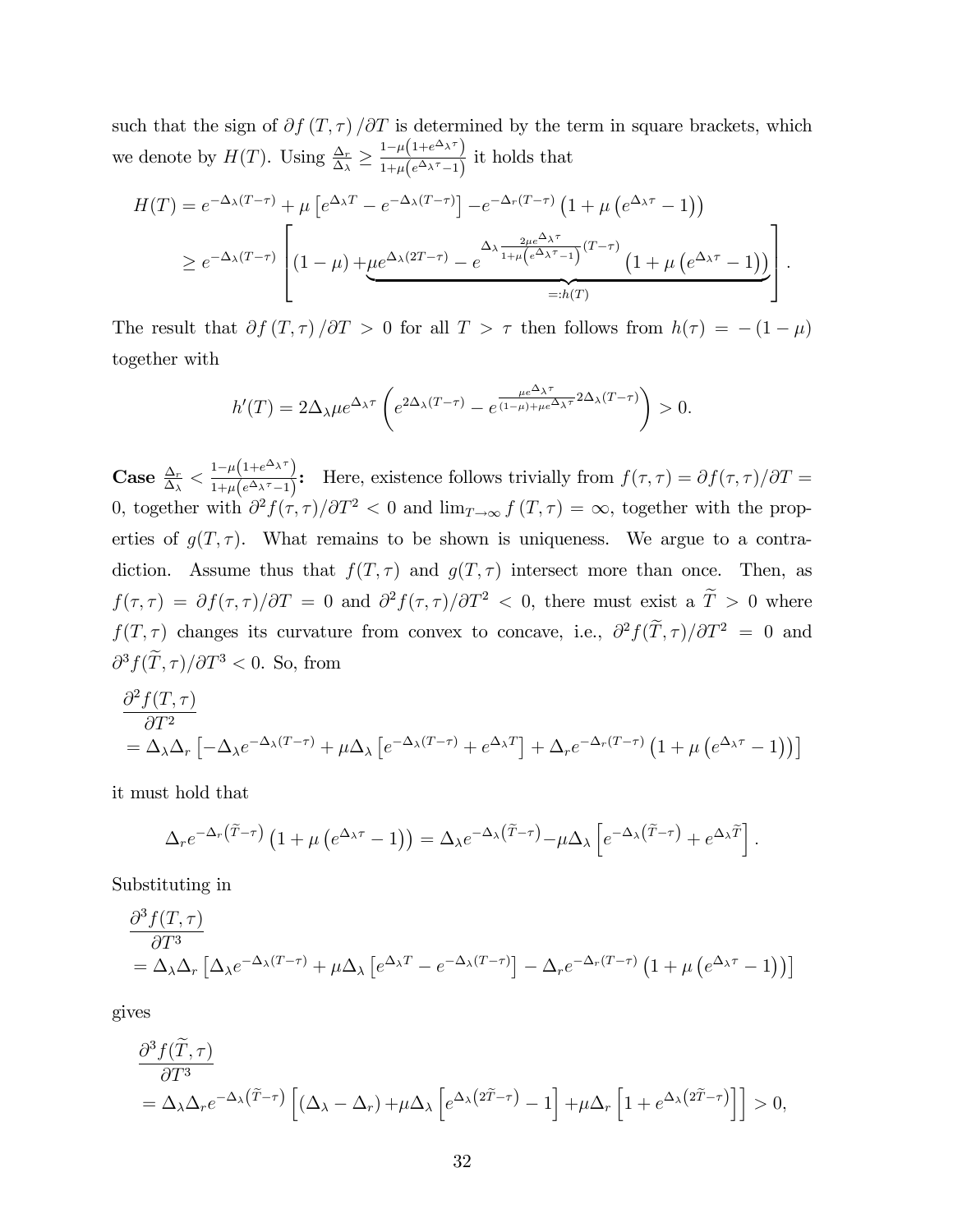where we have used that  $\Delta_r < \Delta_\lambda$ , which follows from  $\frac{\Delta_r}{\Delta_\lambda} < \frac{1-\mu(1+e^{\Delta_\lambda \tau})}{1+\mu(e^{\Delta_\lambda \tau}-1)}$  $\frac{1-\mu(1+e^{-\lambda t})}{1+\mu(e^{\Delta_{\lambda}\tau}-1)},$  contradiction. Q.E.D.

From Lemma A1 we know that there are at most two payments one at  $\tau$  and/or one at  $T > \tau$ . Using this result, we will now first characterize the optimal contract for the case where  $\tau = 0$ , then, second, the optimal contract for  $\tau > 0$ . For  $\tau = 0$ , consider three different cases, corresponding to different values of  $\kappa_{b_0}$ .

**Case**  $\tau = 0$ ,  $\kappa_{b_0} = 0$ . Then, the from Lemma A1 unique solution  $T > 0$  must satisfy [\(11\)](#page-15-2). The associated payment  $b_T$  then follows from [\(20\)](#page-32-0) and is given by [\(5\)](#page-12-1). Finally, [\(22\)](#page-32-3) together with  $\kappa_{b_0} = 0$  then imply that  $\kappa_a = 1$ . Hence, [\(21\)](#page-32-1) must hold with equality so that  $b_0$  is given by [\(7\)](#page-12-2). Finally, this case applies if and only if  $\frac{\Delta_r}{\Delta_\lambda} < 1 - 2\mu$  and  $k \ge \overline{k}$ , where  $\overline{k}$  in [\(13\)](#page-15-3) is obtained from setting  $b_0 = 0$  in [\(7\)](#page-12-2).

**Case**  $\tau = 0$ ,  $\kappa_{b_0} = 1$ . Then, [\(22\)](#page-32-3) implies  $\kappa_a = 0$ , such that the constraint [\(21\)](#page-32-1) is slack. The first-order condition  $(24)$  simplifies to

<span id="page-35-0"></span>
$$
\Delta_r \left( 1 - e^{-\Delta_\lambda T} \right) + \Delta_r \mu \left( e^{\Delta_\lambda T} + e^{-\Delta_\lambda T} - 2 \right) - \Delta_\lambda = 0, \tag{25}
$$

;

which has a unique solution given by [\(9\)](#page-14-2), while again  $b<sub>T</sub>$  is given by [\(5\)](#page-12-1) and now  $b<sub>0</sub> = 0$ . This case applies if and only if  $k < \underline{k}$ , where  $\underline{k}$  as given in [\(12\)](#page-15-1) is obtained from the slack constraint [\(21\)](#page-32-1). We finally show that  $\underline{k} < k$ , which is equivalent to showing that  $T = T'$ solving [\(25\)](#page-35-0) is larger than  $T = T''$  solving [\(11\)](#page-15-2). This follows as the left-hand-side in (25) is increasing in T and as, when evaluated at  $T = T''$  becomes  $-\Delta_{\lambda}e^{-\Delta_r T''} < 0$ .

**Case**  $\tau = 0$ ,  $\kappa_{b_0} \in (0, 1)$ . Then,  $b_0 = 0$  and, from [\(22\)](#page-32-3), the constraint [\(21\)](#page-32-1) binds. We now obtain from [\(24\)](#page-33-0), [\(20\)](#page-32-0), and [\(21\)](#page-32-1) explicit solutions for T and  $b_T$  which are given by [\(10\)](#page-14-1) and

<span id="page-35-1"></span>
$$
b_T = \left[k + c(\mu) - c'(\mu)\mu\right] \left(1 + \frac{c'(\mu)}{k + c(\mu) - c'(\mu)\mu}\right)^{\frac{r_A + \lambda_H}{\Delta_{\lambda}}}
$$

respectively. By the preceding characterization, this case applies whenever  $k \geq \underline{k}$  and  $\Delta_r$  $\frac{\Delta_r}{\Delta_\lambda} \geq 1 - 2\mu$ , and, for  $\frac{\Delta_r}{\Delta_\lambda} < 1 - 2\mu$ , if  $\underline{k} \leq k \leq \overline{k}$ .

This completes the proof of Proposition [1.](#page-12-4) Continuing with the proof of Proposition [3,](#page-19-3) consider now  $\tau > 0$ . We will distinguish two different cases, corresponding to whether the acquisition constraint binds or not.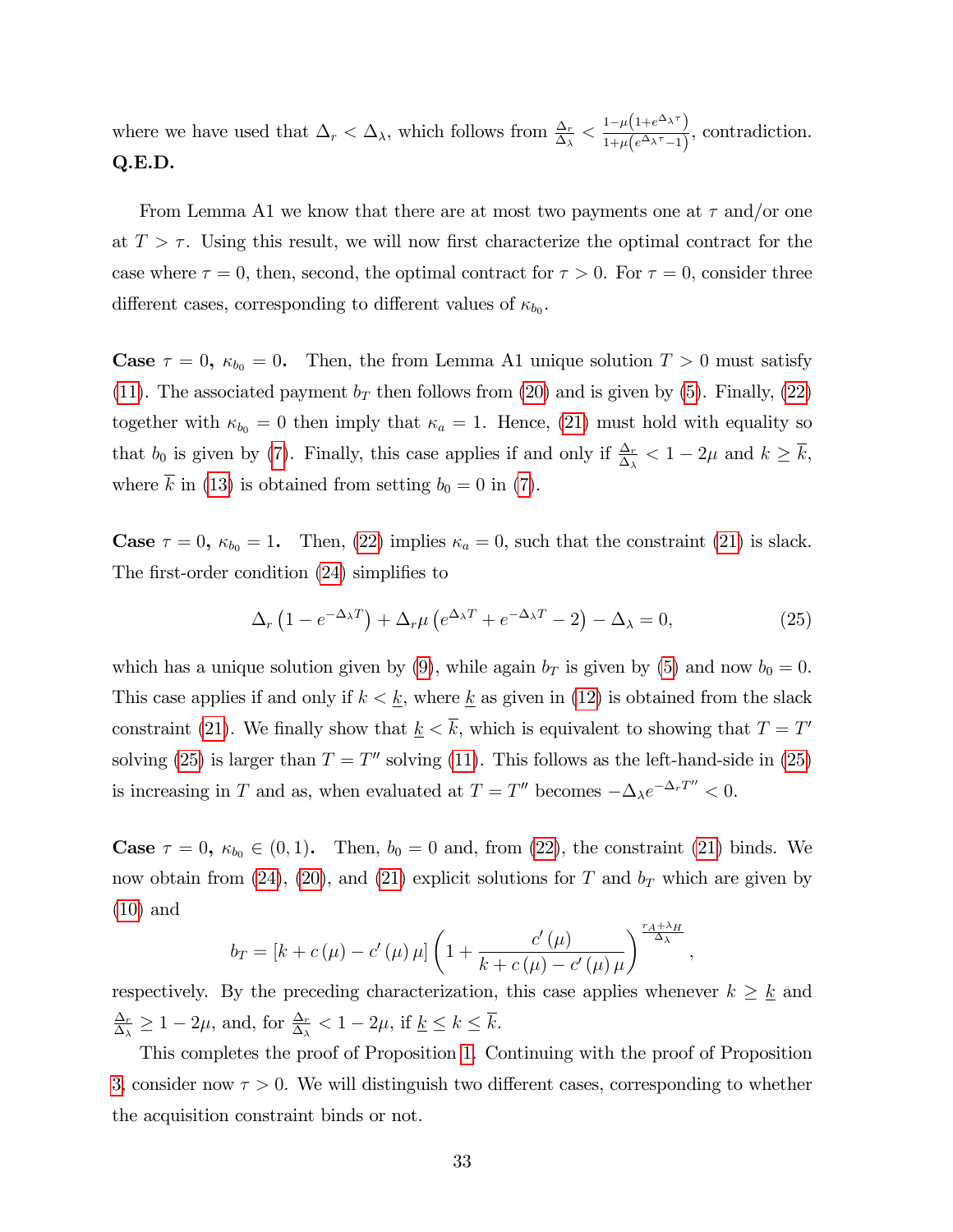Case  $\tau > 0$  and slack acquisition constraint. From the preceding observations we have that the acquisition constraint is slack for  $\tau = 0$  if  $k < \underline{k}$ . In this case there is a single bonus paid at  $T_1 > 0$  as given by [\(9\)](#page-14-2). The characterization for  $\tau > 0$  then follows from the fact that implementation costs are monotonically increasing for  $T > T_1$  as was shown above (cf. the left-hand-side in [\(25\)](#page-35-0)). The unique payment is then given by [\(5\)](#page-12-1) with  $T = T_1$  for  $\tau \le T_1$  and  $T = \tau$  for  $\tau > T_1$ .<sup>[30](#page-36-0)</sup>

Case  $\tau > 0$  and binding acquisition constraint. Take now the case where  $k \geq \underline{k}$ . When [\(15\)](#page-20-0) is violated and, hence, from Lemma A1 there is only a single payment, the two binding constraints [\(20\)](#page-32-0) and [\(21\)](#page-32-1) imply that this occurs at  $T = T_2$  as defined in [\(10\)](#page-14-1) and is given by [\(5\)](#page-12-1). Hence, from Proposition [2,](#page-19-2) the respective diligence level can only be implemented as long as the regulatory constraint does not bind, i.e., as long as  $\tau \leq T_2$ .

Now, when [\(15\)](#page-20-0) holds there can be two positive payments, which are determined from the binding constraints [\(20\)](#page-32-0) and [\(21\)](#page-32-1):

$$
b_{\tau} = \frac{e^{(r_A + \lambda_H)\tau} \left(e^{\Delta_{\lambda}T} - 1\right)}{(e^{\Delta_{\lambda}T} - e^{\Delta_{\lambda}\tau})} \left[k + c(\mu) - \left[\mu + \frac{1}{(e^{\Delta_{\lambda}T} - 1)}\right] c'(\mu)\right],
$$
  

$$
b_T = -\frac{e^{(r_A + \lambda_H)T} \left(e^{\Delta_{\lambda}\tau} - 1\right)}{(e^{\Delta_{\lambda}T} - e^{\Delta_{\lambda}\tau})} \left[k + c(\mu) - \left[\mu + \frac{1}{(e^{\Delta_{\lambda}\tau} - 1)}\right] c'(\mu)\right].
$$

From these expressions we directly have that  $b_T > 0$  as long as  $\tau < T_2$ , i.e., as long as  $\mu$  is implementable. For  $b_{\tau} > 0$ , we require that  $T_3(\tau)$  solving [\(16\)](#page-21-2) satisfies  $T_3(\tau) > T_2$ . Hence, there are two positive payments  $b_{\tau}$  and  $b_{T}$ , if and only if  $\mu$  is implementable, [\(15\)](#page-20-0) holds and  $k > \overline{k}(\tau) := \left[\mu + \frac{1}{(\sqrt{\Delta} \sqrt{T})^2}\right]$  $\left(e^{\Delta_{\lambda} T_3(\tau)}-1\right)$ 1  $c'(\mu) - c(\mu)$ . In all other cases there is a single payment at  $T = T_2$ .

When a positive payment at  $\tau$  and  $T = T_3(\tau)$  is made, i.e.,  $\kappa_{b_\tau} = 0$  and  $\kappa_{b_T} = 0$ , we have

$$
sgn\left(\frac{dT_3}{d\tau}\right) = sgn\left(-\frac{\frac{\partial f}{\partial \tau}}{\frac{\partial f}{\partial T}}\right) = -sgn\left(\frac{\partial f}{\partial \tau}\right),
$$

where the second equality follows from the fact that at  $T = T_3(\tau)$  it holds that  $\frac{\partial f}{\partial T} > 0$ (cf. proof of Lemma A1). The relevant part of  $\frac{\partial f}{\partial \tau}$  then is

$$
sgn\left(\frac{\partial f}{\partial \tau}\right) = sgn\left(\Delta_r\left(1-\mu\right)\left(e^{\Delta_\lambda\left(T-\tau\right)} - e^{\Delta_r\left(T-\tau\right)}\right) + \left(\Delta_r + \Delta_\lambda\right)\mu e^{\Delta_\lambda T}\left(1 - e^{\Delta_r\left(T-\tau\right)}\right)\right).
$$
\n(26)

<span id="page-36-0"></span><sup>&</sup>lt;sup>30</sup>Note that for  $k \leq \mu c'(\mu) - c(\mu)$  the acquisition constraint is slack for all  $\tau$ . If, however,  $k >$  $\mu c'(\mu) - c(\mu)$ , then [\(21\)](#page-32-1) remains slack only as long as  $\tau \le T_2$ , i.e., as long as  $\mu$  remains implementable (cf. Proposition [2\)](#page-19-2).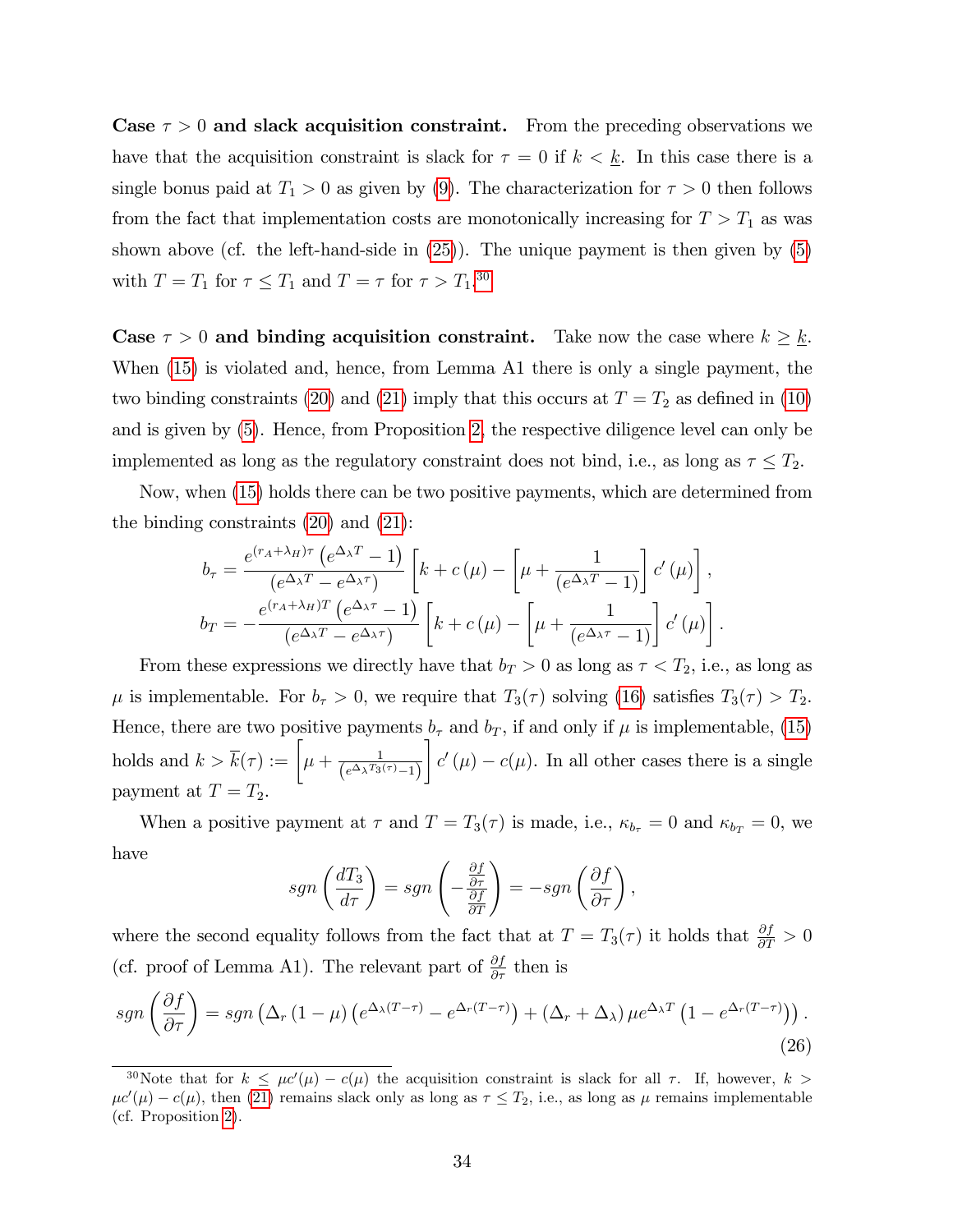Since in the relevant up-front payment region  $\Delta_{\lambda} > \Delta_r$ , the first term is positive and the second term is negative. Using the first-order condition for T i.e.,  $f(T_3, \tau) = 0$ , solving  $f(T_3, \tau)$  for  $\mu$  (see equation [24\)](#page-33-0) and substituting this into [\(26\)](#page-35-1) yields

$$
sgn\left(\frac{\partial f}{\partial \tau}\right) = sgn\left(e^{\Delta_{\lambda}T}\frac{J_1}{e^{\Delta_{\lambda}\tau}J_2 + J_3}\right) \text{ where:}
$$
  
\n
$$
J_1 = \Delta_r^2 \left(e^{\Delta_{\lambda}(T-\tau)} + e^{-\Delta_{\lambda}(T-\tau)} - 2\right) - \Delta_{\lambda}^2 \left(e^{\Delta_r(T-\tau)} + e^{-\Delta_r(T-\tau)} - 2\right) > 0,
$$
  
\n
$$
J_2 = \Delta_r \left(e^{\Delta_{\lambda}(T-\tau)} - 1\right) - \Delta_{\lambda} \left(1 - e^{-\Delta_r(T-\tau)}\right) > 0,
$$
  
\n
$$
J_3 = \Delta_{\lambda} \left(1 - e^{-\Delta_r(T-\tau)}\right) - \Delta_r \left(1 - e^{-\Delta_{\lambda}(T-\tau)}\right) > 0.
$$

Noting that, from  $\Delta_{\lambda} > \Delta_r$  and the convexity of the exponential function, each of the terms  $J_1$  to  $J_3$  is positive, we find that  $\frac{\partial f}{\partial \tau} > 0$ , implying  $\frac{dT_3}{d\tau} < 0$ . Q.E.D.

**Proof of Corollary [2.](#page-16-1)** When  $T$  is determined by  $(9)$ , we have

$$
\frac{dT}{d\mu} = -\frac{e^{-\Delta_{\lambda}T} \left(e^{\Delta_{\lambda}T} - 1\right)^2}{\Delta_{\lambda} \left(e^{-\Delta_{\lambda}T} + \mu \left(e^{\Delta_{\lambda}T} - e^{-\Delta_{\lambda}T}\right)\right)} < 0.
$$

When  $T$  is given by  $(10)$ , we have

$$
\frac{dT}{d\mu} = \frac{1}{\Delta_{\lambda}} \frac{c''(\mu) (k + c(\mu))}{(k + c(\mu) + (1 - \mu) c'(\mu)) (k + c(\mu) - c'(\mu)\mu)} > 0.
$$

Finally, when  $T$  is determined from  $(11)$ , we use

$$
f(\mu,T) = \Delta_r \left(1 - e^{-\Delta_\lambda T}\right) + \Delta_r \mu \left(e^{\Delta_\lambda T} + e^{-\Delta_\lambda T} - 2\right) - \Delta_\lambda \left(1 - e^{-\Delta_r T}\right),
$$

so that the optimal  $T = T(\mu)$  solves  $f(\mu, T(\mu)) = 0$ . Then,

$$
\left. \frac{dT}{d\mu} \right|_{T=T(\mu)} = -\frac{\partial f/\partial \mu|_{T=T(\mu)}}{\partial f/\partial T|_{T=T(\mu)}} < 0,
$$

where we have used that  $\partial f/\partial \mu = \Delta_r e^{-\Delta_\lambda T} (e^{\Delta_\lambda T} - 1)^2 > 0$  and  $\partial f/\partial T|_{T=T(\mu)} > 0$ , which follows from the arguments in the proof of Propositions [1](#page-12-4) and [3.](#page-19-3)<sup>[31](#page-37-0)</sup> This further implies that  $b_0$ , as defined by [\(7\)](#page-12-2), must be decreasing in  $\mu$ .

$$
\frac{db_0}{d\mu} = c'(\mu) \frac{\lambda_H e^{\lambda_H T^*}}{(e^{\lambda_H T^*} - 1)^2} \left. \frac{dT}{d\mu} \right|_{T = T^*} - c''(\mu) \left( \mu + \frac{1}{e^{\lambda_H T^*} - 1} \right) < 0.
$$

Q.E.D.

<span id="page-37-0"></span><sup>&</sup>lt;sup>31</sup>In particular, Lemma A1 shows that, when  $k > \overline{k}$  and [\(6\)](#page-12-3) holds, then  $f(T)$  has a unique interior (non-zero) solution  $T^*$  and is sloping upwards at  $T^*$ .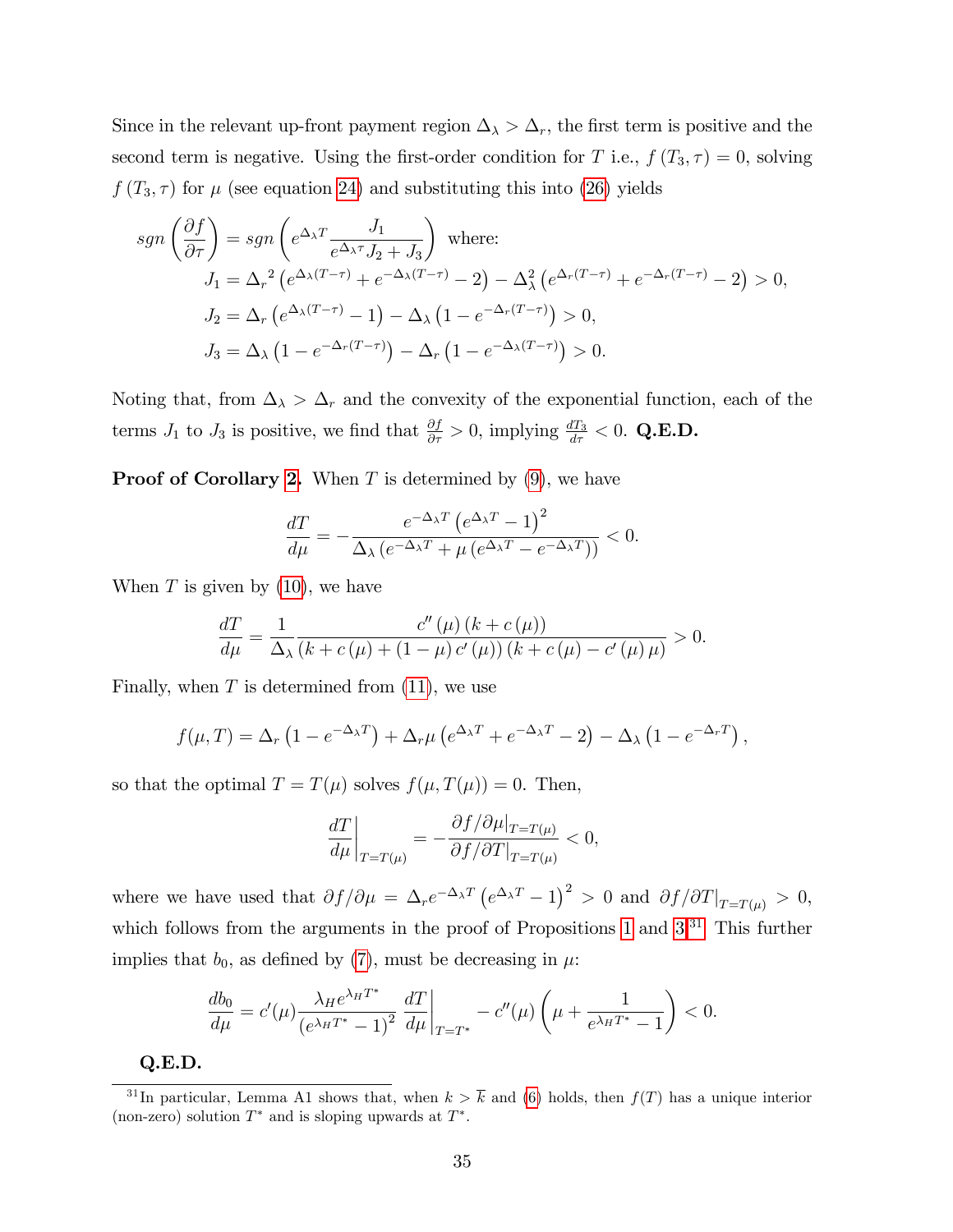**Proof of Proposition [2](#page-17-1).** We first complete the characterization. We denote by  $\mu_1^*, \mu_2^*,$ and  $\mu_3^*$  the diligence level that the bank would optimally implement if regimes 1-3 applied and the compensation cost function  $W(\mu)$  was determined accordingly. (Hence, for this auxiliary step it is not necessary to check whether the assumptions of the respective regime indeed hold for the chosen value of  $\mu$ .) The respective contractual parameters are indexed accordingly. Define then, in complete analogy to the thresholds in  $(12)$  and  $(13)$ ,

$$
\underline{k}^* = c'(\mu_1^*) \left( \mu_1^* + \frac{1}{e^{\Delta_\lambda T_1^*} - 1} \right) - c(\mu_1^*),
$$
  

$$
\overline{k}^* = c'(\mu_3^*) \left( \mu_3^* + \frac{1}{e^{\Delta_\lambda T_3^*} - 1} \right) - c(\mu_3^*).
$$

Finally, we make also the condition for when regime 3 applies more explicit:

<span id="page-38-3"></span>
$$
\frac{\Delta_r}{\Delta_\lambda} < \gamma = 1 - 2\mu_3^*.\tag{27}
$$

We now turn to the proof of the proposition.

The equilibrium wage cost function is given by:

<span id="page-38-0"></span>
$$
W(\mu) = \begin{cases} c(\mu) + k + c'(\mu) \left( e^{\Delta_r T_3(\mu)} - 1 \right) \left[ \mu + \frac{1}{e^{\Delta_\lambda T_3(\mu)} - 1} \right] & \text{for } \mu < \overline{k}^{-1}(\mu) \\ \left( 1 + \frac{c'(\mu)}{k + c(\mu) - c'(\mu)\mu} \right)^{\frac{\Delta_r}{\Delta_\lambda}} \left[ k + c(\mu) \right] & \text{for } \overline{k}^{-1}(\mu) < \mu < \underline{k}^{-1}(\mu) \\ c'(\mu) e^{\Delta_r T_1(\mu)} \left[ \mu + \frac{1}{e^{\Delta_\lambda T_1(\mu)} - 1} \right] & \text{for } \mu > \underline{k}^{-1}(\mu) \end{cases}
$$
(28)

corresponding to regime 3  $(\mu < \overline{k}^{-1}(\mu))$ , regime 2  $(\overline{k}^{-1}(\mu)) < \mu < \underline{k}^{-1}(\mu)$  and regime 1  $(\mu > \underline{k}^{-1}(\mu))$  respectively. We first derive two auxiliary results. Consider the following maximization problems:

$$
\mu_1^* = \arg \max \{ \pi(\mu) - W_1(\mu) \}, \text{ s.t. } 0 \le \mu < 1,\tag{29}
$$

$$
\mu_3^* = \arg \max \left\{ \pi(\mu) - W_3(\mu) \right\}, \text{ s.t. } 0 \le \mu \le \tilde{\mu} := \frac{1}{2} \left( 1 - \frac{\Delta_r}{\Delta_\lambda} \right), \tag{30}
$$

where  $W_i(\mu)$  refers to the wage cost function  $W(\mu)$  in regime i (see [28\)](#page-38-0). Note that both problems  $(29)$  and  $(30)$  are independent of k and well defined *regardless* of the equilibrium regime: The domains of these maximization problems are exogenous and, hence, unaffected by the endogenous equilibrium regimes. By assumption (strict quasiconcavity and  $\lim_{\mu \to 1} c'(\mu)$  sufficiently high), the unique solution  $\mu_1^*$  satisfies the first-order condition

<span id="page-38-2"></span><span id="page-38-1"></span>
$$
\pi'(\mu_1^*) = W_1'(\mu_1^*)\,.
$$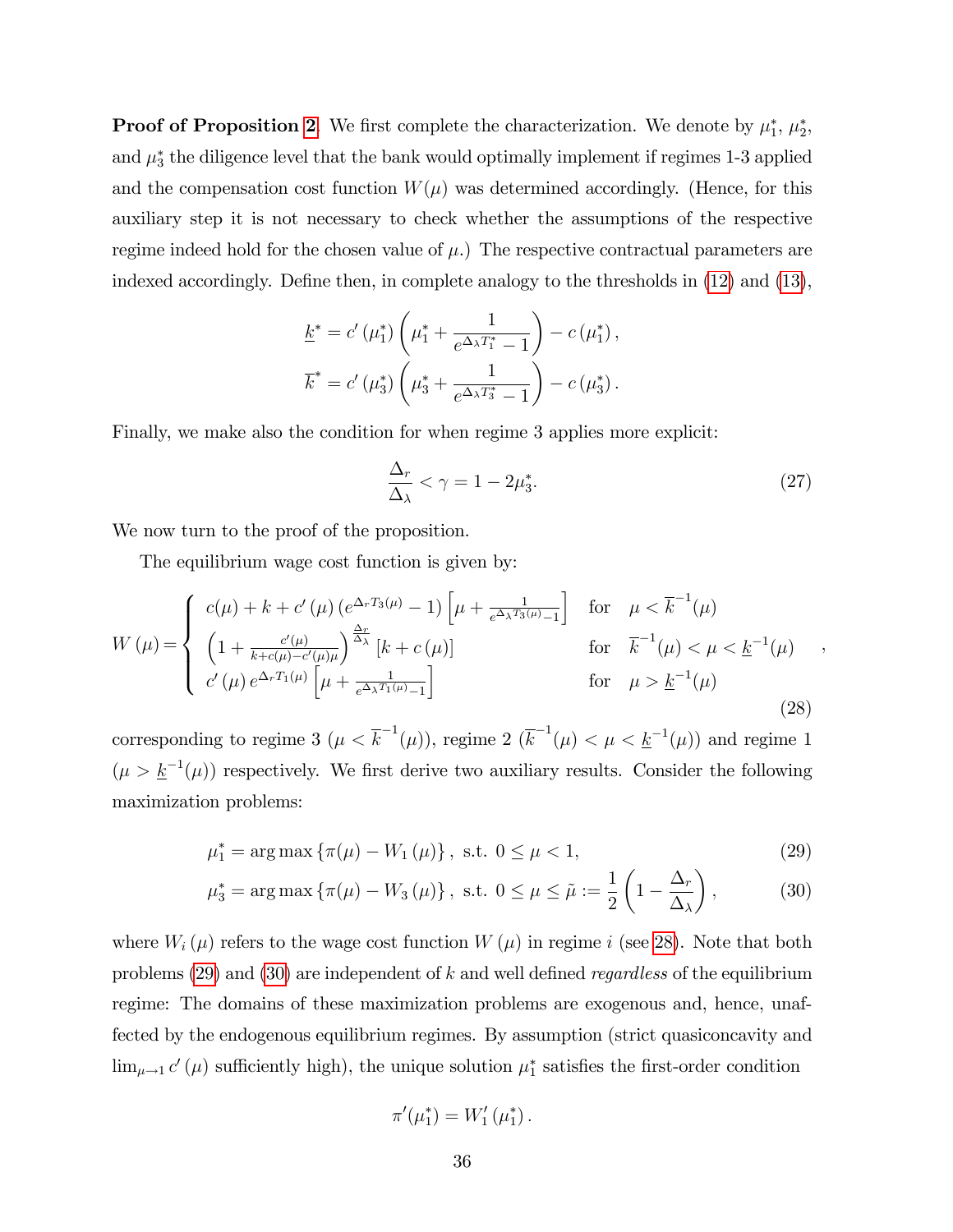Instead,  $\mu_3^*$  is either given by first-order conditions or its maximum (corner) value  $\tilde{\mu} =$ 1 2  $\left(1 - \frac{\Delta_r}{\Delta_\lambda}\right)$  $\Delta_\lambda$ ).<sup>[32](#page-39-0)</sup> Note that  $T_3(\mu)$  is positive for any  $\mu < \tilde{\mu}$  and satisfies  $\lim_{\mu \to \tilde{\mu}} T_3(\mu) = 0$ . Since  $\lim_{\mu\to\tilde{\mu}} W_3'(\mu) = c'(\tilde{\mu}) + c''(\tilde{\mu}) \frac{\Delta_r}{\Delta_{\lambda}}$  $\frac{\Delta_r}{\Delta_{\lambda}},$  a corner solution obtains if  $\pi'(\tilde{\mu}) \geq c'(\tilde{\mu}) +$  $c''(\tilde{\mu})\frac{\Delta_r}{\Delta_{\lambda}}$  $\frac{\Delta_r}{\Delta_{\lambda}}$ . In this case, the auxiliary problem implies that regime 3 can never obtain in equilibrium (for any level of  $k$ ).

In the following, we consider the relevant case when  $\pi'(\tilde{\mu}) < c'(\tilde{\mu}) + c''(\tilde{\mu}) \frac{\Delta_r}{\Delta_r}$  $\frac{\Delta_r}{\Delta_\lambda}$ . Denote then the interior solution  $\mu_3$  as  $\mu_3^*$  which is characterized by the first-order condition

$$
\pi'(\mu_3^*) = W'_3(\mu_3^*)\,.
$$

Lemma A2.  $\mu_1^* < \mu_3^*$ .

**Proof.** For any  $0 \leq \mu < \tilde{\mu}$ ,  $\mu_3^* > \mu_1^*$  holds if  $W_1'(\mu) > W_3'(\mu)$ . Using the envelope theorem we obtain:

$$
W'_{3}(\mu) = c'(\mu)
$$
  
+ c''(\mu) (e^{\Delta\_r T\_3} - 1) \left[ \mu + \frac{1}{e^{\Delta\_\lambda T\_3} - 1} \right] + c'(\mu) (e^{\Delta\_r T\_3} - 1)

and

$$
W'_{1}(\mu) = c'(\mu) + c''(\mu) \left[ \mu + \frac{1}{e^{\Delta_{\lambda} T_{1}} - 1} \right] + c''(\mu) (e^{\Delta_{r} T_{1}} - 1) \left[ \mu + \frac{1}{e^{\Delta_{\lambda} T_{1}} - 1} \right] + c'(\mu) (e^{\Delta_{r} T_{1}} - 1).
$$

In order to show that  $W_1'(\mu) > W_3'(\mu)$ , it is clearly sufficient to compare the second lines in the respective expressions. The assertion then follows from the following two observations. First, from  $T_3 < T_1$  we have  $e^{\Delta_r T_3} < e^{\Delta_r T_1}$ . Second, note that by the definition of  $T_3$  the expression  $(e^{\Delta_r T} - 1) \left[ \mu + \frac{1}{e^{\Delta_\lambda T}} \right]$  $e^{\Delta_{\lambda} T}-1$ is minimized at  $T_3$ . **Q.E.D.** 

### ${\bf Lemma \ \ } {\bf A3.} \ \ \underline{k}^* < \overline{k}^*.$

**Proof.** If  $\mu_3^* = \tilde{\mu}$ , we set  $\overline{k}^* = \infty$  and the relationship trivially holds. Now consider the case when  $\mu_3^* < \tilde{\mu}$ . Recall that  $T_1$  and  $T_3$  both decrease in  $\mu$ . As for given  $\mu$  we have  $T_3 <$  $T_1$ , we thus have  $T_3(\mu_3^*) < T_1(\mu_1^*)$ , as determined at the respective optimal choices for  $\mu$ . Now, consider the function  $\tilde{k}(\mu, T) = c'(\mu) \left(\mu + \frac{1}{c^{\Delta} \lambda^2} \right)$  $e^{\Delta_{\lambda} T}-1$  $-c(\mu)$ . Since  $\tilde{k}$  is increasing in  $\mu$  and decreasing in T, it must be true that  $\overline{k}^* = \tilde{k} (\mu_3^*, T_3 (\mu_3^*)) > \underline{k}^* = \tilde{k} (\mu_1^*, T_1 (\mu_1^*)).$ Q.E.D.

<span id="page-39-0"></span><sup>&</sup>lt;sup>32</sup>Thus, we directly get that  $\gamma$  as defined in [\(27\)](#page-38-3) is strictly positive.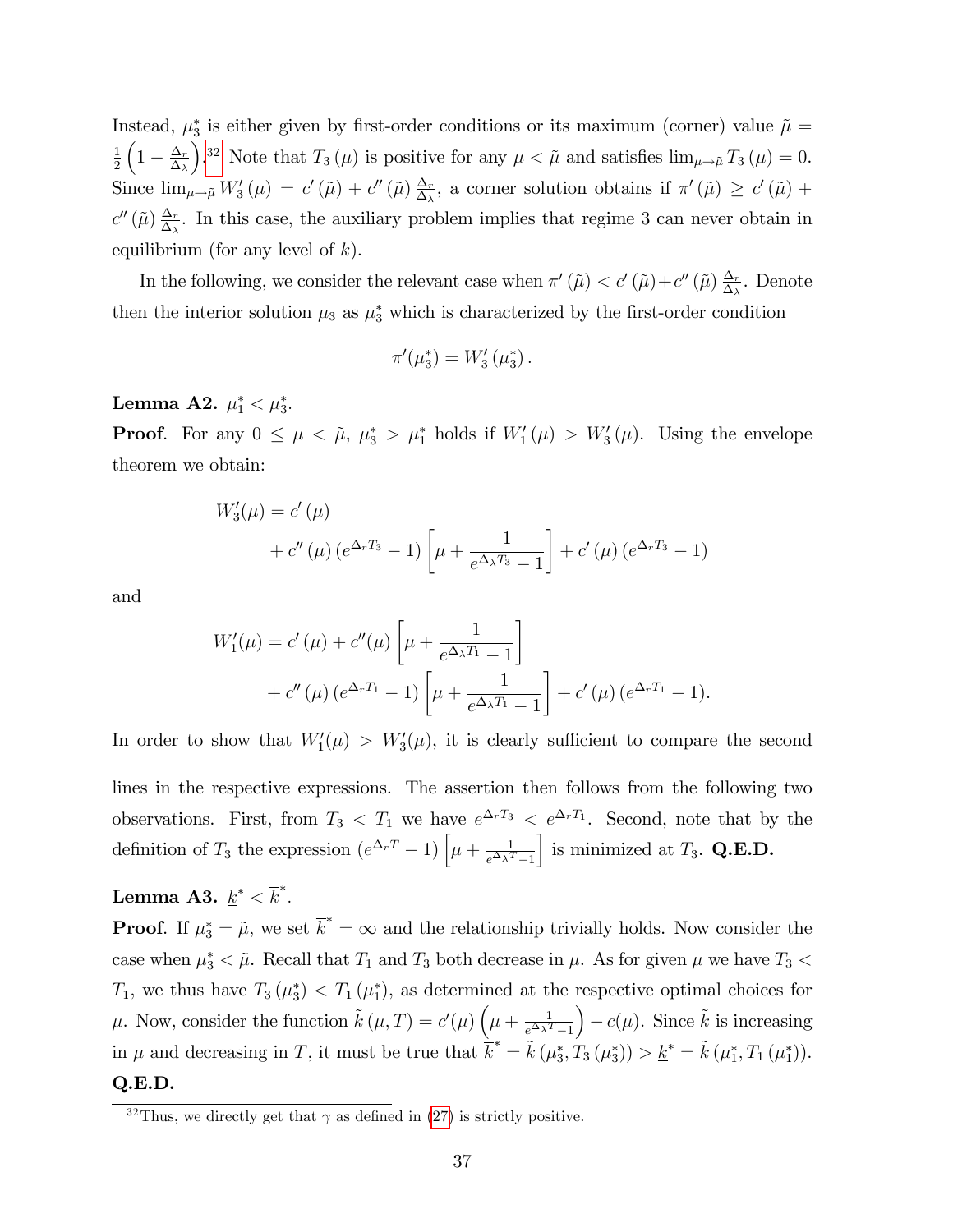Take now the first assertion in Proposition [2.](#page-17-1) If we solve the relaxed program (ignoring the acquisition constraint) and this solution automatically satisfies the acquisition constraint, then the relaxed program also solves the full program. Put differently, if  $k <$  $\underline{k}^*$ , then regime 1 obtains in equilibrium and  $\mu^* = \mu_1^*$ . Now, we consider the case where  $k > \underline{k}^*$  and the acquisition constraint binds, i.e., regime 1 does not obtain and either regime 2 or 3 occur. If either  $\frac{\Delta_r}{\Delta_\lambda} > 1$  or  $\pi'(\tilde{\mu}) \ge c'(\tilde{\mu}) + c''(\tilde{\mu}) \frac{\Delta_r}{\Delta_\lambda}$  $\frac{\Delta_r}{\Delta_\lambda}$ , then regime 3 is not feasible and regime 2 obtains for any  $k > \underline{k}^*$ . If  $\pi'(\tilde{\mu}) < c'(\tilde{\mu}) + c''(\tilde{\mu}) \frac{\Delta_r}{\Delta_s}$  $\frac{\Delta_r}{\Delta_\lambda}$ , then regime 3 does not violate the constraint  $b_0 \geq 0$  provided that  $k \geq \overline{k}^*$ . Whenever regime 3 is feasible, it is preferable to the constrained regime 2. Since  $\overline{k}^* > \underline{k}^*$ , this implies that regime 3 obtains if  $k \geq \overline{k}^*$ . **Q.E.D.** 

**Proof of Lemma [2.](#page-19-2)** Denote the time of the first strictly positive payment by  $T_0 \geq \tau$ and substitute out the associated payment  $b_0 > 0$  from the two incentive constraints [\(2\)](#page-11-1) and [\(3\)](#page-11-2) to get the requirement

$$
\sum_{i\geq 1} b_i e^{-(r_A+\lambda_H)T_i} \left[ e^{\Delta_\lambda T_i} - e^{\Delta_\lambda T_0} \right] \leq c'(\mu) - \left( e^{\Delta_\lambda T_0} - 1 \right) \left( k + c(\mu) - \mu c'(\mu) \right)
$$
  

$$
\leq c'(\mu) - \left( e^{\Delta_\lambda \tau} - 1 \right) \left( k + c(\mu) - \mu c'(\mu) \right),
$$

where the second inequality follows from  $T_0 \geq \tau$  and  $k > \mu c'(\mu) - c(\mu)$ . Now note that the left-hand side is non-negative as  $T_0$  was defined as the time of the first strictly positive payment, while the right-hand-side becomes zero for  $\tau = T_2$  as defined in [\(10\)](#page-14-1) and negative for  $\tau > T_2$ . Hence, the two constraints [\(2\)](#page-11-1) and [\(3\)](#page-11-2) can only be satisfied using non-negative payments at times  $T_i \geq \tau$  if  $\tau \leq T_2$ . Finally, the comparative statics result in k follows from inspection of [\(10\)](#page-14-1), and the positive dependence on  $\mu$  from Corollary [2](#page-16-1). Q.E.D.

**Proof of Proposition [4.](#page-22-0)** With  $\tau > 0$ , the optimal level of diligence effort for regime 1 solves the following program:

<span id="page-40-0"></span>
$$
\max_{\mu} \{\pi(\mu) - W_1(\mu, t(\mu))\}
$$
  
s.t.  $t(\mu) \ge \tau$   
 $\mu \ge \underline{\mu}(\tau),$  (31)

where the lower bound on  $\mu$  is uniquely determined from

<span id="page-40-1"></span>
$$
k + c(\mu) - \mu c'(\mu) = \frac{c'(\mu)}{e^{\Delta_{\lambda}\tau} - 1},
$$
\n(32)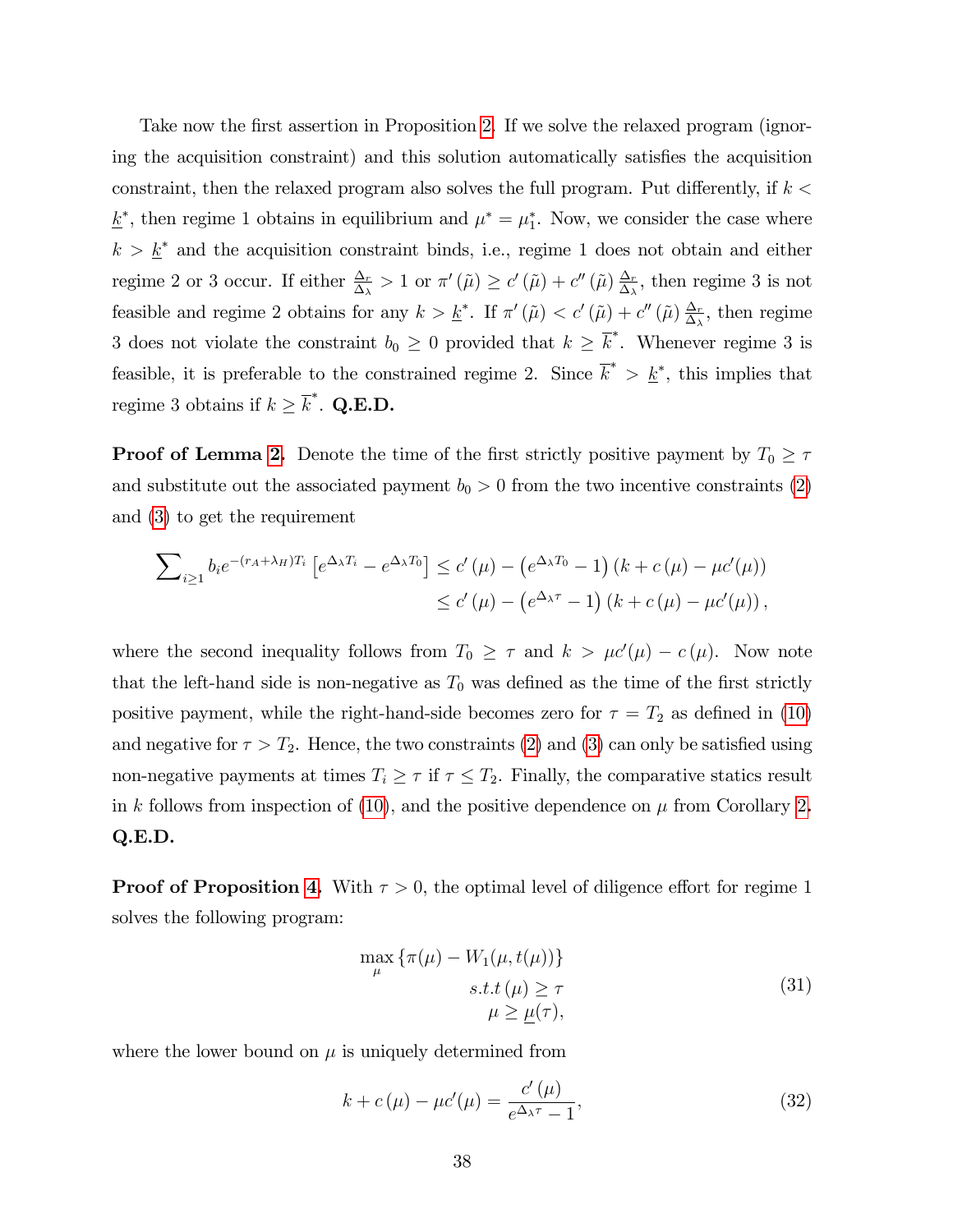if this admits a positive solution, while we set  $\underline{\mu}(\tau) = 0$  else.<sup>[33](#page-41-0)</sup> From Propositions [1](#page-12-4) and [3,](#page-19-3) we further have that  $t(\mu) = T_1(\mu)$  as determined from [\(9\)](#page-14-2) for  $T_1(\mu) \geq \tau$ , while else it holds that  $t(\mu) = \tau$ . Now, from

$$
W_1(\mu, t) = c'(\mu) e^{\Delta_r t} \left[ \mu + \frac{1}{e^{\Delta_\lambda t} - 1} \right],
$$

it holds that

$$
\frac{\partial^2 W_1}{\partial t \partial \mu} = \frac{c''(\mu)}{c'(\mu)} \frac{\partial W_1}{\partial t} + c'(\mu) \Delta_r e^{\Delta_r t} > 0 \text{ for } t > T_1,
$$

where we have used that  $\partial W_1/\partial t > 0$  for  $t > T_1$  (cf. the proof of Proposition [1](#page-12-4)). Hence, the optimally implemented level of diligence,  $\mu_1^*(\tau)$ , must be decreasing in  $\tau$  for  $\tau \geq T_1(\mu_1^*(0))$  as long as  $\mu_1^*(\tau) > \underline{\mu}(\tau).^{34}$  $\mu_1^*(\tau) > \underline{\mu}(\tau).^{34}$  $\mu_1^*(\tau) > \underline{\mu}(\tau).^{34}$  Together with

$$
\frac{\partial \underline{\mu}(\tau)}{\partial \tau} = \frac{c'(\mu) \frac{\Delta_{\lambda} e^{\Delta_{\lambda} \tau}}{(e^{\Delta_{\lambda} \tau} - 1)^2}}{\mu c''(\mu) + \frac{c''(\mu)}{e^{\Delta_{\lambda} \tau} - 1}} > 0,
$$

this implies that there exists  $\tilde{\tau}$ , such that  $\mu_1^*(\tau) = \underline{\mu}(\tau)$  for all  $\tau \geq \tilde{\tau}$ . Hence,  $\mu_1^*(\tau)$  is increasing in  $\tau$  for all  $\tau \geq \tilde{\tau}$  up to  $\overline{\mu}$ , which, thus, is the maximal value of diligence that can be achieved with any  $\tau > T_1(\mu_1^*(0))$ . Q.E.D.

**Proof of Proposition [5.](#page-23-1)** We will first prove the claim for the case where, initially, i.e., for  $\tau = 0$ , regime 2 applies. So assume that either  $k \geq \underline{k}^*$  and [\(6\)](#page-12-3) is violated, or, that  $\underline{k}^* \leq k \leq \overline{k}^*$  and [\(6\)](#page-12-3) holds. Then, the optimal level of diligence  $\mu_2^*(\tau)$  is still determined from program [\(31\)](#page-40-0), where now we have  $t(\mu) = T_2(\mu)$  as given by [\(10\)](#page-14-1) as long as  $T_2(\mu) \leq \tau$ and  $t(\mu) = \tau$  else. Thus, the regulatory constraint becomes binding for  $\tau > T_2(\mu_2^*(0))$ , in which case it must hold that  $\mu_2^*(\tau) = \mu(\tau)$ , which is increasing in  $\tau$ . To see this assume to the contrary that  $\mu_2^*(\tau) > \mu(\tau)$ , for some  $\tau > T_2(\mu_2^*(0))$ . This implies, however, that the acquisition constraint is slack such that we are back to regime 1. Then the arguments in the proof of Proposition [4](#page-22-0) above, together with the observation that, by definition,  $\mu_2^*(0) = \underline{\mu}(T_2(\mu_2^*(0))),$  imply that  $\mu_2^*(\tau) = \underline{\mu}(\tau)$ , contradiction.

Next, consider the case where  $k > \overline{k}^*$  and [\(6\)](#page-12-3) holds, such that regime 3 applies for  $\tau = 0$ . Here, we distinguish two cases, depending on whether there are two payments

<span id="page-41-0"></span><sup>&</sup>lt;sup>33</sup>Here we again use that  $c(\cdot)$  is sufficiently convex such that  $k + c(1) - c'(1) \leq 0$ , and, hence,  $\mu(\tau)$ is for all  $\tau$  determined by the solution to [\(32\)](#page-40-1) as long as this is non-negative. Existence of a positive solution to [\(32\)](#page-40-1) is guaranteed for  $\tau > \tau'$ , where  $\tau' = \frac{1}{\Delta_{\lambda}} \ln \left( 1 + \frac{c'(0)}{k} \right)$ k stays bounded, as long as  $k > 0$ .

<span id="page-41-1"></span><sup>&</sup>lt;sup>34</sup> From the assumption that  $k < \underline{k}^*$  this region is non-empty.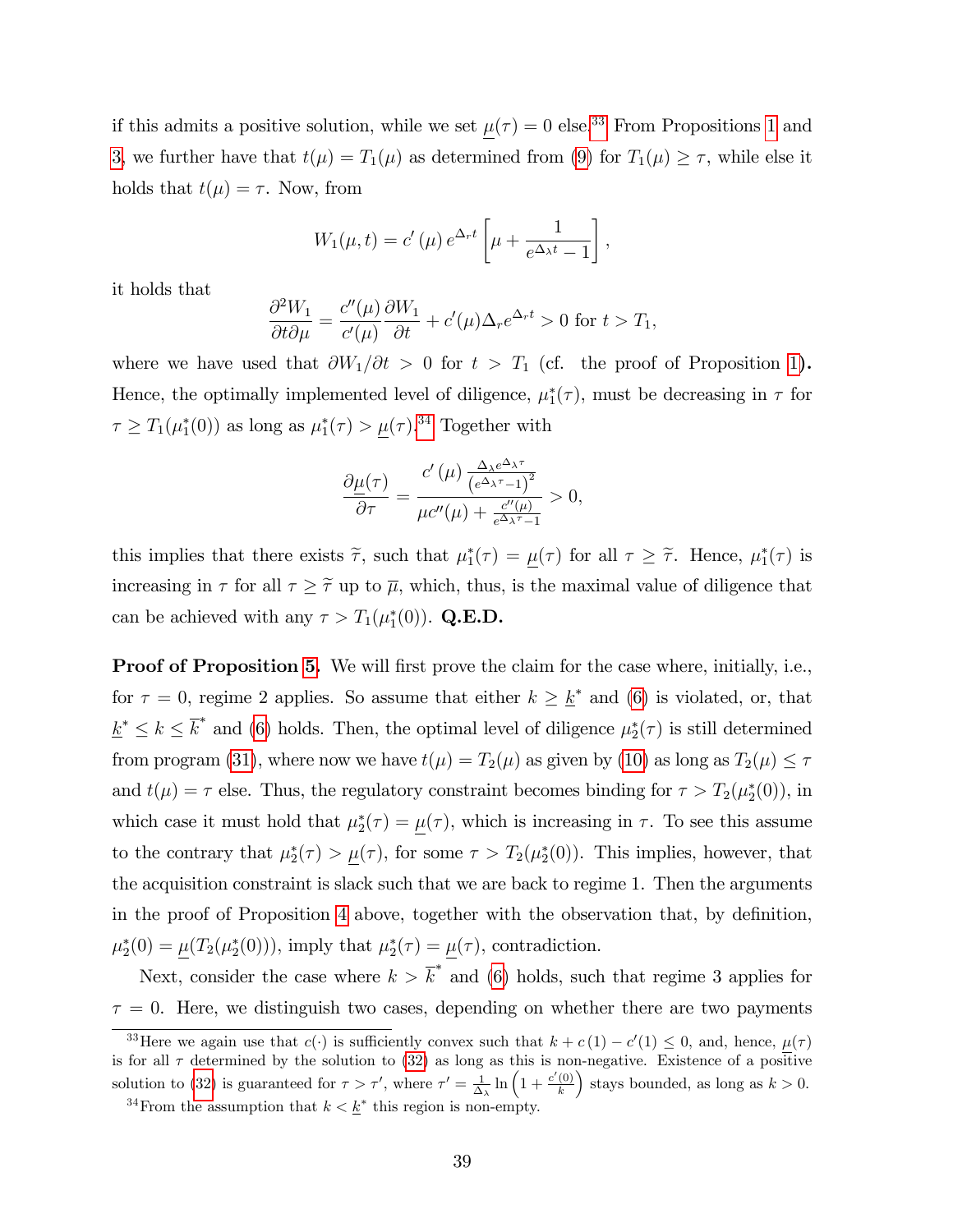also with regulation or only one. So assume, first, that also with regulation, there are two payments at the optimally implemented level of diligence. Then, from Proposition [3,](#page-19-3) the constraint  $\mu \geq \mu(\tau)$  does not bind. Also, we have  $b_{\tau} > 0$  and  $b_{T} > 0$ . It is then useful to define the following function: $35$ 

$$
w(\mu, T, \tau) := e^{\Delta_r T} c'(\mu)
$$
  
+ 
$$
(e^{\Delta_r T} - e^{\Delta_r \tau}) \left( \frac{\left(1 + \mu \left(e^{\Delta_\lambda T} - 1\right)\right) \left(1 + \mu \left(e^{\Delta_\lambda \tau} - 1\right)\right)}{e^{\Delta_\lambda T} - e^{\Delta_\lambda \tau}} c''(\mu) - \frac{e^{\Delta_\lambda \tau} - 1}{e^{\left(r_A + \lambda_H\right)\tau}} b_\tau \right),
$$

which satisfies

$$
w(\mu_3^*, T_3^*(\tau), \tau) = dW_3/d\mu|_{T=T(\mu)}.
$$

Thus, the function  $w$  just represents the marginal wage cost if evaluated at the optimum  $T_3^*$ . The equilibrium choice  $\mu_3^*$  in regime 3 then satisfies

$$
\pi'(\mu_3^*) = w(\mu_3^*, T_3^*, \tau)
$$

Since  $\frac{dw}{d\tau} < 0$  implies the claim that  $\frac{d\mu_3^*}{d\tau} > 0$ , we need to show that:

$$
\frac{dw}{d\tau} = \frac{\partial w}{\partial T}\frac{\partial T}{\partial \tau} + \frac{\partial w}{\partial \tau} < 0.
$$

Further, as, from the proof of Proposition [3,](#page-19-3)  $\frac{\partial T}{\partial \tau} < 0$ , it suffices to show that  $\frac{\partial w}{\partial \tau} < 0$  and  $\frac{\partial w}{\partial T} > 0$ . Let us, first, consider  $\frac{\partial w}{\partial T}$ , which is given by

$$
\frac{\partial w}{\partial T} = \frac{e^{-(r_A + \lambda_H)T} b_T}{e^{\Delta_{\lambda}T} - e^{\Delta_{\lambda}\tau}} \Xi_1 + \frac{\left(1 + \mu \left(e^{\Delta_{\lambda}\tau} - 1\right)\right) c''\left(\mu\right)}{\left(e^{\Delta_{\lambda}T} - e^{\Delta_{\lambda}\tau}\right)^2} \Xi_2,
$$

where the terms  $\Xi_1$  and  $\Xi_2$  are defined as

$$
\Xi_1 = \Delta_r e^{\Delta_r T} \left( e^{\Delta_\lambda T} - e^{\Delta_\lambda \tau} \right) \left( e^{\Delta_\lambda T} - 1 \right) - \Delta_\lambda e^{\Delta_\lambda T} \left( e^{\Delta_r T} - e^{\Delta_r \tau} \right) \left( e^{\Delta_\lambda \tau} - 1 \right),
$$
\n
$$
\Xi_2 = \Delta_r e^{\Delta_r T} \left( e^{\Delta_\lambda T} - e^{\Delta_\lambda \tau} \right) \left( 1 + \mu \left( e^{\Delta_\lambda T} - 1 \right) \right) - \Delta_\lambda e^{\Delta_\lambda T} \left( e^{\Delta_r T} - e^{\Delta_r \tau} \right) \left( 1 + \mu \left( e^{\Delta_\lambda \tau} - 1 \right) \right).
$$

Using the optimality condition for  $T$  (cf. [16\)](#page-21-2) these expressions can be simplified to obtain

$$
\Xi_1 = \frac{\Delta_r e^{\Delta_r T} \left( e^{\Delta_\lambda T} - e^{\Delta_\lambda \tau} \right)^2}{1 + \mu \left( e^{\Delta_\lambda \tau} - 1 \right)} > 0,
$$
  

$$
\Xi_2 = 0.
$$

<span id="page-42-0"></span><sup>&</sup>lt;sup>35</sup>Here,  $b_{\tau}$  formally represents a function  $b_{\tau}(\mu, T, \tau)$ .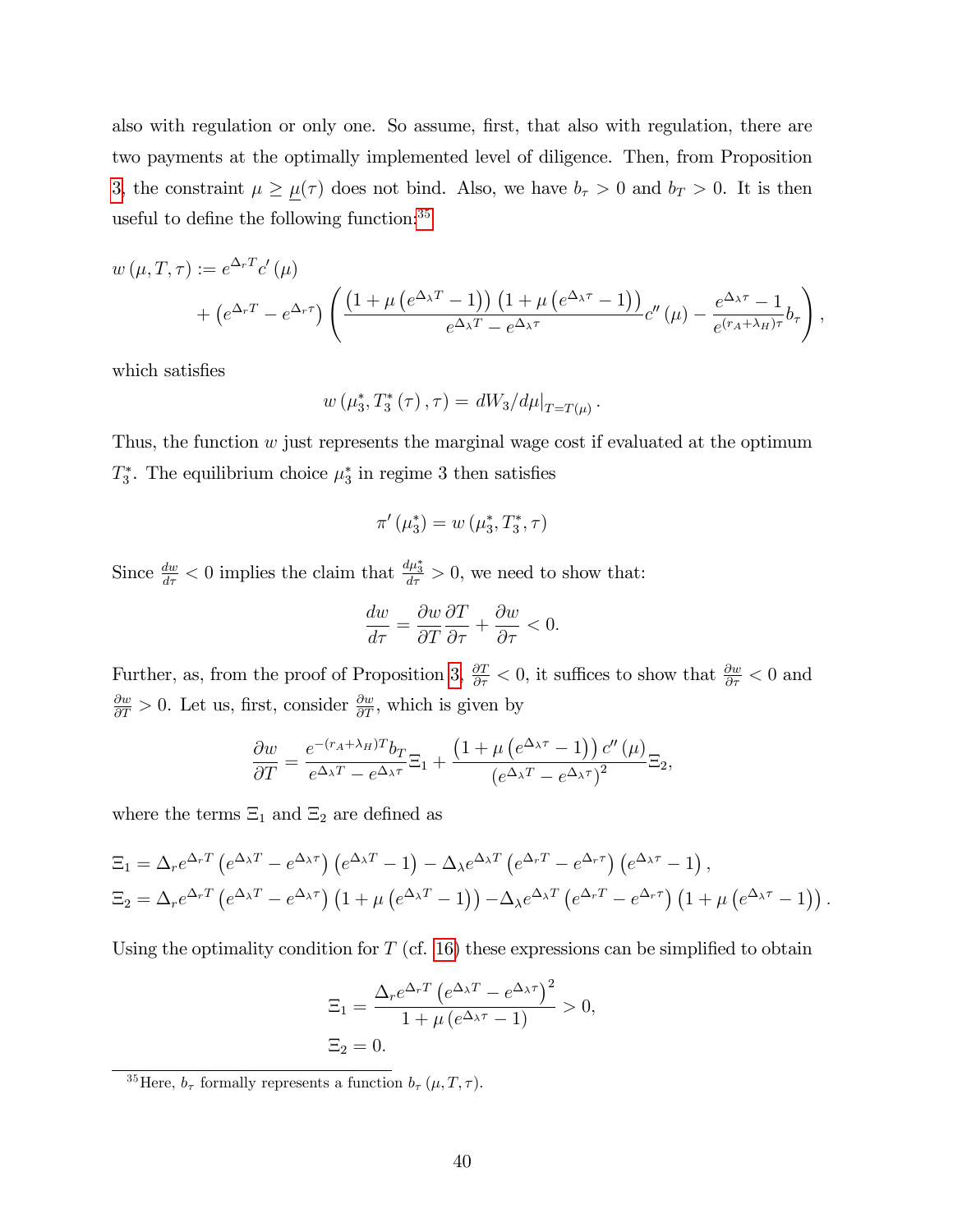Since  $b_T > 0$  and  $\Xi_1 > 0$ , it follows that  $\frac{\partial w}{\partial T} > 0$ . Next, consider  $\frac{\partial w}{\partial T}$  as given by

$$
\frac{\partial w}{\partial \tau} = \frac{e^{-(r_A + \lambda_H)\tau} b_\tau}{e^{\Delta_\lambda T} - e^{\Delta_\lambda \tau}} \Xi_3 + \frac{\left(1 + \mu \left(e^{\Delta_\lambda T} - 1\right)\right) c''(\mu)}{\left(e^{\Delta_\lambda T} - e^{\Delta_\lambda \tau}\right)^2} \Xi_4,
$$

where the terms  $\Xi_3$  and  $\Xi_4$  are defined as

$$
\begin{split} \Xi_{3} &= \Delta_{r} e^{\Delta_{r}\tau} \left( e^{\Delta_{\lambda}T} - e^{\Delta_{\lambda}\tau} \right) \left( e^{\Delta_{\lambda}\tau} - 1 \right) - \Delta_{\lambda} e^{\Delta_{\lambda}\tau} \left( e^{\Delta_{r}T} - e^{\Delta_{r}\tau} \right) \left( e^{\Delta_{\lambda}T} - 1 \right), \\ \Xi_{4} &= \Delta_{r} e^{\Delta_{r}\tau} \left( e^{\Delta_{\lambda}T} - e^{\Delta_{\lambda}\tau} \right) \left( 1 + \mu \left( e^{\Delta_{\lambda}\tau} - 1 \right) \right) \\ &+ \Delta_{\lambda} e^{\Delta_{\lambda}\tau} \left( e^{\Delta_{r}T} - e^{\Delta_{r}\tau} \right) \left( 1 + \mu \left( e^{\Delta_{\lambda}T} - 1 \right) \right). \end{split}
$$

Using again the optimality condition for  $T$  (cf. [16\)](#page-21-2) these expressions can be rewritten to obtain

$$
\Xi_3 = -\Delta_r e^{\Delta_r \tau} \left( e^{\Delta_\lambda T} - e^{\Delta_\lambda \tau} \right) \left( e^{\Delta_\lambda \tau} - 1 \right) \left[ \frac{e^{\Delta_r T}}{e^{\Delta_r \tau}} \frac{e^{\Delta_\lambda \tau} - e^{-\Delta_\lambda (T - \tau)}}{e^{\Delta_\lambda \tau} - 1} \frac{1 + \mu \left( e^{\Delta_\lambda T} - 1 \right)}{1 + \mu \left( e^{\Delta_\lambda \tau} - 1 \right)} - 1 \right],
$$
\n
$$
\Xi_4 = -\Delta_r e^{\Delta_r \tau} \left( e^{\Delta_\lambda T} - e^{\Delta_\lambda \tau} \right) \left( 1 + \mu \left( e^{\Delta_\lambda \tau} - 1 \right) \right) \left[ 1 - \frac{\Delta_\lambda^2}{\Delta_r^2} \frac{e^{\Delta_\lambda (T - \tau)}}{e^{\Delta_r (T - \tau)}} \left( \frac{e^{\Delta_r (T - \tau)} - 1}{e^{\Delta_\lambda (T - \tau)} - 1} \right)^2 \right],
$$

where we find that  $\Xi_3 < 0$  as the numerator of each factor of the term in square brackets is greater than the respective denominator (by  $T > \tau$ ) such that their product must be greater than 1. To see that  $\Xi_4 < 0$ , one has to prove that  $\varphi(x) = 1 - \frac{\Delta_{\lambda}^2}{\Delta_r^2}$  $e^{\Delta_{\lambda} x}$  $e^{\Delta_r x}$  $\left(\frac{e^{\Delta_r x}-1}{2}\right)$  $e^{\Delta_{\lambda}x}-1$  $\setminus^2$ is non-negative for  $x > 0$ . When  $\Delta_{\lambda} > \Delta_r$ , the function  $\varphi(x)$  satisfies: inf  $\varphi(x)$  =  $\lim_{x\to 0} \varphi(x) = 0$ . As a result,  $\varphi(x) > 0$  for  $x > 0$ . Taken together, the conditions  $\Xi_3 < 0$ ,  $\Xi_4 < 0$ , and  $b_\tau > 0$  imply that  $\frac{\partial w}{\partial \tau} < 0$ . Hence, we have shown, for the case with two payments, that indeed  $\mu_3^*(\tau)$  is increasing in  $\tau$ .

Finally, assume that with regulation there is only a single payment at the optimally implemented level of diligence. Then the regulatory constraint on  $\mu$  binds, i.e.,  $\mu^*(\tau) =$  $\underline{\mu}(\tau)$ , which is increasing in  $\tau$ . Q.E.D.

**Proof of Proposition [6.](#page-24-1)** If  $k \geq \underline{k}^*$ , it holds from Proposition [5](#page-23-1) that  $\mu^*(\tau)$  is strictly increasing in  $\tau$  if the regulatory constraint is binding and, thus, maximized at the highest possible value  $\tau = \overline{\tau}$ . If  $k < \underline{k}^*$ , we know from Proposition [4](#page-22-0) that  $\mu_1^*(\tau)$  is, for  $\tau < \tilde{\tau}$ , decreasing and, for  $\tau > \tilde{\tau}$ , increasing in  $\tau$ . Hence, it must be maximized either for  $\tau \in [0, T_1(\mu_1^*(0))]$ , i.e., when the regulatory constraint does not bind, or at  $\tau = \overline{\tau}$ . Consider first the case where the bank's zero profit constraint can be ignored, i.e.,  $\overline{\tau} \to \infty$ . Then diligence is maximized for  $\tau \to \infty$  if and only if  $\mu_1^*(0) < \lim_{\tau \to \infty} \mu_1^*(\tau) = \overline{\mu}$ . Now,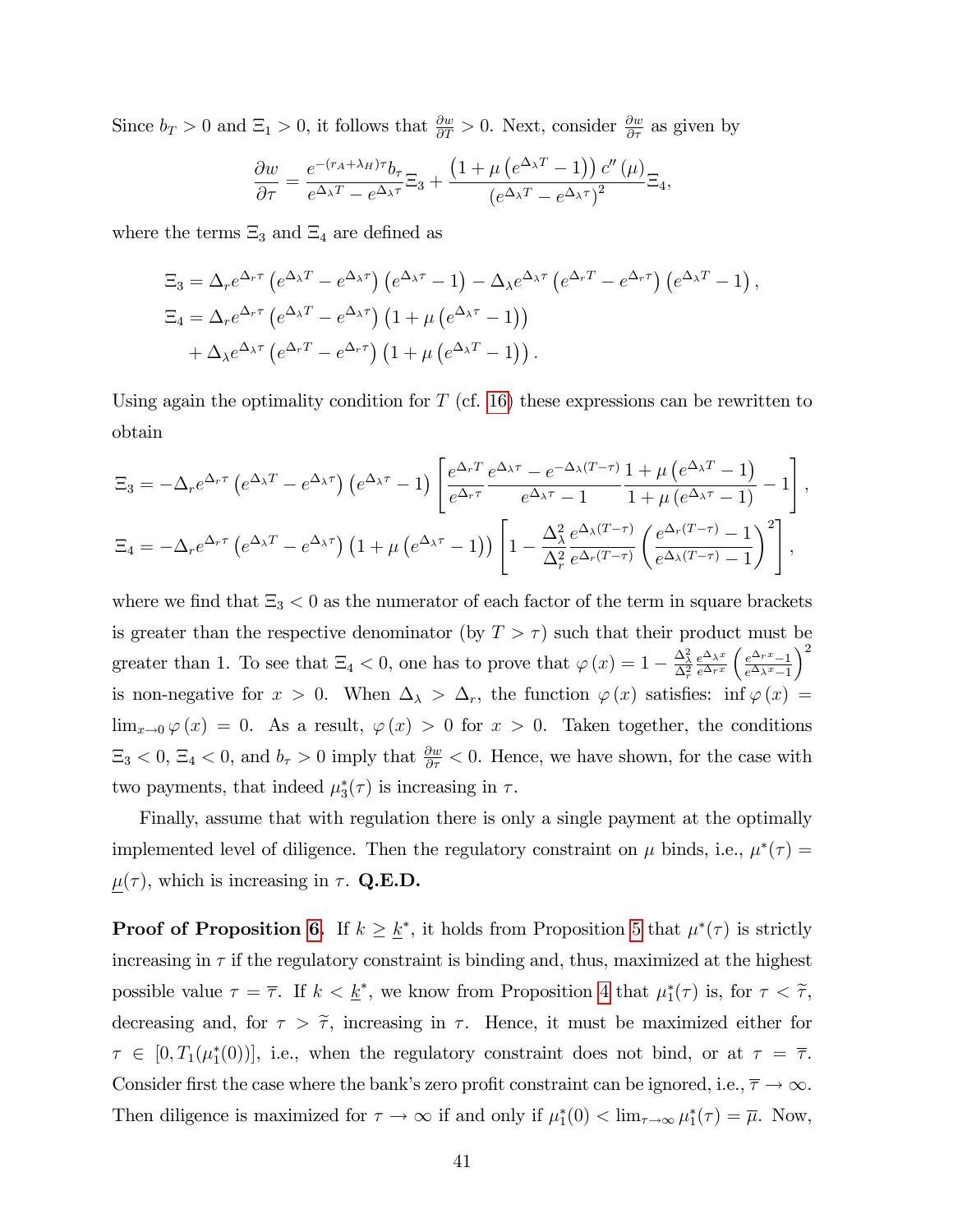from [\(14\)](#page-19-1) it holds that  $\overline{\mu}$  is strictly increasing in k and approaches zero for  $k \to 0$ , while  $\mu_1^*(0)$  is, from the slack acquisition constraint, independent of k. Hence, there exists a unique value  $k = c'(\mu_1^*(0))\mu_1^*(0) - c(\mu_1^*(0))$ , such that  $\mu_1^*(0) \geq \overline{\mu}$  for  $k \leq k$ , and  $\mu_1^*(0) < \overline{\mu}$ for  $k > k$ , with  $k < \underline{k}^*$ .

When the bank's zero-profit constraint has to be satisfied, the only difference is that, for  $k < \underline{k}^*$ , the relevant comparison now is between  $\mu_1^*(0)$  and  $\mu_1^*(\overline{\tau})$ . Trivially, as, for  $\overline{\tau} < \infty$ ,  $\mu_1^*(0) \ge \overline{\mu}$  implies  $\mu_1^*(0) > \mu_1^*(\overline{\tau})$ , diligence for  $k \le k$  is still maximized when no binding deferral regulation is imposed. It remains to deal with the case  $k < k < \underline{k}^*$ .

If  $\mu$  is maximized at  $\tau = \overline{\tau}$ , given  $k < k < \underline{k}^*$ , it must hold that  $\mu_1^*(\overline{\tau}) = \underline{\mu}(\overline{\tau}(k), k)$ , making explicit the dependence on  $k$ . Note now that

$$
\frac{d}{dk}\underline{\mu}(\overline{\tau}(k),k) = \frac{\partial \underline{\mu}(\overline{\tau},k)}{\partial k} + \frac{\partial \underline{\mu}(\overline{\tau},k)}{\partial \tau}\overline{\tau}'(k) \n= \frac{1}{c''(\underline{\mu})\left(\underline{\mu} + \frac{1}{e^{\Delta_{\lambda}\overline{\tau}}-1}\right)} \left[1 + c'(\underline{\mu})\frac{\Delta_{\lambda}e^{\Delta_{\lambda}\overline{\tau}}}{\left(e^{\Delta_{\lambda}\overline{\tau}}-1\right)^{2}}\overline{\tau}'(k)\right],
$$
\n(33)

where we have used that, from [\(32\)](#page-40-1),

<span id="page-44-0"></span>
$$
\frac{\partial \underline{\mu}(\tau, k)}{\partial \tau} = \frac{c' \left(\underline{\mu}\right) \frac{\Delta_{\lambda} e^{\Delta_{\lambda} \tau}}{\left(e^{\Delta_{\lambda} \tau} - 1\right)^2}}{c''(\underline{\mu}) \left(\underline{\mu} + \frac{1}{e^{\Delta_{\lambda} \tau} - 1}\right)},
$$

$$
\frac{\partial \underline{\mu}(\tau, k)}{\partial k} = \frac{1}{c''(\underline{\mu}) \left(\underline{\mu} + \frac{1}{e^{\Delta_{\lambda} \tau} - 1}\right)}.
$$

Next, the zero profit condition

$$
\pi(\underline{\mu}(\overline{\tau},k)) - e^{\Delta_r \overline{\tau}} c'(\underline{\mu}(\overline{\tau},k) \left[ \underline{\mu}(\overline{\tau},k) + \frac{1}{e^{\Delta_\lambda \overline{\tau}} - 1} \right] = 0
$$

implies

$$
\overline{\tau}'(k) = -\frac{\left(\pi'(\underline{\mu}) - e^{\Delta_r \overline{\tau}} c'(\underline{\mu})\right) \frac{1}{c''(\underline{\mu})\left(\underline{\mu} + \frac{1}{e^{\Delta_\lambda \overline{\tau}} - 1}\right)} - e^{\Delta_r \overline{\tau}}}{\left(\pi'(\underline{\mu}) - e^{\Delta_r \overline{\tau}} c'(\underline{\mu})\right) \frac{\frac{\Delta_\lambda e^{\Delta_\lambda \overline{\tau}}}{(e^{\Delta_\lambda \overline{\tau}} - 1)^2}}{c''(\underline{\mu})\left(\underline{\mu} + \frac{1}{e^{\Delta_\lambda \overline{\tau}} - 1}\right)} - \Delta_r e^{\Delta_r \overline{\tau}} c'(\underline{\mu}) \left[\underline{\mu} + \frac{1}{e^{\Delta_\lambda \overline{\tau}} - 1}\right]}
$$

where we note that both the numerator as well as the denominator are negative. For the numerator we have

$$
\pi'(\underline{\mu}) - e^{\Delta_r \overline{\tau}} \left( c'(\underline{\mu}) + c''(\underline{\mu}) \left( \underline{\mu} + \frac{1}{e^{\Delta_\lambda \overline{\tau}} - 1} \right) \right) < 0
$$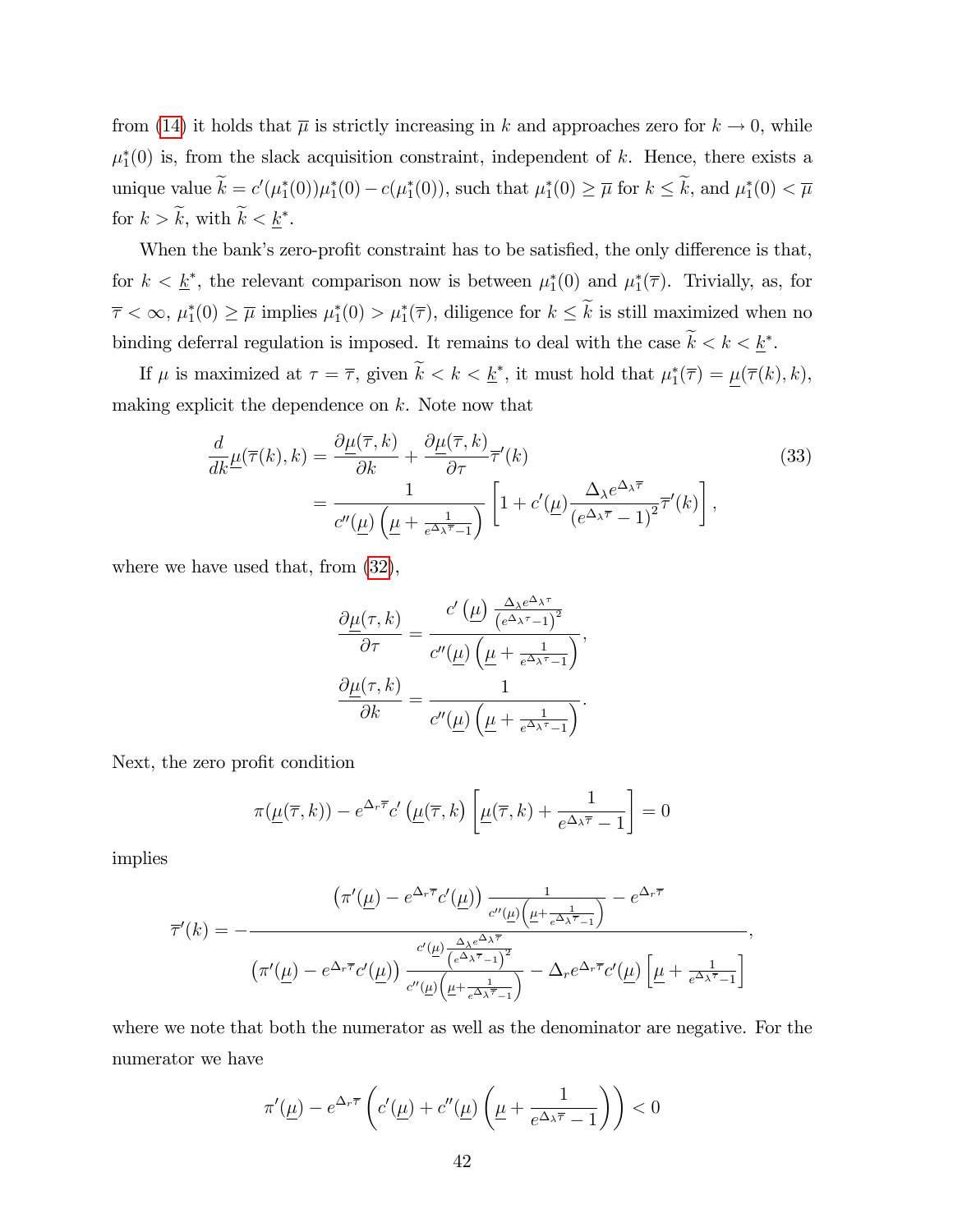which follows from the observation that  $\mu$  is the lowest value of diligence that can be "implemented", and, is, in particular, not determined by a first-order condition. For the denominator we have

$$
\left(\pi'(\underline{\mu}) - e^{\Delta_r \overline{\tau}} c''(\underline{\mu}) \left[\underline{\mu} + \frac{1}{e^{\Delta_\lambda \overline{\tau}} - 1}\right] - e^{\Delta_r \overline{\tau}} c'(\underline{\mu})\right) \frac{\partial \underline{\mu}(\overline{\tau}, k)}{\partial \overline{\tau}} - e^{\Delta_r \overline{\tau}} c'(\underline{\mu}) \left(\Delta_r \left[\underline{\mu} + \frac{1}{e^{\Delta_\lambda \overline{\tau}} - 1}\right] - \frac{\Delta_\lambda e^{\Delta_\lambda \overline{\tau}}}{\left(e^{\Delta_\lambda \overline{\tau}} - 1\right)^2}\right)
$$

where the first term is again negative. As for the second term we obtain

$$
e^{\Delta_r \overline{\tau}} c'(\underline{\mu}) \left( \Delta_r \left[ \underline{\mu} + \frac{1}{e^{\Delta_\lambda \overline{\tau}} - 1} \right] - \frac{\Delta_\lambda e^{\Delta_\lambda \overline{\tau}}}{(e^{\Delta_\lambda \overline{\tau}} - 1)^2} \right)
$$
  
\n
$$
= e^{\Delta_r \overline{\tau}} \frac{1}{(e^{\Delta_\lambda \overline{\tau}} - 1)^2} c'(\underline{\mu}) \left( \Delta_r \left[ \underline{\mu} \left( e^{\Delta_\lambda \overline{\tau}} - 1 \right)^2 + \left( e^{\Delta_\lambda \overline{\tau}} - 1 \right) \right] - \Delta_\lambda e^{\Delta_\lambda \overline{\tau}} \right)
$$
  
\n
$$
= e^{\Delta_r \overline{\tau}} e^{\Delta_\lambda \overline{\tau}} \frac{1}{(e^{\Delta_\lambda \overline{\tau}} - 1)^2} c'(\underline{\mu}) \underbrace{(\Delta_r \left( 1 - e^{-\Delta_\lambda \overline{\tau}} \right) + \Delta_r \underline{\mu} \left( e^{\Delta_\lambda \overline{\tau}} - 2 + e^{-\Delta_\lambda \overline{\tau}} \right) - \Delta_\lambda)}_{>0}
$$
  
\n
$$
> 0,
$$

where the inequality follows from Lemma A1 (in particular, for  $T > T_1$  the left-hand-side of [\(25\)](#page-35-0) is always strictly positive). Thus,  $\frac{d}{dk}\underline{\mu}(\overline{\tau}(k),k)$  as given in [\(33\)](#page-44-0) is positive if and only if

$$
1 + c'(\underline{\mu}) \frac{\Delta_{\lambda} e^{\Delta_{\lambda} \overline{\tau}}}{(e^{\Delta_{\lambda} \overline{\tau}} - 1)^2} \overline{\tau}'(k) > 0
$$

$$
(\pi'(\underline{\mu}) - e^{\Delta_r \overline{\tau}} c'(\underline{\mu})) \frac{1}{c''(\underline{\mu}) \left(\underline{\mu} + \frac{1}{e^{\Delta_{\lambda} \overline{\tau}} - 1}\right)} - e^{\Delta_r \overline{\tau}}
$$

$$
\iff 1 - \frac{1}{(\pi'(\underline{\mu}) - e^{\Delta_r \overline{\tau}} c'(\underline{\mu})) \frac{1}{c''(\underline{\mu}) \left(\underline{\mu} + \frac{1}{e^{\Delta_{\lambda} \overline{\tau}} - 1}\right)} - \frac{\Delta_r e^{\Delta_r \overline{\tau}}}{\Delta_{\lambda} e^{\Delta_{\lambda} \overline{\tau}}} \left[\underline{\mu} \left(e^{\Delta_{\lambda} \overline{\tau}} - 1\right)^2 + \left(e^{\Delta_{\lambda} \overline{\tau}} - 1\right)\right]} > 0
$$

$$
\iff \Delta_r \left(1 - e^{-\Delta_{\lambda} \overline{\tau}}\right) + \Delta_r \underline{\mu} \left(e^{\Delta_{\lambda} \overline{\tau}} + e^{-\Delta_{\lambda} \overline{\tau}} - 2\right) - \Delta_{\lambda} > 0,
$$

which again holds from Lemma A1 (in particular for  $T > T_1$  the left-hand-side of [\(25\)](#page-35-0) is strictly positive). Hence, there exists a unique cutoff  $k < \underline{k}^*$  such that  $\underline{\mu}(\overline{\tau}(k), k) < \mu^*(0)$ for  $k < k$  and  $\mu(\overline{\tau}(k), k) > \mu^*(0)$  for  $k > k$ . Q.E.D.

Proof of Proposition [7.](#page-27-1) The proof relies repeatedly on the following auxiliary result.

**Lemma A4.** The effect of binding regulation via mandatory deferral on  $\Pi + V_A$  is always strictly negative, i.e.,  $\frac{d}{d\tau}(\Pi + V_A) < 0$  as long as  $\tau < \overline{\tau}$ .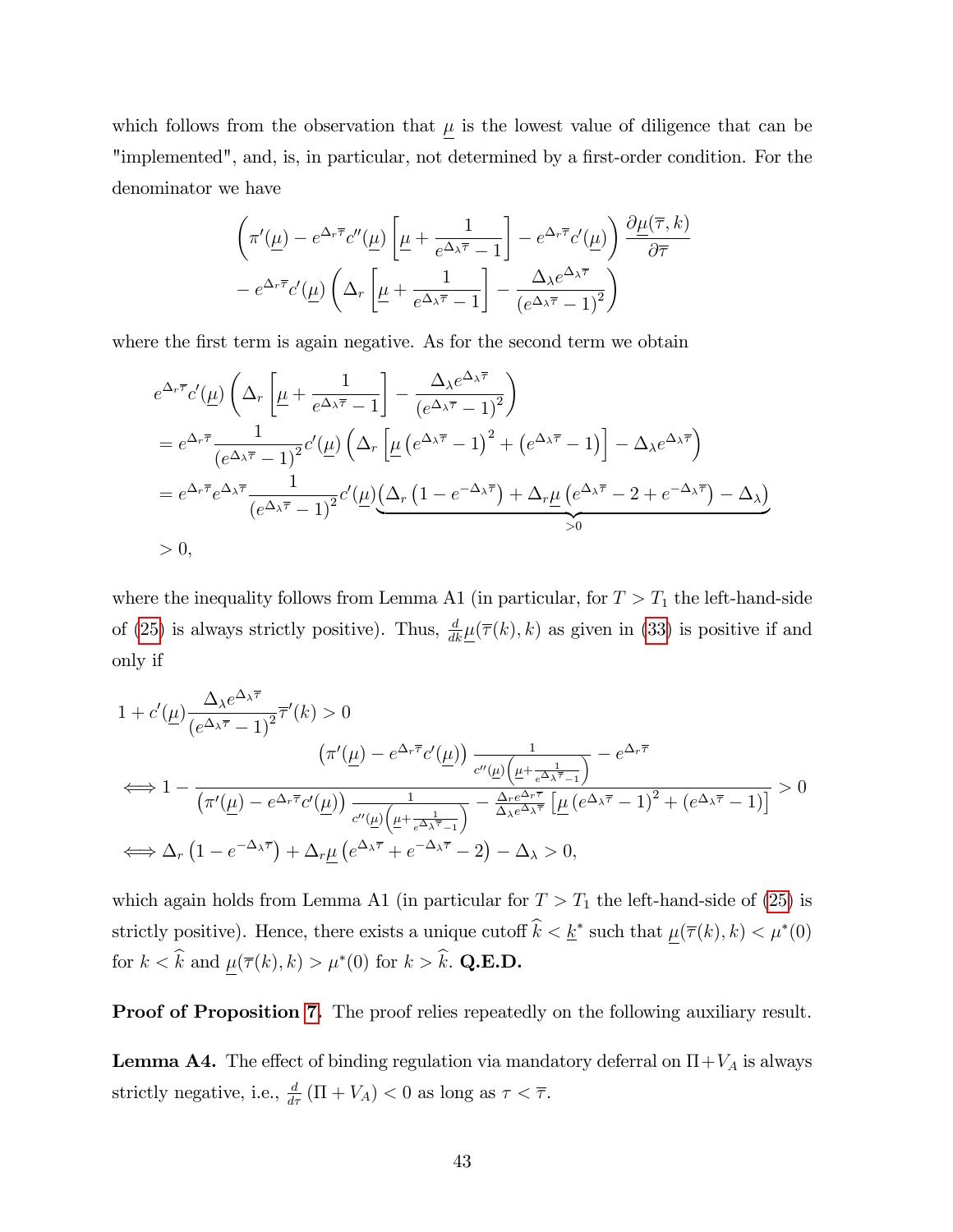**Proof.** As the bank maximizes  $\Pi$  for any given  $\tau$ , clearly,  $d\Pi/d\tau$  is strictly negative for any  $\tau < \overline{\tau}$  where deferral regulation is binding. As for the effect on  $V_A$  take, first, the case where the acquisition constraint is binding. Then,  $V_A = 0$  and the result follows. It remains to consider the case where the acquisition constraint is slack. In this case we know from Proposition [4](#page-22-0) that  $\mu^*(\tau)$  is strictly decreasing in  $\tau$ , if deferral regulation is binding. The result then follows as  $V_A$  is strictly increasing in  $\mu^*(\tau)$  and strictly decreasing in  $\tau$ :

$$
\frac{dV_A}{d\tau} = -c'\left(\mu^*(\tau)\right) \frac{\Delta_{\lambda} e^{\Delta_{\lambda}\tau}}{\left(e^{\Delta_{\lambda}\tau} - 1\right)} + \left(c''\left(\mu^*(\tau)\right) \left[\mu^*(\tau) + \frac{1}{e^{\Delta_{\lambda}\tau} - 1}\right]\right) \frac{\partial \mu^*(\tau)}{\partial \tau} < 0.
$$

#### Q.E.D.

Next, we will show that  $k > \hat{k}$  and X sufficiently high are both necessary conditions for the optimality of a binding deferral regulation. Assume to the contrary that welfare  $\Omega_h$ is maximized for some (binding)  $\tau$  while  $k \leq \hat{k}$ . In this case we know from Proposition [6](#page-24-1) that  $\mu^*(\tau) < \mu^*(0)$ , which from [\(18\)](#page-26-0) leads to a higher expected externality. Together with the from Lemma A4 negative effect on  $\Pi + V_A$ , it then must hold from [\(19\)](#page-26-1) that  $\Omega_h(\tau)$  <  $\Omega_h(0)$ , contradiction. Thus, we have shown that  $k > k$  is necessary for binding deferral regulation to maximize welfare. Finally, the necessity of a sufficiently high externality X follows trivially from Lemma A4 together with the fact that  $\Omega_h$  is continuous and increasing in X and satisfies, for  $X = 0$ ,  $\Omega_h = \Pi + V_A$ .

As for the comparative analysis in X, differentiating [\(19\)](#page-26-1) with respect to  $\tau$  and X results in

$$
\frac{d^2\Omega_h}{d\tau dX} = -\frac{d\mu^*(\tau)}{d\tau}\frac{d^2\omega}{d\mu dX} = \left(\frac{\lambda_H}{r + \lambda_H} - \frac{\lambda_L}{r + \lambda_L}\right)\frac{d\mu^*(\tau)}{d\tau},
$$

where the last term is in the relevant range strictly positive. Thus, it follows from standard monotone comparative statics results that the optimal deferral time is strictly increasing in  $X$ . Q.E.D.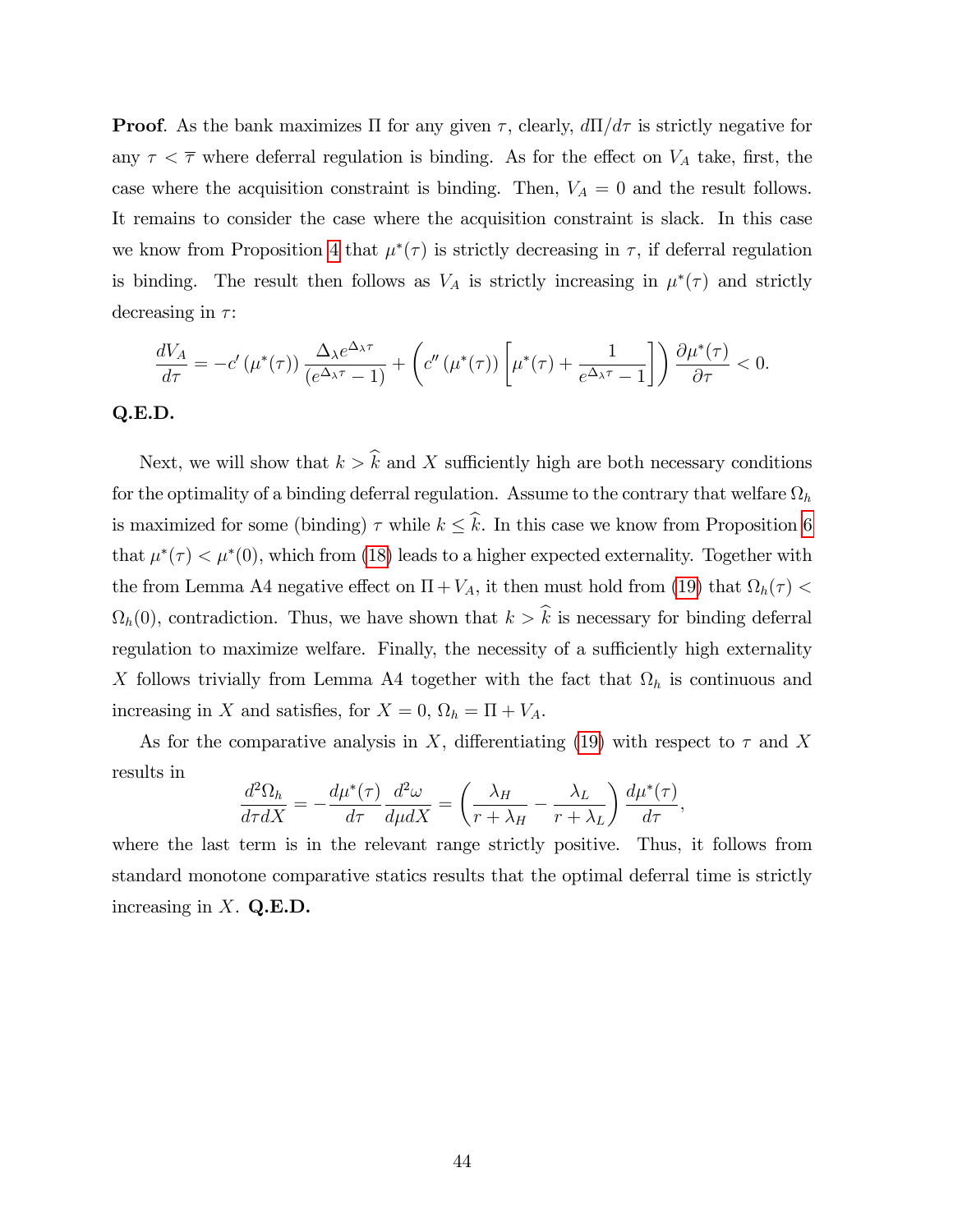# Appendix B: Compensation Design with Continuous Acquisition **Effort**

In this Appendix we consider optimal compensation design without regulation in a setting where also acquisition effort is a continuous variable. Notably, most of the characterization results obtained in the main text for the case of binary acquisition effort, can be applied also to the case where  $a$  is a continuous choice. Suppose thus that through exerting unobservable acquisition effort  $a \in [0, 1]$  at private disutility  $k(a)$ , the agent generates a business opportunity with probability a. We further stipulate that the respective cost function  $k(a)$  is twice continuously differentiable with  $k''(a) > 0$ ,  $k'(0) = 0$ , and  $k'(a)$  sufficiently large as  $a \to 1$ . The remaining model specifications are as in the main text. Hence, the agent's discounted expected payoff for a given choice of acquisition effort a and diligence effort  $\mu$  is still given by [\(1\)](#page-11-3). Now, to ensure that the given choice of a and  $\mu$  is indeed optimal for the agent, the respective first-order conditions have to be satisfied: For  $\mu$  we, thus, require [\(2\)](#page-11-1) to hold, which we repeat here for convenience,

<span id="page-47-1"></span>
$$
\sum_{i} b_{i} e^{-r_{A}T_{i}} \left( e^{-\lambda_{L}T_{i}} - e^{-\lambda_{H}T_{i}} \right) = c'(\mu), \qquad (34)
$$

while for  $a$  the respective first-order condition is given by

<span id="page-47-2"></span>
$$
\sum_{i} b_{i} e^{-r_{A} T_{i}} \left[ \mu e^{-\lambda_{L} T_{i}} + (1 - \mu) e^{-\lambda_{H} T_{i}} \right] - c \left( \mu \right) = k' \left( a \right), \tag{35}
$$

which replaces the inequality constraint for (binary) acquisition effort in  $(3)$ . Total expected costs of compensation are then given by

<span id="page-47-0"></span>
$$
W(a,\mu) = a \sum_{i} b_{i} e^{-r_{i} T_{i}} \left[ \mu e^{-\lambda_{L} T_{i}} + (1 - \mu) e^{-\lambda_{H} T_{i}} \right],
$$
\n(36)

and the bank's compensation design problem is to choose  $b_i \geq 0$  and  $T_i \geq 0$  to minimize [\(36\)](#page-47-0) subject to the incentive constraints in [\(34\)](#page-47-1) and [\(35\)](#page-47-2). Comparing this program to the one with binary acquisition effort analyzed in the main text, the only difference is that the acquisition effort constraint is now given by the first-order condition in  $(35)$ and, thus, using the properties of  $k(a)$ , always binding. This also implies that certain combinations of  $\alpha$  and  $\mu$  are no longer implementable.

**Lemma A1.** The combination of  $(a, \mu)$  is implementable if and only if

<span id="page-47-3"></span>
$$
k'(a) + c(\mu) - c'(\mu)\mu \ge 0.
$$
 (37)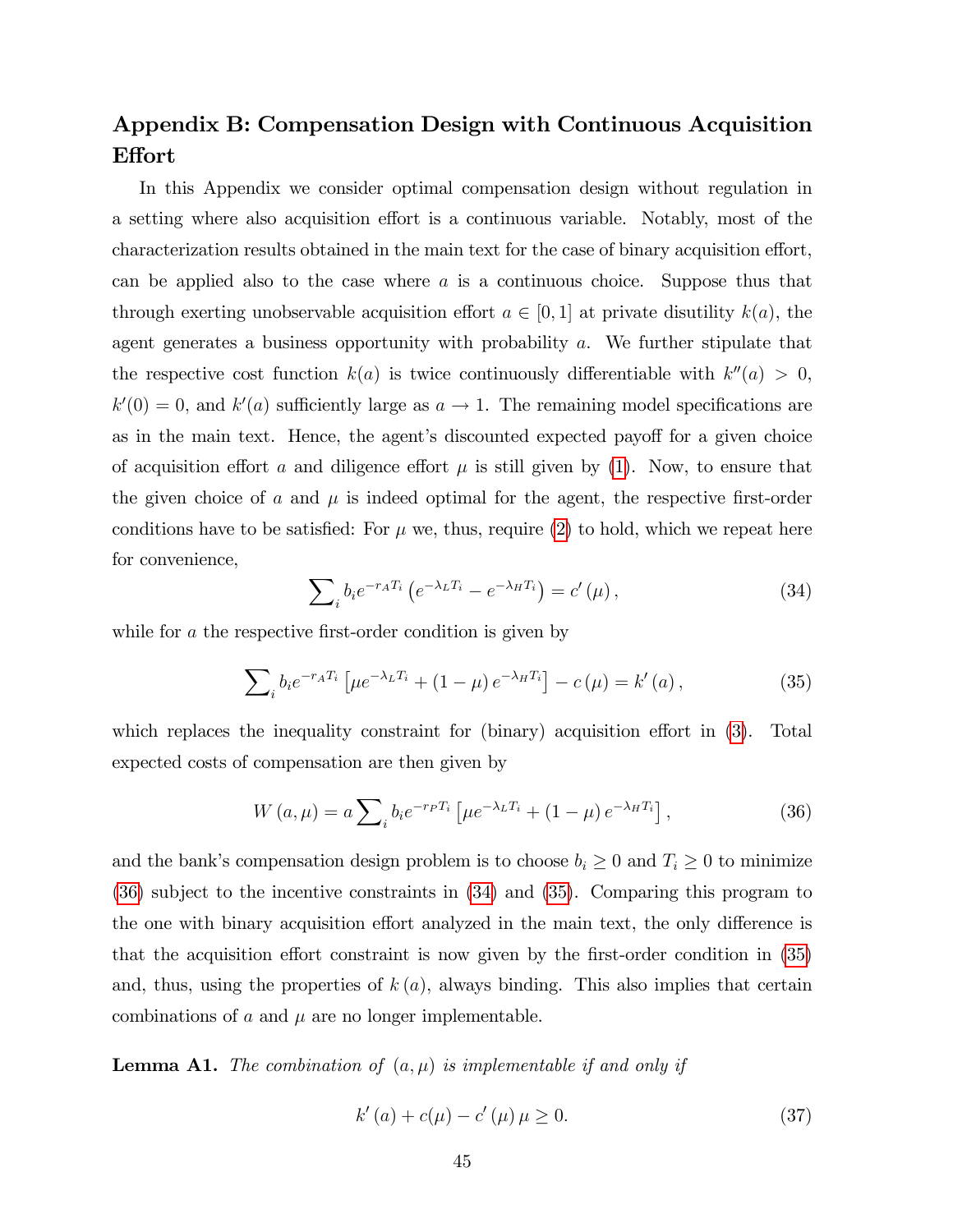**Proof.** Adding [\(34\)](#page-47-1) and [\(35\)](#page-47-2) we obtain the requirement

$$
\sum_{i} b_{i} e^{-(r_{A} + \lambda_{H})T_{i}} = k'(a) + c(\mu) - c'(\mu)\mu.
$$

Since the left-hand side is non-negative from  $b_i \geq 0$ , any  $(a, \mu)$  combination satisfying  $k'(a) + c(\mu) - c'(\mu) \mu < 0$  is not implementable. If, however, [\(37\)](#page-47-3) is satisfied, there clearly exists a choice of  $b_i \geq 0$  and  $T_i \geq 0$  such that both [\(34\)](#page-47-1) and [\(35\)](#page-47-2) are satisfied (cf. the optimal compensation contract characterized below). Q.E.D.

Intuitively, the implementability constraint in [\(37\)](#page-47-3) arises from the complementarity of the agent's tasks of exerting acquisition and, subsequently, diligence effort. In particular, when the agent is induced to exert higher diligence, the resulting higher rent also creates incentives for acquisition. For any given level of  $\mu$ , the minimal such diligence rent is given by  $c'(\mu)\mu - c(\mu)$ , which from [\(37\)](#page-47-3) provides a lower bound on the level of acquisition effort  $a$  that can be implemented.<sup>[36](#page-48-0)</sup>

The characterization of the optimal compensation contract provided in Proposition [1](#page-12-4) and Lemma [1](#page-14-0) now extends also to the case with continuos acquisition effort, once k is replaced in all expressions by the marginal costs  $k'(a)$  evaluated at the level of acquisition effort a that the principal wants to implement.<sup>[37](#page-48-1)</sup> The only difference is, that, with binary a, the acquisition effort constraint was slack for low values  $k < k$  (regime 1). As acquisition effort a now has to satisfy a first-order condition (cf.  $(35)$ ) this case can no longer occur. Indeed, given  $\mu$ , it is impossible to implement particularly low values of a, satisfying  $k'(a) < c'(\mu)\mu - c(\mu) < \underline{k}$ . We, hence, have the following characterization result:

**Proposition 8** To implement a given level of acquisition effort a and diligence effort  $\mu$ satisfying [\(37\)](#page-47-3), the bank chooses a single, uniquely determined long-term bonus  $b_T$ , which satisfies [\(5\)](#page-12-1) and a unique timing T. If [\(6\)](#page-12-3) is satisfied and  $k'(a) > k$  as defined in [\(13\)](#page-15-3), an additional up-front bonus  $b_0 > 0$  given by [\(7\)](#page-12-2) is paid. In this case T is determined from [\(11\)](#page-15-2). In all other cases, i.e., when either [\(6\)](#page-12-3) does not hold or  $k'(a)$  is still sufficiently low with  $c'(\mu)\mu - c(\mu) \leq k'(a) \leq k$ , there is no up-front bonus and T is given by [\(10\)](#page-14-1).

<span id="page-48-0"></span><sup>&</sup>lt;sup>36</sup>The minimal diligence rent of  $c'(\mu)\mu - c(\mu)$  arises from the fact that even if it was immediately observed whether  $\lambda_L$  or  $\lambda_H$  was realized, this is still just an imperfect signal about the agent's diligence effort  $\mu$  (cf. also the discussion following Proposition [1](#page-12-4) in the main text).

<span id="page-48-1"></span><sup>&</sup>lt;sup>37</sup>Analogously, the solution to the compensation design problem under regulation, requiring  $T_i \geq \tau$ , analyzed in Section [4.1,](#page-18-0) also extends to the case with continuous acquisition effort.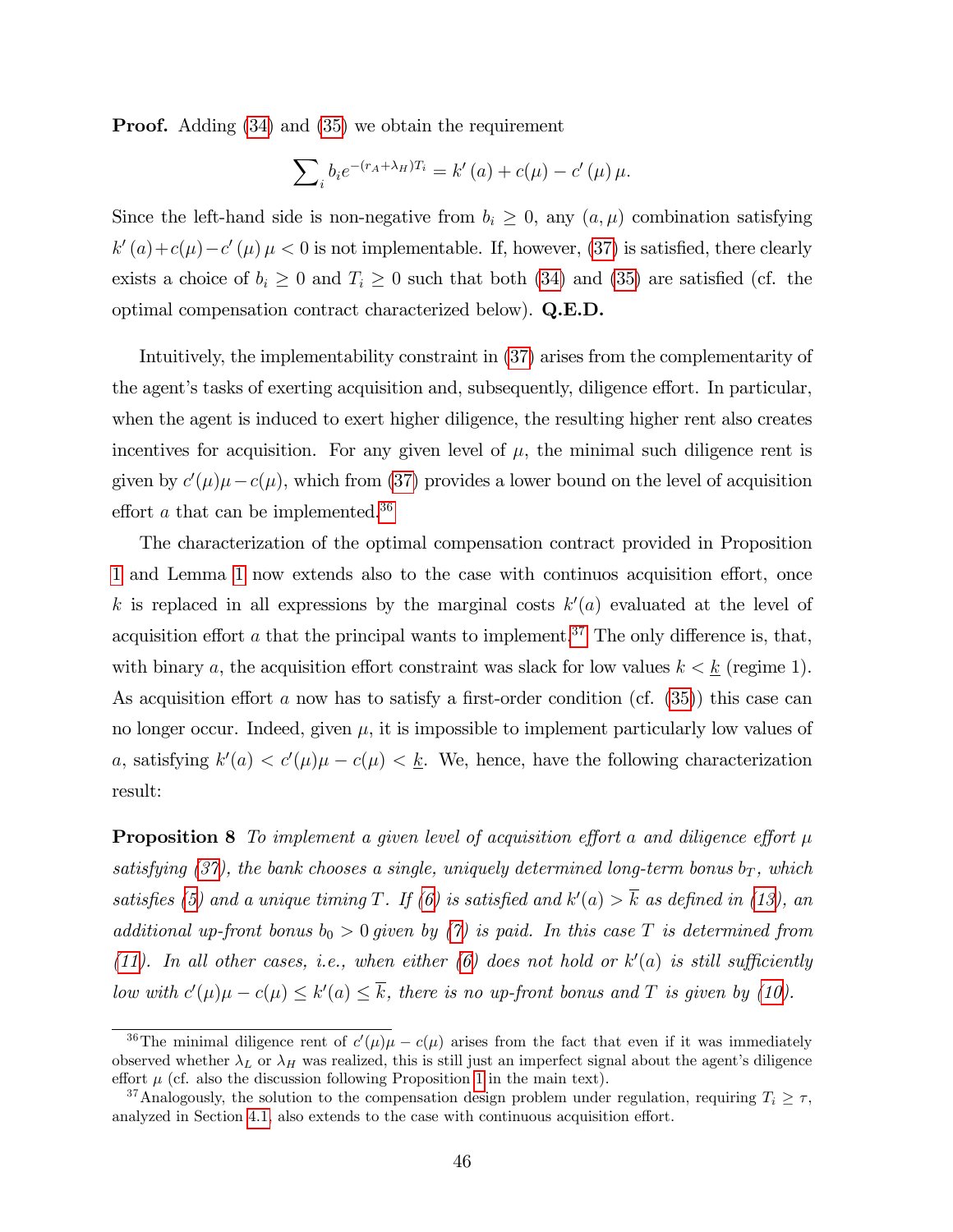# IMFS WORKING PAPER SERIES

### *Recent Issues*

| 90/2015   | <b>Helmut Siekmann</b>                                                      | The Legality of Outright Monetary<br>Transactions (OMT) of the European<br><b>System of Central Banks</b>                                                        |
|-----------|-----------------------------------------------------------------------------|------------------------------------------------------------------------------------------------------------------------------------------------------------------|
| 89/2015   | <b>Helmut Siekmann</b>                                                      | The Legal Framework for the European<br><b>System of Central Banks</b>                                                                                           |
| 88/2015   | <b>Florian Deuflhard</b><br><b>Dimitris Georgarakos</b><br>Roman Inderst    | <b>Financial Literacy and Savings Account</b><br>Returns                                                                                                         |
| 87/2015   | <b>Falko Fecht</b><br>Roman Inderst<br>Sebastian Pfeil                      | A Theory of the Boundaries of Banks with<br>Implications For Financial Integration and<br>Regulation                                                             |
| 86 / 2015 | Markus Behn<br>Rainer Haselmann<br><b>Thomas Kick</b><br><b>Vikrant Vig</b> | The Political Economy of Bank Bailouts                                                                                                                           |
| 85/2014   | Elena Afanasyeva<br>Jochen Güntner                                          | Lending Standards, Credit Booms and<br><b>Monetary Policy</b>                                                                                                    |
| 84 / 2014 | <b>Athanasios Orphanides</b>                                                | Are Rules and Boundaries Sufficient to<br><b>Limit Harmful Central Bank Discretion?</b><br>Lessons from Europe                                                   |
| 83/2014   | Tobias H. Tröger                                                            | How Special Are They? - Targeting<br>Systemic Risk by Regulating Shadow<br><b>Banking</b>                                                                        |
| 82/2014   | Markus Behn<br>Rainer Haselmann<br>Vikrant Vig                              | The Limits of Model-Based Regulation                                                                                                                             |
| 81 / 2014 | <b>Volker Wieland</b><br><b>Maik Wolters</b>                                | Is there a threat of self-reinforcing deflation<br>in the Euro area? A view through the lens<br>of the Phillips curve                                            |
| 80/2014   | Hermann Remsperger                                                          | Der makroprudenzielle Komplex: der<br>Prozess, das Schloss, das Urteil                                                                                           |
| 79/2014   | <b>Athanasios Orphanides</b>                                                | What Happened in Cyprus? The Economic<br>Consequences of the Last Communist<br>Government in Europe                                                              |
| 78/2014   | <b>Michael Binder</b><br><b>Marcel Bluhm</b>                                | On the Conditional Effects of IMF Loan<br>Program Participation on Output Growth                                                                                 |
| 77 / 2014 | <b>Helmut Siekmann</b>                                                      | Zur Offenlegung der Bezüge von<br>Sparkassenführungskräften im Internet                                                                                          |
| 76/2013   | Y. Emily Yoo                                                                | <b>Financial Regulation and Supervision</b><br><b>Across Business Lines in the United States</b><br>- Financial Holding Companies post<br>Gramm-Leach-Bliley Act |